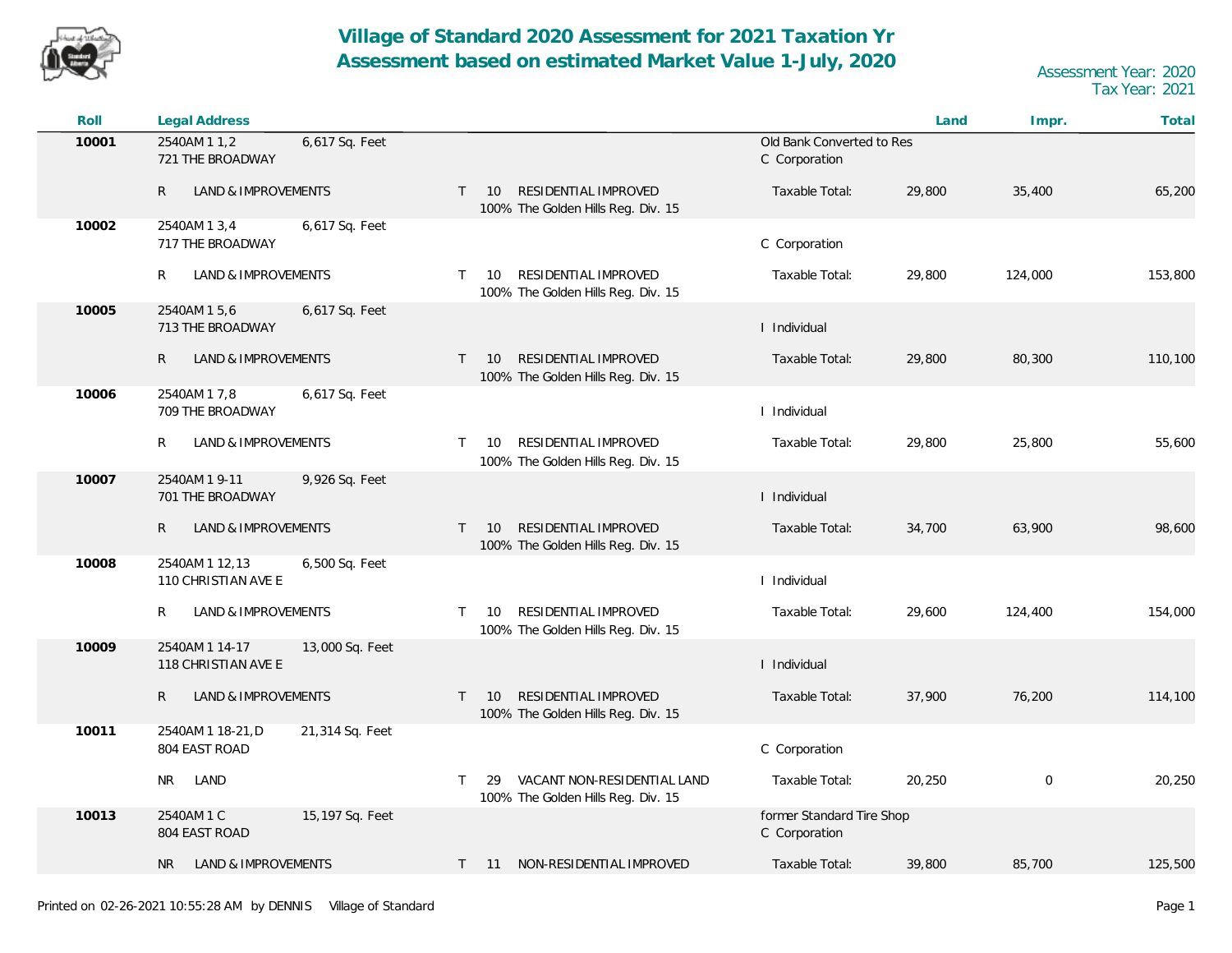

| Roll  | Legal Address                                            |                                                                                                                                          | Land                      | Total<br>Impr.                                               |
|-------|----------------------------------------------------------|------------------------------------------------------------------------------------------------------------------------------------------|---------------------------|--------------------------------------------------------------|
|       |                                                          | 100% The Golden Hills Reg. Div. 15                                                                                                       |                           |                                                              |
| 10014 | 2540AM 1 C<br>13,000 Sq. Feet<br>113 FREDERICK AVE E     | C Corporation                                                                                                                            |                           |                                                              |
|       | R<br>LAND & IMPROVEMENTS                                 | RESIDENTIAL IMPROVED<br>10<br>Taxable Total:<br>$\top$<br>100% The Golden Hills Reg. Div. 15                                             | 43,700                    | 175,500<br>219,200                                           |
| 20002 | 2540AM 2 1-6<br>19,851 Sq. Feet<br>718 THE BROADWAY      | Standard Hotel<br>C Corporation                                                                                                          |                           |                                                              |
|       | LAND & IMPROVEMENTS<br>R<br><b>NR</b>                    | RESIDENTIAL IMPROVED<br>10<br>$\top$<br>NON-RESIDENTIAL IMPROVED<br>$\top$<br>11<br>Taxable Total:<br>100% The Golden Hills Reg. Div. 15 | 8,760<br>35,040<br>43,800 | 40,200<br>48,960<br>160,800<br>195,840<br>201,000<br>244,800 |
| 20004 | 6,617 Sq. Feet<br>2540AM 2 7,8                           | I Individual                                                                                                                             |                           |                                                              |
|       | NR.<br>LAND                                              | VACANT NON-RESIDENTIAL LAND<br>Taxable Total:<br>$\top$<br>29<br>100% The Golden Hills Reg. Div. 15                                      | 26,840                    | $\mathbf 0$<br>26,840                                        |
| 20005 | 2540AM 2 9-11<br>9,926 Sq. Feet<br>702 THE BROADWAY      | I Individual                                                                                                                             |                           |                                                              |
|       | R<br>LAND & IMPROVEMENTS                                 | RESIDENTIAL IMPROVED<br>Taxable Total:<br>10<br>$\top$<br>100% The Golden Hills Reg. Div. 15                                             | 34,700                    | 93,300<br>128,000                                            |
| 20007 | 9,750 Sq. Feet<br>2540AM 2 12-14<br>110 CHRISTIAN AVE W  | I Individual                                                                                                                             |                           |                                                              |
|       | R<br>LAND & IMPROVEMENTS                                 | RESIDENTIAL IMPROVED<br>Taxable Total:<br>$\mathsf{T}$<br>10<br>100% The Golden Hills Reg. Div. 15                                       | 34,400                    | 60,900<br>95,300                                             |
| 20009 | 2540AM 2 15-17<br>9,750 Sq. Feet<br>118 CHRISTIAN AVE W  | I Individual                                                                                                                             |                           |                                                              |
|       | $\mathsf{R}$<br>LAND & IMPROVEMENTS                      | RESIDENTIAL IMPROVED<br>10<br>Taxable Total:<br>$\top$<br>100% The Golden Hills Reg. Div. 15                                             | 34,400                    | 43,600<br>78,000                                             |
| 20010 | 2540AM 2 18,19<br>6,500 Sq. Feet<br>130 CHRISTIAN AVE W  | I Individual                                                                                                                             |                           |                                                              |
|       | LAND<br>NR                                               | VACANT NON-RESIDENTIAL LAND<br>Taxable Total:<br>$\top$<br>29<br>100% The Golden Hills Reg. Div. 15                                      | 29,610                    | $\mathbf 0$<br>29,610                                        |
| 20013 | 2540AM 2 20, 21<br>6,500 Sq. Feet<br>130 CHRISTIAN AVE W | Recycling Building<br>M Municipal                                                                                                        |                           |                                                              |
|       | LAND & IMPROVEMENTS<br>NR                                | EXEMPT NON-RESDENTIAL<br>Exempt Total:<br>E.<br>-12<br>100% The Golden Hills Reg. Div. 15                                                | 29,600                    | 28,100<br>57,700                                             |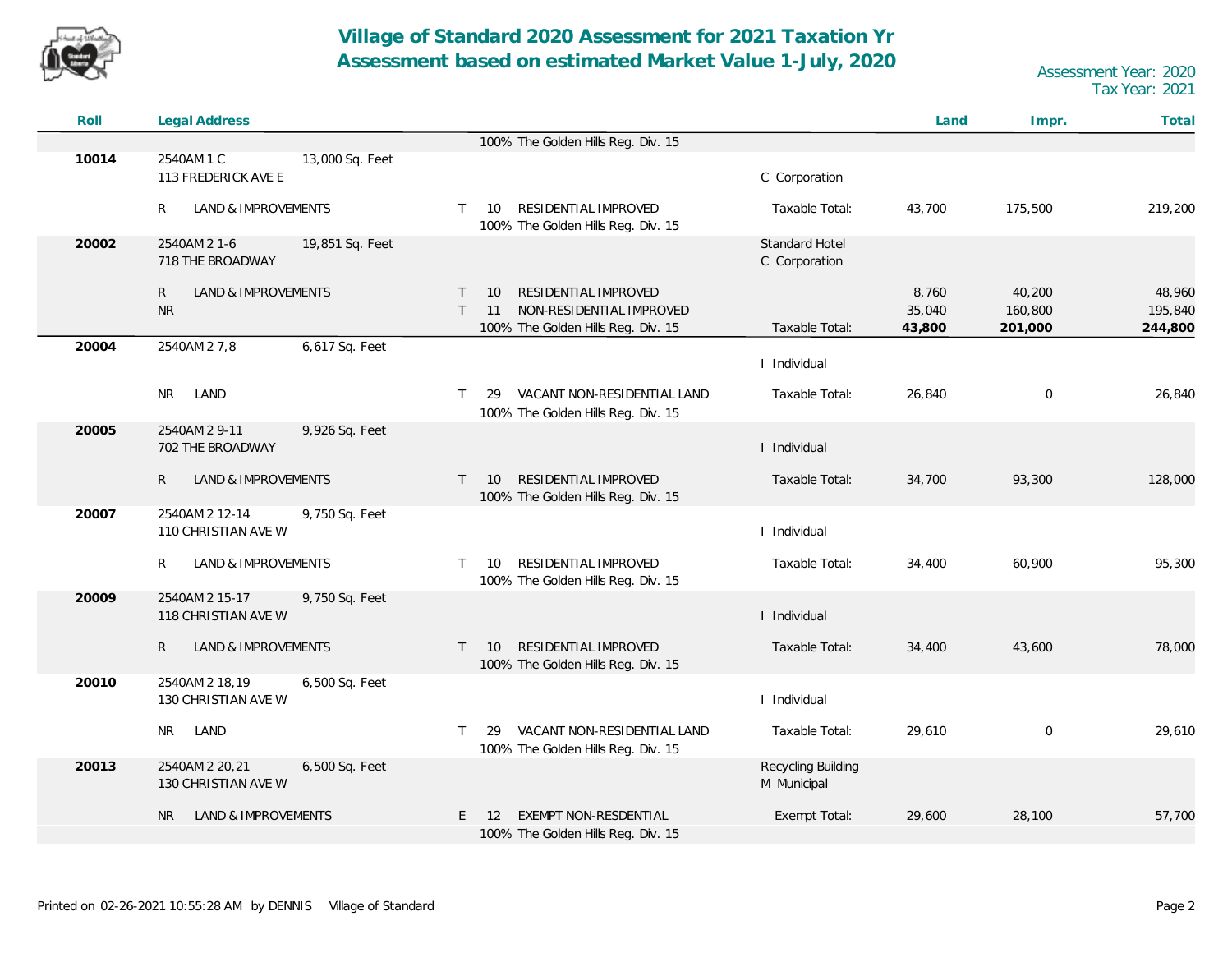

| Roll  | <b>Legal Address</b>                                     |                                                                                |                                                | Land   | Impr.          | Total   |
|-------|----------------------------------------------------------|--------------------------------------------------------------------------------|------------------------------------------------|--------|----------------|---------|
| 20018 | 2540AM 2 22-25<br>13,000 Sq. Feet<br>130 CHRISTIAN AVE W |                                                                                | I Individual                                   |        |                |         |
|       | <b>NR</b><br>LAND & IMPROVEMENTS                         | NON-RESIDENTIAL IMPROVED<br>11<br>T.<br>100% The Golden Hills Reg. Div. 15     | Taxable Total:                                 | 37,900 | 74,600         | 112,500 |
| 20019 | 2540AM 2 26,27<br>6,500 Sq. Feet<br>131 FREDERICK AVE W  |                                                                                | I Individual                                   |        |                |         |
|       | <b>NR</b><br>LAND & IMPROVEMENTS                         | NON-RESIDENTIAL IMPROVED<br>$T = 11$<br>100% The Golden Hills Reg. Div. 15     | Taxable Total:                                 | 29,600 | 8,500          | 38,100  |
| 20020 | 2540AM 2 28-31<br>13,000 Sq. Feet<br>133 FREDERICK AVE W |                                                                                | I Individual                                   |        |                |         |
|       | R<br>LAND & IMPROVEMENTS                                 | RESIDENTIAL IMPROVED<br>T.<br>10<br>100% The Golden Hills Reg. Div. 15         | Taxable Total:                                 | 37,900 | 73,300         | 111,200 |
| 20022 | 2540AM 2 32<br>3,250 Sq. Feet<br>125 FREDERICK AVE W     |                                                                                | C Corporation                                  |        |                |         |
|       | LAND<br><b>NR</b>                                        | VACANT NON-RESIDENTIAL LAND<br>$\mathsf{T}$<br>29                              | Taxable Total:                                 | 15,730 | $\overline{0}$ | 15,730  |
|       |                                                          | 100% The Golden Hills Reg. Div. 15                                             |                                                |        |                |         |
| 20024 | 2540AM 2 33-35<br>9,750 Sq. Feet<br>125 FREDERICK AVE W  |                                                                                | Reliable Motors Auto Service<br>C Corporation  |        |                |         |
|       | NR.<br>LAND & IMPROVEMENTS                               | NON-RESIDENTIAL IMPROVED<br>11<br>T.<br>100% The Golden Hills Reg. Div. 15     | Taxable Total:                                 | 34,400 | 33,600         | 68,000  |
| 20025 | 2540AM 2 36<br>3,250 Sq. Feet<br>125 FREDERICK AVE W     |                                                                                | C Corporation                                  |        |                |         |
|       | <b>NR</b><br>LAND                                        | VACANT NON-RESIDENTIAL LAND<br>29<br>T.<br>100% The Golden Hills Reg. Div. 15  | Taxable Total:                                 | 15,730 | $\mathbf 0$    | 15,730  |
| 20026 | 2540AM 2 37-39<br>6,500 Sq. Feet<br>109 FREDERICK AVE W  |                                                                                | Former Standard Community Hall<br>I Individual |        |                |         |
|       | LAND & IMPROVEMENTS<br>NR.                               | NON-RESIDENTIAL IMPROVED<br>11<br>T.<br>100% The Golden Hills Reg. Div. 15     | Taxable Total:                                 | 29,600 | 75,800         | 105,400 |
| 20030 | 2540AM 2 OT<br>2,600 Sq. Feet                            |                                                                                | M Municipal                                    |        |                |         |
|       | LAND<br><b>NR</b>                                        | <b>EXEMPT NON-RESDENTIAL</b><br>E.<br>12<br>100% The Golden Hills Reg. Div. 15 | Exempt Total:                                  | 13,400 | $\mathbf 0$    | 13,400  |
| 30001 | 2540AM 3 1-4<br>13,000 Sq. Feet<br>204 CHRISTIAN AVE W   |                                                                                | I Individual                                   |        |                |         |
|       | <b>LAND &amp; IMPROVEMENTS</b><br>R                      | RESIDENTIAL IMPROVED<br>T.<br>10                                               | Taxable Total:                                 | 37,900 | 75,300         | 113,200 |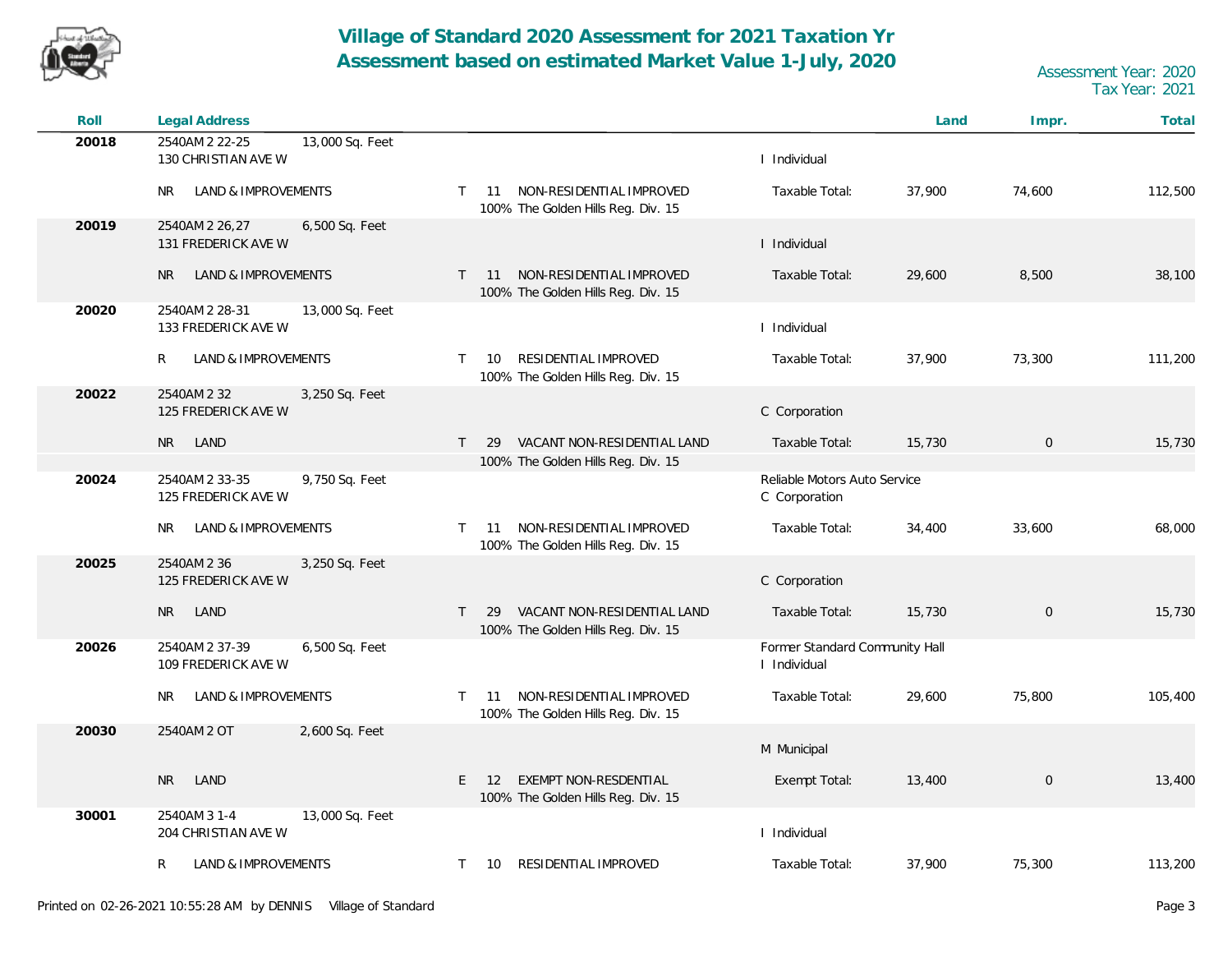

| Roll  | Legal Address                                           |                                                                                  |                | Land   | Impr.   | Total   |
|-------|---------------------------------------------------------|----------------------------------------------------------------------------------|----------------|--------|---------|---------|
|       |                                                         | 100% The Golden Hills Reg. Div. 15                                               |                |        |         |         |
| 30002 | 2540AM 3 5-8<br>13,000 Sq. Feet<br>214 CHRISTIAN AVE W  |                                                                                  | I Individual   |        |         |         |
|       | LAND & IMPROVEMENTS<br>R                                | RESIDENTIAL IMPROVED<br>10<br>$\mathsf{T}$<br>100% The Golden Hills Reg. Div. 15 | Taxable Total: | 37,900 | 54,200  | 92,100  |
| 30003 | 2540AM 3 9-12<br>13,000 Sq. Feet<br>220 CHRISTIAN AVE W |                                                                                  | I Individual   |        |         |         |
|       | R<br>LAND & IMPROVEMENTS                                | RESIDENTIAL IMPROVED<br>10<br>T.<br>100% The Golden Hills Reg. Div. 15           | Taxable Total: | 37,900 | 43,900  | 81,800  |
| 30004 | 2540AM 3 13,14<br>6,500 Sq. Feet<br>222 CHRISTIAN AVE W |                                                                                  | I Individual   |        |         |         |
|       | R<br>LAND & IMPROVEMENTS                                | RESIDENTIAL IMPROVED<br>10<br>$\mathsf{T}$<br>100% The Golden Hills Reg. Div. 15 | Taxable Total: | 29,600 | 48,200  | 77,800  |
| 30005 | 3,250 Sq. Feet<br>2540AM 3 15,16<br>224 CHRISTIAN AVE W |                                                                                  | C Corporation  |        |         |         |
|       | R<br>LAND & IMPROVEMENTS                                | RESIDENTIAL IMPROVED<br>10<br>T.<br>100% The Golden Hills Reg. Div. 15           | Taxable Total: | 15,700 | 92,800  | 108,500 |
| 30006 | 2540AM 3 19,20<br>6,500 Sq. Feet<br>238 CHRISTIAN AVE W |                                                                                  | C Corporation  |        |         |         |
|       | R<br>LAND & IMPROVEMENTS                                | RESIDENTIAL IMPROVED<br>10<br>$\mathsf{T}$<br>100% The Golden Hills Reg. Div. 15 | Taxable Total: | 29,600 | 29,100  | 58,700  |
| 30007 | 2540AM 3 21,22<br>6,500 Sq. Feet<br>237 FREDERICK AVE W |                                                                                  | I Individual   |        |         |         |
|       | R<br>LAND & IMPROVEMENTS                                | RESIDENTIAL IMPROVED<br>10<br>T.<br>100% The Golden Hills Reg. Div. 15           | Taxable Total: | 29,600 | 93,700  | 123,300 |
| 30008 | 2540AM 3 23-25<br>9,750 Sq. Feet<br>233 FREDERICK AVE W |                                                                                  | C Corporation  |        |         |         |
|       | LAND & IMPROVEMENTS<br>R                                | RESIDENTIAL IMPROVED<br>$T = 10$<br>100% The Golden Hills Reg. Div. 15           | Taxable Total: | 34,400 | 167,300 | 201,700 |
| 30009 | 2540AM 3 26-28<br>9,750 Sq. Feet<br>227 FREDERICK AVE W |                                                                                  | I Individual   |        |         |         |
|       | R<br>LAND & IMPROVEMENTS                                | RESIDENTIAL IMPROVED<br>10<br>T.<br>100% The Golden Hills Reg. Div. 15           | Taxable Total: | 34,400 | 177,600 | 212,000 |
| 30010 | 2540AM 3 29-31<br>9,750 Sq. Feet<br>221 FREDERICK AVE W |                                                                                  | I Individual   |        |         |         |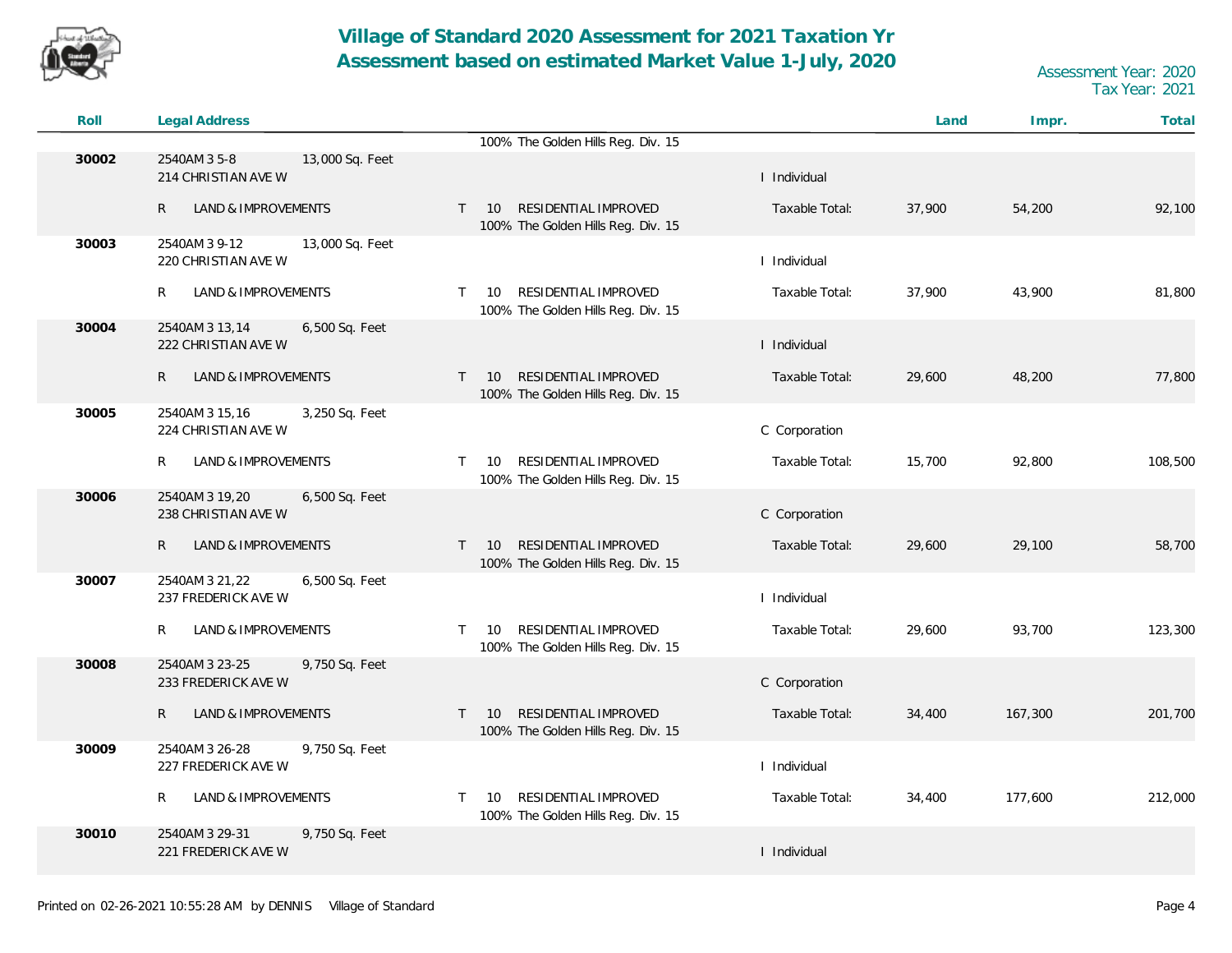

| Roll  | Legal Address                                            |                                                                                     |                       | Land   | Impr.   | Total   |
|-------|----------------------------------------------------------|-------------------------------------------------------------------------------------|-----------------------|--------|---------|---------|
|       | LAND & IMPROVEMENTS<br>R                                 | RESIDENTIAL IMPROVED<br>$\mathsf{T}$<br>10<br>100% The Golden Hills Reg. Div. 15    | Taxable Total:        | 34,400 | 84,000  | 118,400 |
| 30011 | 2540AM 3 32-34<br>9,750 Sq. Feet<br>213 FREDERICK AVE W  |                                                                                     | I Individual          |        |         |         |
|       | LAND & IMPROVEMENTS<br>R                                 | RESIDENTIAL IMPROVED<br>10 <sup>°</sup><br>T.<br>100% The Golden Hills Reg. Div. 15 | Taxable Total:        | 34,400 | 146,600 | 181,000 |
| 30012 | 2540AM 3 35-38<br>13,000 Sq. Feet<br>209 FREDERICK AVE W |                                                                                     | C Corporation         |        |         |         |
|       | LAND & IMPROVEMENTS<br>R                                 | RESIDENTIAL IMPROVED<br>10<br>$\mathsf{T}$<br>100% The Golden Hills Reg. Div. 15    | Taxable Total:        | 37,900 | 138,300 | 176,200 |
| 30013 | 2540AM 3 39-40<br>6,500 Sq. Feet<br>201 FREDERICK AVE W  |                                                                                     | Telus<br>I Individual |        |         |         |
|       | LAND & IMPROVEMENTS<br><b>NR</b>                         | NON-RESIDENTIAL IMPROVED<br>11<br>T.<br>100% The Golden Hills Reg. Div. 15          | Taxable Total:        | 29,600 | 70,700  | 100,300 |
| 30020 | 2540AM 3 17<br>3,250 Sq. Feet<br>228 CHRISTIAN AVE W     |                                                                                     | C Corporation         |        |         |         |
|       | $\mathsf{R}$<br>LAND & IMPROVEMENTS                      | RESIDENTIAL IMPROVED<br>10<br>$\top$<br>100% The Golden Hills Reg. Div. 15          | Taxable Total:        | 15,700 | 84,800  | 100,500 |
| 30021 | 2540AM 3 18<br>3,250 Sq. Feet<br>230 CHRISTIAN AVE W     |                                                                                     | C Corporation         |        |         |         |
|       | LAND & IMPROVEMENTS<br>R                                 | RESIDENTIAL IMPROVED<br>$\top$<br>10<br>100% The Golden Hills Reg. Div. 15          | Taxable Total:        | 15,700 | 84,800  | 100,500 |
| 40001 | 2540AM 4 1-2<br>6,500 Sq. Feet<br>302 CHRISTIAN AVE W    |                                                                                     | I Individual          |        |         |         |
|       | LAND & IMPROVEMENTS<br>R                                 | RESIDENTIAL IMPROVED<br>10<br>T.<br>100% The Golden Hills Reg. Div. 15              | Taxable Total:        | 29,600 | 50,900  | 80,500  |
| 40002 | 2540AM 4 3,4<br>6,500 Sq. Feet<br>306 CHRISTIAN AVE W    |                                                                                     | I Individual          |        |         |         |
|       | LAND & IMPROVEMENTS<br>R                                 | RESIDENTIAL IMPROVED<br>10<br>100% The Golden Hills Reg. Div. 15                    | Taxable Total:        | 29,600 | 24,000  | 53,600  |
| 40004 | 2540AM 4 5,6<br>6,500 Sq. Feet<br>310 CHRISTIAN AVE W    |                                                                                     | I Individual          |        |         |         |
|       | $\mathsf{R}$<br>LAND & IMPROVEMENTS                      | RESIDENTIAL IMPROVED<br>10<br>T.<br>100% The Golden Hills Reg. Div. 15              | Taxable Total:        | 29,600 | 36,600  | 66,200  |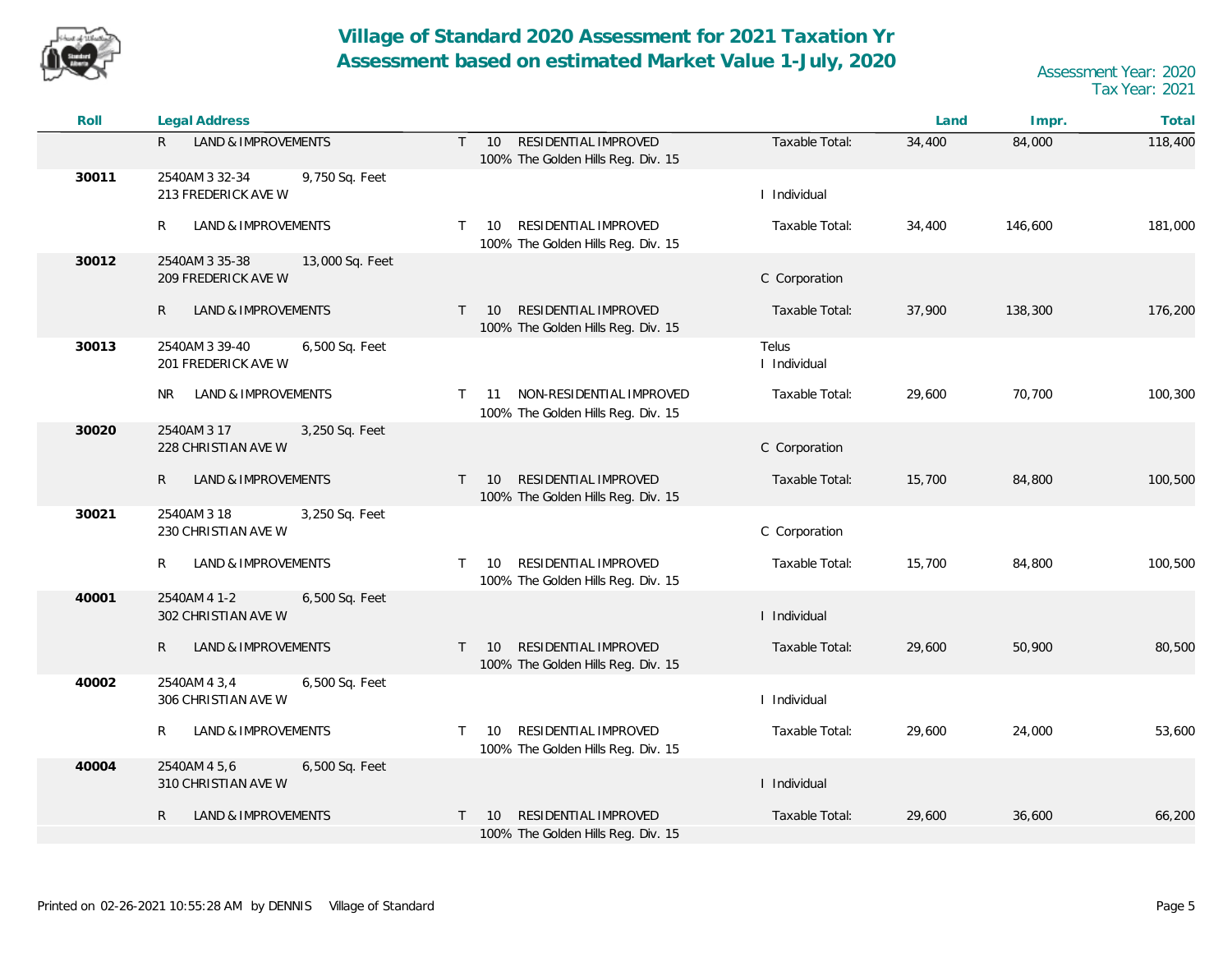

| Roll  | <b>Legal Address</b>                                    |                                                                                  |                | Land   | Impr.   | Total   |
|-------|---------------------------------------------------------|----------------------------------------------------------------------------------|----------------|--------|---------|---------|
| 40005 | 2540AM 4 7-9<br>9,750 Sq. Feet<br>312 CHRISTIAN AVE W   |                                                                                  | I Individual   |        |         |         |
|       | R<br>LAND & IMPROVEMENTS                                | RESIDENTIAL IMPROVED<br>$\mathsf{T}$<br>10<br>100% The Golden Hills Reg. Div. 15 | Taxable Total: | 34,400 | 69,100  | 103,500 |
| 40006 | 2540AM 4 10,11<br>6,500 Sq. Feet<br>316 CHRISTIAN AVE W |                                                                                  | I Individual   |        |         |         |
|       | LAND & IMPROVEMENTS<br>R                                | RESIDENTIAL IMPROVED<br>$T = 10$<br>100% The Golden Hills Reg. Div. 15           | Taxable Total: | 29,600 | 54,500  | 84,100  |
| 40007 | 2540AM 4 12,13<br>6,500 Sq. Feet<br>318 CHRISTIAN AVE W |                                                                                  | I Individual   |        |         |         |
|       | <b>LAND &amp; IMPROVEMENTS</b><br>R                     | RESIDENTIAL IMPROVED<br>10<br>$\top$<br>100% The Golden Hills Reg. Div. 15       | Taxable Total: | 29,600 | 87,500  | 117,100 |
| 40009 | 6,500 Sq. Feet<br>2540AM 4 14,15<br>320 CHRISTIAN AVE W |                                                                                  | I Individual   |        |         |         |
|       | $\mathsf{R}$<br>LAND & IMPROVEMENTS                     | RESIDENTIAL IMPROVED<br>10<br>$\mathsf{T}$<br>100% The Golden Hills Reg. Div. 15 | Taxable Total: | 29,600 | 51,600  | 81,200  |
| 40010 | 2540AM 4 16,17<br>6,500 Sq. Feet<br>330 CHRISTIAN AVE W |                                                                                  | I Individual   |        |         |         |
|       | R<br>LAND & IMPROVEMENTS                                | RESIDENTIAL IMPROVED<br>10<br>$\top$<br>100% The Golden Hills Reg. Div. 15       | Taxable Total: | 29,600 | 15,800  | 45,400  |
| 40011 | 2540AM 4 18-20<br>9,750 Sq. Feet<br>338 CHRISTIAN AVE W |                                                                                  | I Individual   |        |         |         |
|       | LAND & IMPROVEMENTS<br>R                                | RESIDENTIAL IMPROVED<br>$T = 10$<br>100% The Golden Hills Reg. Div. 15           | Taxable Total: | 34,400 | 92,300  | 126,700 |
| 80001 | 2540AM 8 1-3<br>9,750 Sq. Feet<br>206 FREDERICK AVE W   |                                                                                  | I Individual   |        |         |         |
|       | LAND & IMPROVEMENTS<br>R                                | RESIDENTIAL IMPROVED<br>$\top$<br>10<br>100% The Golden Hills Reg. Div. 15       | Taxable Total: | 34,400 | 137,400 | 171,800 |
| 80002 | 2540AM 84-6<br>9,750 Sq. Feet<br>210 FREDERICK AVE W    |                                                                                  | I Individual   |        |         |         |
|       | $\mathsf{R}$<br>LAND & IMPROVEMENTS                     | RESIDENTIAL IMPROVED<br>$\top$<br>10<br>100% The Golden Hills Reg. Div. 15       | Taxable Total: | 34,400 | 187,100 | 221,500 |
| 80003 | 2540AM 8 7,8,9<br>9,750 Sq. Feet<br>218 FREDERICK AVE W |                                                                                  | I Individual   |        |         |         |
|       | LAND & IMPROVEMENTS<br>R                                | RESIDENTIAL IMPROVED<br>$T = 10$                                                 | Taxable Total: | 34,400 | 173,000 | 207,400 |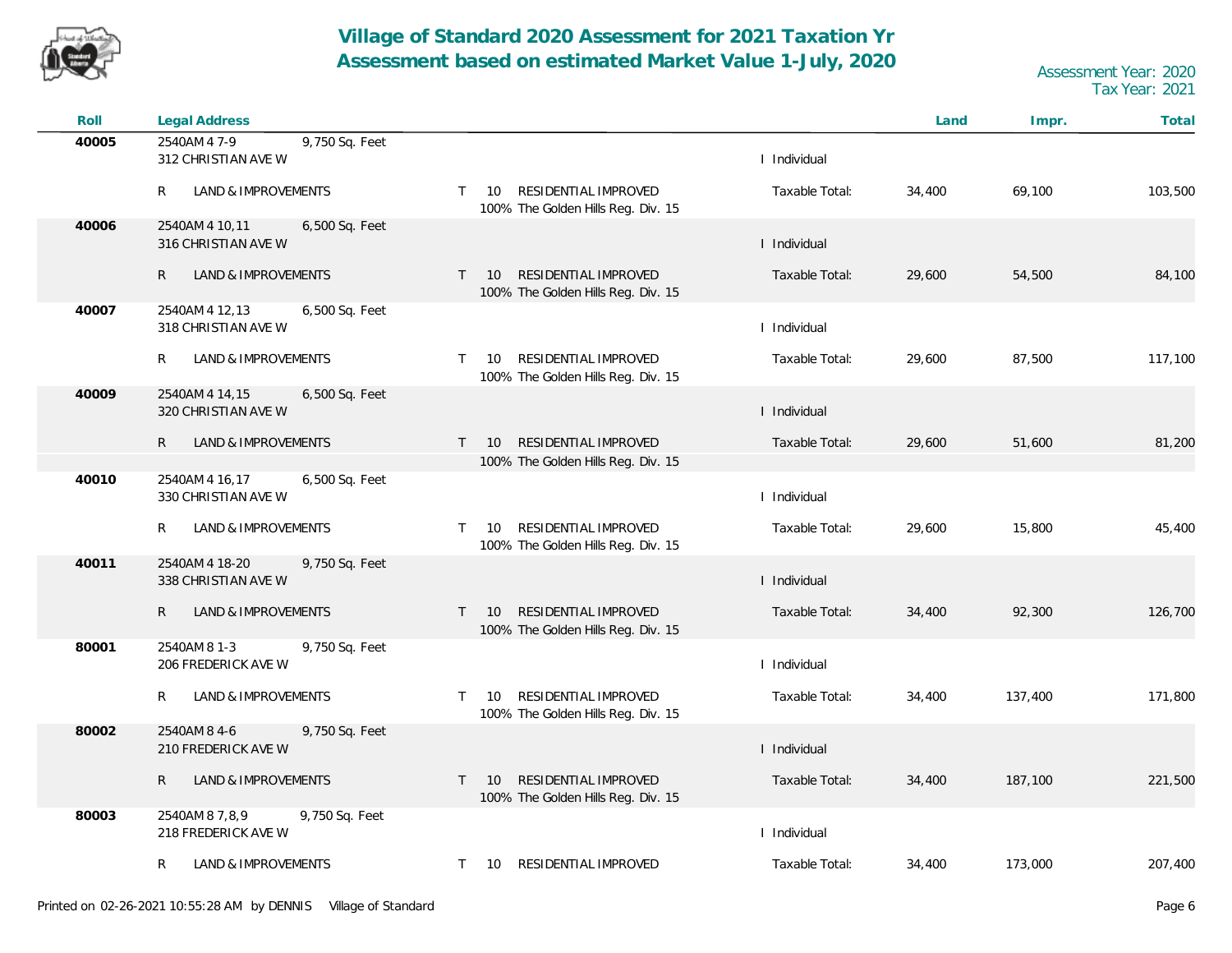

| Roll  | <b>Legal Address</b>                                     |                                                                                     |                                              | Land   | Impr.   | Total   |
|-------|----------------------------------------------------------|-------------------------------------------------------------------------------------|----------------------------------------------|--------|---------|---------|
|       |                                                          | 100% The Golden Hills Reg. Div. 15                                                  |                                              |        |         |         |
| 80004 | 2540AM 8 10,11<br>6,500 Sq. Feet<br>222 FREDERICK AVE W  |                                                                                     | I Individual                                 |        |         |         |
|       | R<br>LAND & IMPROVEMENTS                                 | RESIDENTIAL IMPROVED<br>$T = 10$<br>100% The Golden Hills Reg. Div. 15              | Taxable Total:                               | 29,600 | 75,500  | 105,100 |
| 80005 | 2540AM 8 12-14<br>9,750 Sq. Feet<br>226 FREDERICK AVE W  |                                                                                     | I Individual                                 |        |         |         |
|       | R<br>LAND & IMPROVEMENTS                                 | RESIDENTIAL IMPROVED<br>10<br>$\mathsf{T}$<br>100% The Golden Hills Reg. Div. 15    | Taxable Total:                               | 34,400 | 111,800 | 146,200 |
| 80006 | 2540AM 8 15-18<br>13,000 Sq. Feet<br>230 FREDERICK AVE W |                                                                                     | I Individual                                 |        |         |         |
|       |                                                          | Property Additional Legal: 2540AM 8 17,18                                           |                                              |        |         |         |
|       | $\mathsf{R}$<br>LAND & IMPROVEMENTS                      | RESIDENTIAL IMPROVED<br>$T = 10$                                                    | Taxable Total:                               | 37,900 | 105,600 | 143,500 |
|       |                                                          | 100% The Golden Hills Reg. Div. 15                                                  |                                              |        |         |         |
| 80007 | 2540AM 8 19,20<br>6,500 Sq. Feet<br>238 FREDERICK AVE W  |                                                                                     | I Individual                                 |        |         |         |
|       | R<br>LAND & IMPROVEMENTS                                 | RESIDENTIAL IMPROVED<br>10<br>T.<br>100% The Golden Hills Reg. Div. 15              | Taxable Total:                               | 29,600 | 52,600  | 82,200  |
| 80008 | 13,000 Sq. Feet<br>2540AM 8 21,22<br>237 ELSINORE AVE    |                                                                                     | I Individual                                 |        |         |         |
|       | $\mathsf{R}$<br>LAND & IMPROVEMENTS                      | RESIDENTIAL IMPROVED<br>10<br>$\mathsf{T}$<br>100% The Golden Hills Reg. Div. 15    | Taxable Total:                               | 37,900 | 81,300  | 119,200 |
| 80009 | 2540AM 8 23<br>6,500 Sq. Feet<br>233 ELSINORE AVE        |                                                                                     | I Individual                                 |        |         |         |
|       | R<br>LAND & IMPROVEMENTS                                 | RESIDENTIAL IMPROVED<br>10<br>$\top$<br>100% The Golden Hills Reg. Div. 15          | Taxable Total:                               | 29,600 | 67,900  | 97,500  |
| 80010 | 2540AM 8 24<br>6,500 Sq. Feet<br>229 ELSINORE AVE        |                                                                                     | I Individual                                 |        |         |         |
|       | $\mathsf{R}$<br><b>LAND &amp; IMPROVEMENTS</b>           | RESIDENTIAL IMPROVED<br>10 <sup>°</sup><br>T.<br>100% The Golden Hills Reg. Div. 15 | Taxable Total:                               | 29,600 | 71,100  | 100,700 |
| 80011 | 2540AM 8 25,26<br>13,000 Sq. Feet<br>225 ELSINORE AVE    |                                                                                     | Sunrise Manor Seniors Suites<br>I Individual |        |         |         |
|       | LAND & IMPROVEMENTS<br>R                                 | EXEMPT RESIDENTIAL<br>E.<br>-25<br>100% The Golden Hills Reg. Div. 15               | Exempt Total:                                | 37,930 | 314,160 | 352,090 |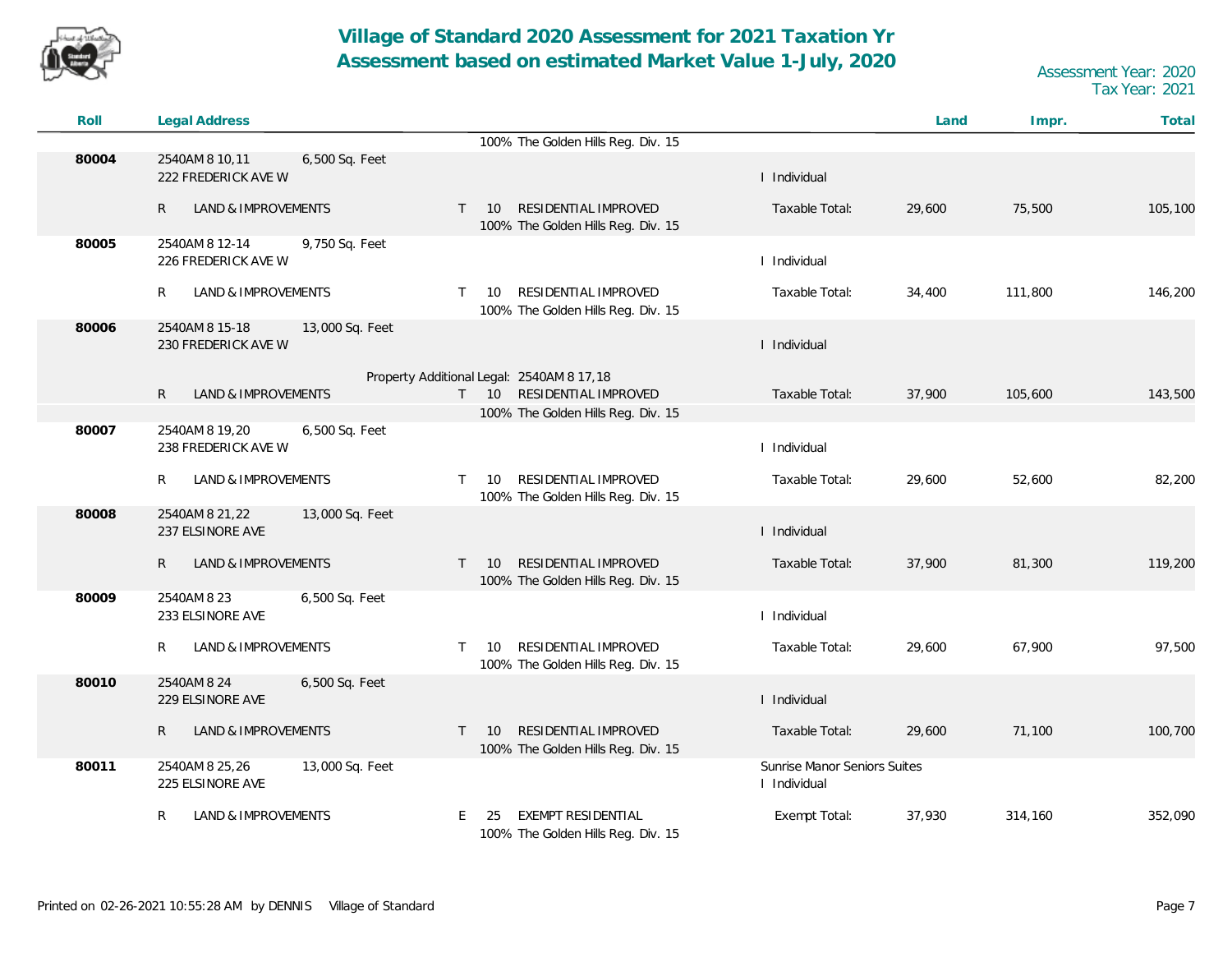

| Roll  | <b>Legal Address</b>                                               |                                                                                         |                | Land    | Impr.               | Total   |
|-------|--------------------------------------------------------------------|-----------------------------------------------------------------------------------------|----------------|---------|---------------------|---------|
| 80012 | 2540AM 8 27<br>6,500 Sq. Feet<br>213 ELSINORE AVE                  |                                                                                         | I Individual   |         |                     |         |
|       | $\mathsf{R}$<br>LAND & IMPROVEMENTS                                | RESIDENTIAL IMPROVED<br>$T = 10$<br>100% The Golden Hills Reg. Div. 15                  | Taxable Total: | 29,600  | 40,600              | 70,200  |
| 80013 | 2540AM 8 28<br>6,500 Sq. Feet<br>209 ELSINORE AVE                  |                                                                                         | I Individual   |         |                     |         |
|       | R<br>LAND & IMPROVEMENTS                                           | <b>RESIDENTIAL IMPROVED</b><br>10<br>$\mathsf{T}$<br>100% The Golden Hills Reg. Div. 15 | Taxable Total: | 29,600  | 190,200             | 219,800 |
| 80014 | 2540AM 8 29<br>6,500 Sq. Feet<br>205 ELSINORE AVE                  |                                                                                         | I Individual   |         |                     |         |
|       | $\mathsf{R}$<br>LAND & IMPROVEMENTS                                | RESIDENTIAL IMPROVED<br>10<br>$\mathsf{T}$<br>100% The Golden Hills Reg. Div. 15        | Taxable Total: | 29,600  | 116,100             | 145,700 |
| 80015 | 2540AM 8 30<br>6,500 Sq. Feet<br>201 ELSINORE AVE                  |                                                                                         | I Individual   |         |                     |         |
|       | LAND & IMPROVEMENTS<br>R                                           | RESIDENTIAL IMPROVED<br>10<br>$\mathsf{T}$<br>100% The Golden Hills Reg. Div. 15        | Taxable Total: | 29,600  | 133,800             | 163,400 |
| 81010 | 11.58 Acres<br>0012483 14 1                                        |                                                                                         | M Municipal    |         |                     |         |
|       | <b>NR</b><br>LAND                                                  | EXEMPT NON-RESDENTIAL<br>E.<br>12<br>100% The Golden Hills Reg. Div. 15                 | Exempt Total:  | 165,600 | $\mathbf 0$         | 165,600 |
| 81011 | 56.77 Acres<br>SE-10-25-22-4                                       |                                                                                         | I Individual   |         |                     |         |
|       | LAND<br>F                                                          | 14 FARMLAND<br>T.<br>100% The Golden Hills Reg. Div. 15                                 | Taxable Total: | 10,700  | $\mathbf 0$         | 10,700  |
| 82000 | 0911671 14 7 SE-10-25-22-4 5,920 Sq. Feet<br>437 Frederick Avenue  |                                                                                         | M Municipal    |         |                     |         |
|       | $\mathsf{R}$<br>LAND                                               | <b>EXEMPT RESIDENTIAL</b><br>E<br>25<br>100% The Golden Hills Reg. Div. 15              | Exempt Total:  | 48,470  | $\mathsf{O}\xspace$ | 48,470  |
| 82001 | 0911671 14 8 SE-10-25-22-4 5,813 Sq. Feet<br>435 Frederick Avenue  |                                                                                         | M Municipal    |         |                     |         |
|       | R<br>LAND                                                          | EXEMPT RESIDENTIAL<br>E.<br>25<br>100% The Golden Hills Reg. Div. 15                    | Exempt Total:  | 47,740  | $\mathbf 0$         | 47,740  |
| 82002 | 0911671 14 54 SE-10-25-22-4 5,813 Sq. Feet<br>429 Frederick Avenue |                                                                                         | M Municipal    |         |                     |         |
|       | $\mathsf{R}$<br>LAND                                               | E<br>EXEMPT RESIDENTIAL<br>25                                                           | Exempt Total:  | 47,740  | $\mathbf 0$         | 47,740  |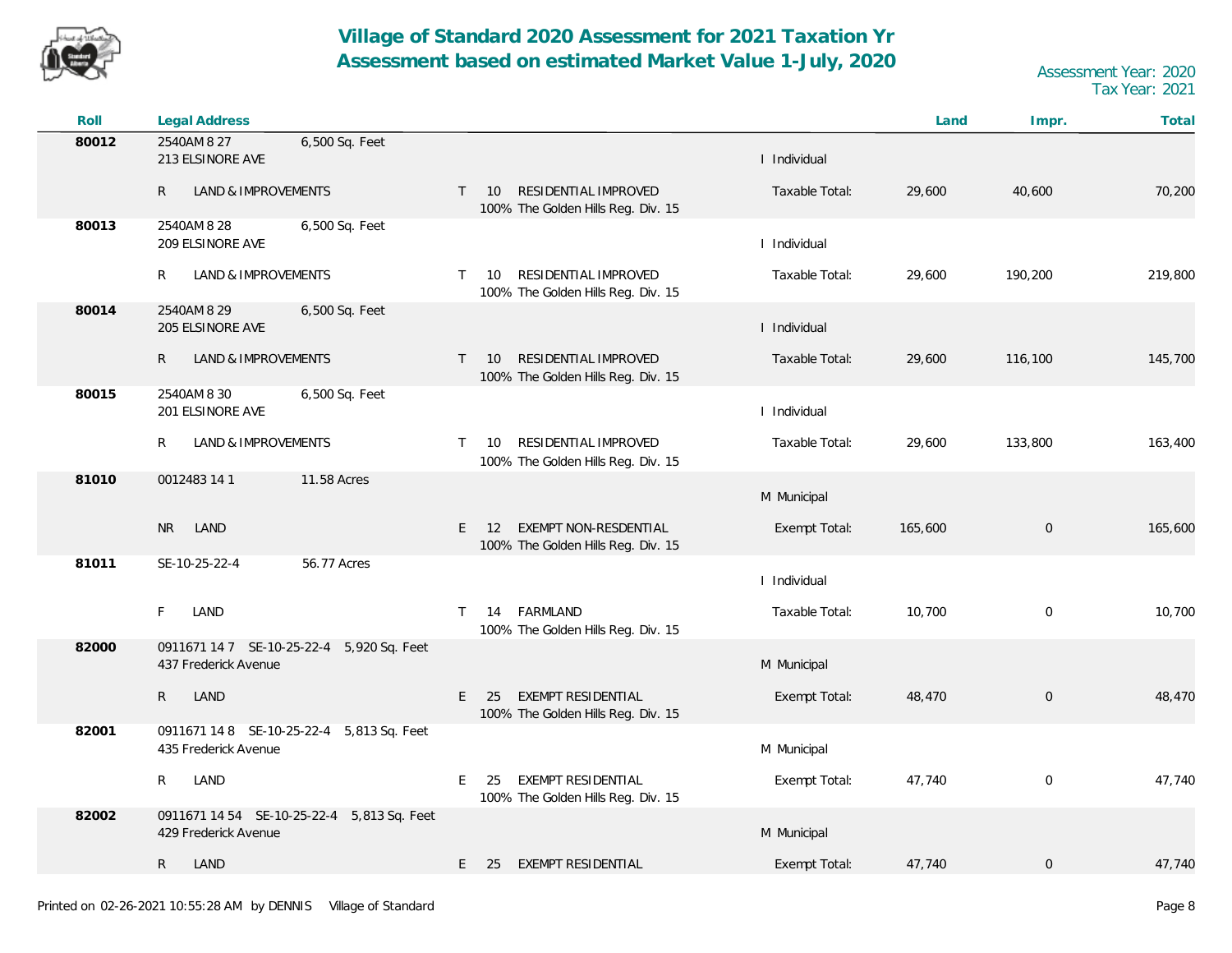

| Roll  | <b>Legal Address</b>                                               |                                                                                  |                | Land   | Impr.               | Total   |
|-------|--------------------------------------------------------------------|----------------------------------------------------------------------------------|----------------|--------|---------------------|---------|
|       |                                                                    | 100% The Golden Hills Reg. Div. 15                                               |                |        |                     |         |
| 82003 | 0911671 14 55 SE-10-25-22-4 5,813 Sq. Feet<br>425 Frederick Avenue |                                                                                  | M Municipal    |        |                     |         |
|       | R<br>LAND                                                          | EXEMPT RESIDENTIAL<br>E<br>25<br>100% The Golden Hills Reg. Div. 15              | Exempt Total:  | 47,740 | $\mathbf 0$         | 47,740  |
| 82004 | 0911671 14 56 SE-10-25-22-4 5,920 Sq. Feet<br>421 Frederick Avenue |                                                                                  | M Municipal    |        |                     |         |
|       | $\mathsf{R}$<br>LAND                                               | EXEMPT RESIDENTIAL<br>E.<br>25<br>100% The Golden Hills Reg. Div. 15             | Exempt Total:  | 48,470 | $\mathbf 0$         | 48,470  |
| 82005 | 0911671 14 57 SE-10-25-22-4 7,535 Sq. Feet<br>417 Frederick Avenue |                                                                                  | I Individual   |        |                     |         |
|       | R<br><b>LAND &amp; IMPROVEMENTS</b>                                | RESIDENTIAL IMPROVED<br>$\mathsf{T}$<br>10<br>100% The Golden Hills Reg. Div. 15 | Taxable Total: | 55,000 | 250,700             | 305,700 |
| 82006 | 0911671 14 58 SE-10-25-22-4 7,104 Sq. Feet<br>413 Frederick Avenue |                                                                                  | M Municipal    |        |                     |         |
|       | $\mathsf{R}$<br>LAND                                               | <b>EXEMPT RESIDENTIAL</b><br>E<br>25<br>100% The Golden Hills Reg. Div. 15       | Exempt Total:  | 54,040 | $\overline{0}$      | 54,040  |
| 82007 | 0911671 14 59 SE-10-25-22-4 5,813 Sq. Feet<br>409 Frederick Avenue |                                                                                  | M Municipal    |        |                     |         |
|       | R<br>LAND                                                          | EXEMPT RESIDENTIAL<br>E<br>25<br>100% The Golden Hills Reg. Div. 15              | Exempt Total:  | 47,740 | $\mathbf 0$         | 47,740  |
| 82008 | 0911671 14 60 SE-10-25-22-4 5,813 Sq. Feet<br>405 Frederick Avenue |                                                                                  | M Municipal    |        |                     |         |
|       | $\mathsf{R}$<br>LAND                                               | E<br><b>EXEMPT RESIDENTIAL</b><br>25<br>100% The Golden Hills Reg. Div. 15       | Exempt Total:  | 47,740 | $\mathsf{O}\xspace$ | 47,740  |
| 82009 | 0911671 14 61 SE-10-25-22-4 5,705 Sq. Feet<br>401 Frederick Avenue |                                                                                  | M Municipal    |        |                     |         |
|       | R<br>LAND                                                          | EXEMPT RESIDENTIAL<br>E<br>25<br>100% The Golden Hills Reg. Div. 15              | Exempt Total:  | 47,000 | $\mathbf 0$         | 47,000  |
| 82010 | 0911671 14 62 SE-10-25-22-4 6,028 Sq. Feet<br>10-3RD Street        |                                                                                  | M Municipal    |        |                     |         |
|       | $\mathsf{R}$<br>LAND                                               | EXEMPT RESIDENTIAL<br>E<br>25<br>100% The Golden Hills Reg. Div. 15              | Exempt Total:  | 49,210 | $\mathbf 0$         | 49,210  |
| 82011 | SE-10-25-22-4 6,028 Sq. Feet<br>0911671 14 63<br>6-3RD Street      |                                                                                  | I Individual   |        |                     |         |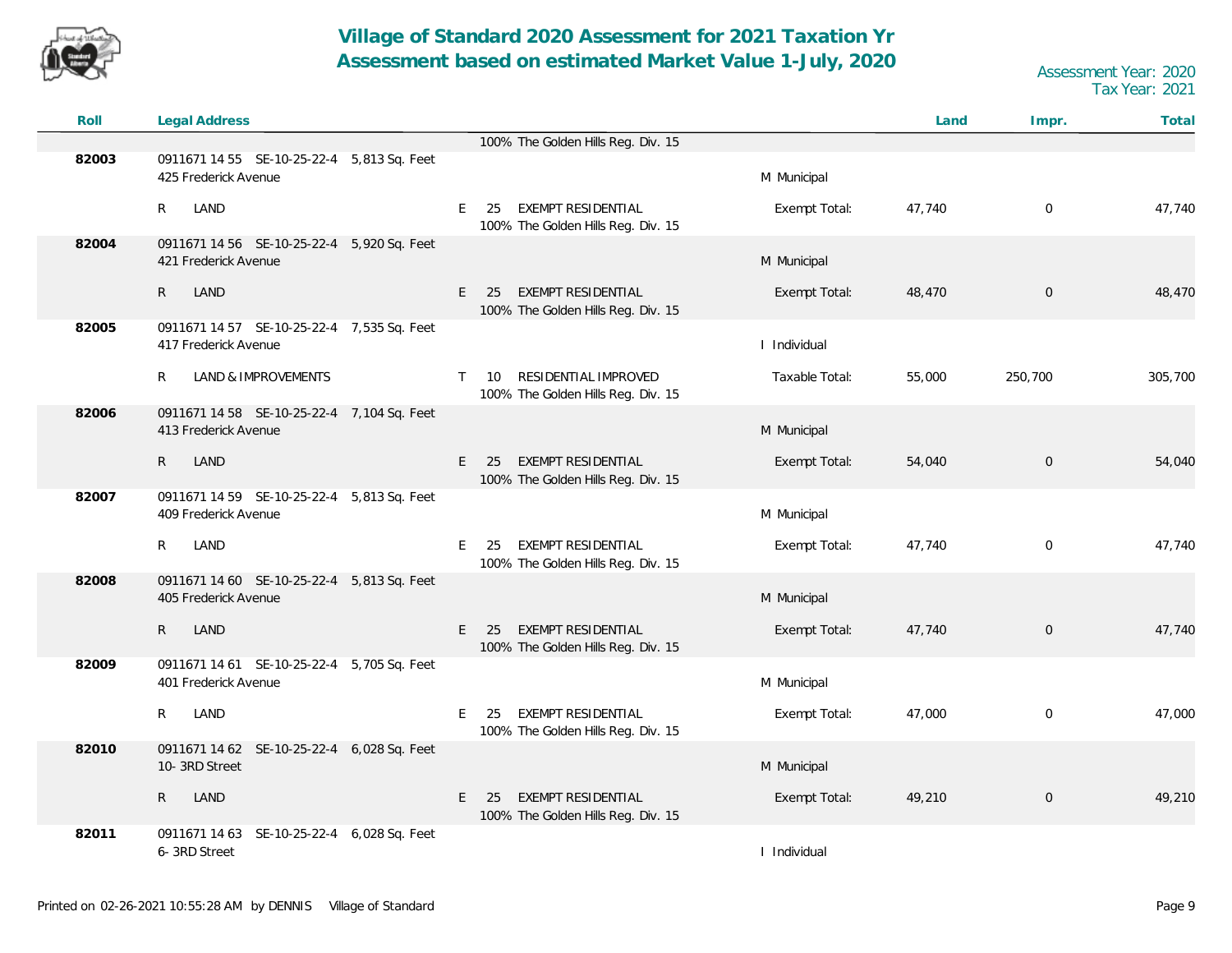

| Roll  | <b>Legal Address</b>                                               |                                                                                               |                | Land    | Impr.          | Total   |
|-------|--------------------------------------------------------------------|-----------------------------------------------------------------------------------------------|----------------|---------|----------------|---------|
|       | LAND & IMPROVEMENTS<br>R                                           | RESIDENTIAL IMPROVED<br>$\mathsf{T}$<br>10 <sup>°</sup><br>100% The Golden Hills Reg. Div. 15 | Taxable Total: | 49,200  | 101,200        | 150,400 |
| 82012 | 0911671 14 64 SE-10-25-22-4 5,920 Sq. Feet<br>2-3RD Street         |                                                                                               | I Individual   |         |                |         |
|       | <b>LAND &amp; IMPROVEMENTS</b><br>R                                | RESIDENTIAL IMPROVED<br>10<br>T.<br>100% The Golden Hills Reg. Div. 15                        | Taxable Total: | 48,500  | 105,500        | 154,000 |
| 82013 | 0911671 15 36 SE-10-25-22-4 5,813 Sq. Feet<br>402 Frederick Avenue |                                                                                               | M Municipal    |         |                |         |
|       | $R_{\parallel}$<br>LAND                                            | EXEMPT RESIDENTIAL<br>E<br>25<br>100% The Golden Hills Reg. Div. 15                           | Exempt Total:  | 47,740  | $\mathbf 0$    | 47,740  |
| 82014 | 0911671 15 37 SE-10-25-22-4 5,813 Sq. Feet<br>406 Frederick Avenue |                                                                                               | M Municipal    |         |                |         |
|       | R<br>LAND                                                          | EXEMPT RESIDENTIAL<br>E<br>25                                                                 | Exempt Total:  | 47,740  | $\overline{0}$ | 47,740  |
|       |                                                                    | 100% The Golden Hills Reg. Div. 15                                                            |                |         |                |         |
| 82015 | 0911671 15 38 SE-10-25-22-4 5,813 Sq. Feet<br>410 Frederick Avenue |                                                                                               | M Municipal    |         |                |         |
|       | $\mathsf{R}$<br>LAND                                               | EXEMPT RESIDENTIAL<br>E<br>25<br>100% The Golden Hills Reg. Div. 15                           | Exempt Total:  | 47,740  | $\mathbf 0$    | 47,740  |
| 82016 | 0911671 15 39 SE-10-25-22-4 5,813 Sq. Feet<br>414 Frederick Avenue |                                                                                               | M Municipal    |         |                |         |
|       | $\mathsf{R}$<br>LAND                                               | EXEMPT RESIDENTIAL<br>E<br>25<br>100% The Golden Hills Reg. Div. 15                           | Exempt Total:  | 47,740  | $\overline{0}$ | 47,740  |
| 82017 | 0911671 15 40 SE-10-25-22-4 5,920 Sq. Feet<br>418 Frederick Avenue |                                                                                               | M Municipal    |         |                |         |
|       | LAND<br>R                                                          | EXEMPT RESIDENTIAL<br>E<br>25<br>100% The Golden Hills Reg. Div. 15                           | Exempt Total:  | 48,470  | $\mathbf 0$    | 48,470  |
| 82018 | 0911671 15 41 SE-10-25-22-4 5,705 Sq. Feet<br>422 Frederick Avenue |                                                                                               | M Municipal    |         |                |         |
|       | LAND<br>$\mathsf{R}$                                               | EXEMPT RESIDENTIAL<br>E.<br>25<br>100% The Golden Hills Reg. Div. 15                          | Exempt Total:  | 47,000  | $\mathbf 0$    | 47,000  |
| 82019 | 0911671 14 1MR SE-10-25-22-4 1.02 Acres                            |                                                                                               | M Municipal    |         |                |         |
|       | NR.<br>LAND                                                        | EXEMPT NON-RESDENTIAL<br>E.<br>-12<br>100% The Golden Hills Reg. Div. 15                      | Exempt Total:  | 107,900 | 0              | 107,900 |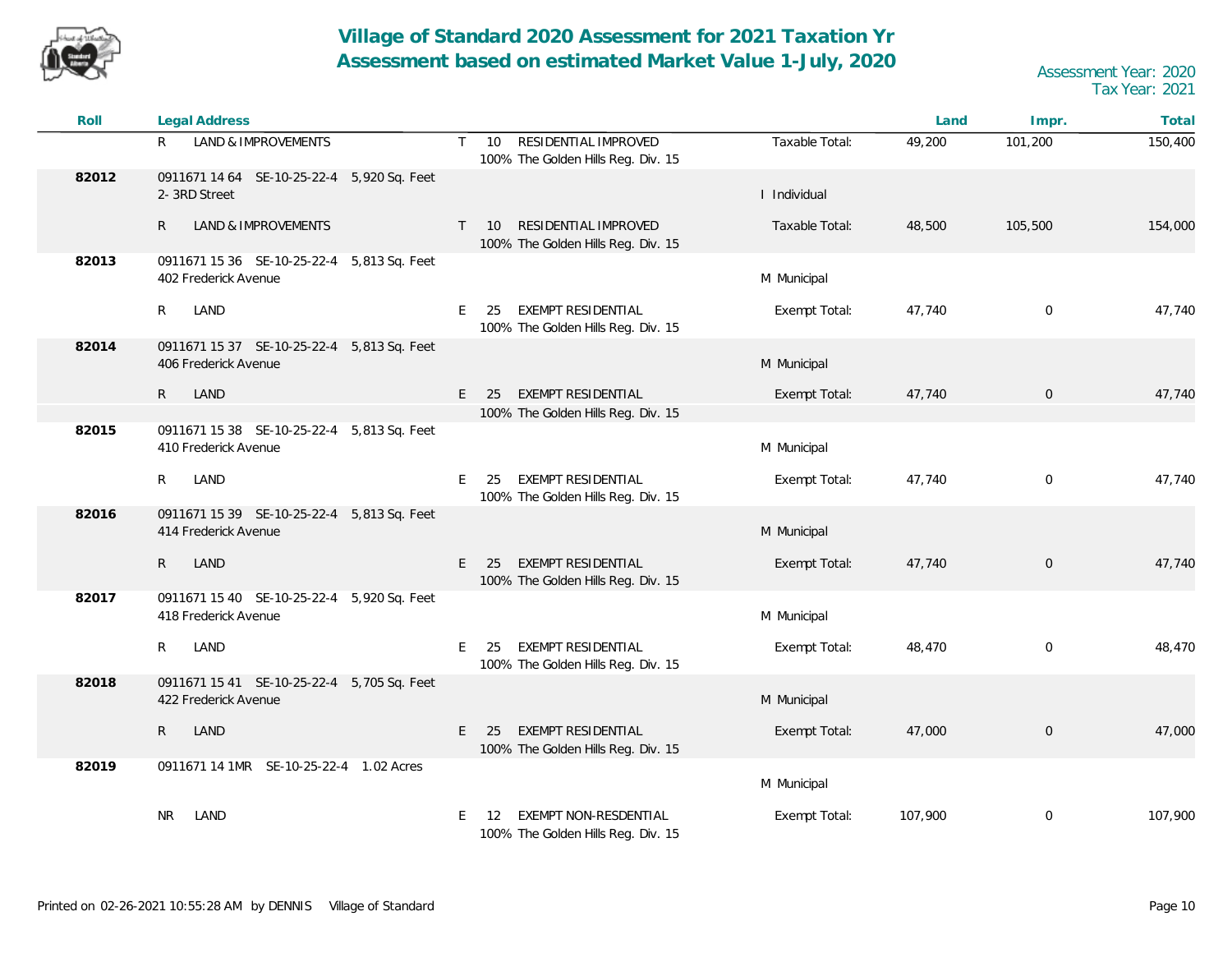

| Roll  | Legal Address                                           |                                                                                       |                                        | Land    | Impr.       | Total   |
|-------|---------------------------------------------------------|---------------------------------------------------------------------------------------|----------------------------------------|---------|-------------|---------|
| 82020 | 0911671 14 1PUL SE-10-25-22-4 1.42 Acres                |                                                                                       | M Municipal                            |         |             |         |
|       | LAND<br><b>NR</b>                                       | EXEMPT NON-RESDENTIAL<br>$E = 12$<br>100% The Golden Hills Reg. Div. 15               | Exempt Total:                          | 126,200 | 0           | 126,200 |
| 82021 | 0911671 14 2PUL SE-10-25-22-4 0.03 Acres                |                                                                                       | M Municipal                            |         |             |         |
|       | LAND<br><b>NR</b>                                       | EXEMPT NON-RESDENTIAL<br>E<br>$12 \overline{ }$<br>100% The Golden Hills Reg. Div. 15 | Exempt Total:                          | 19,800  | $\mathbf 0$ | 19,800  |
| 82022 | 0911671 15 3PUL SE-10-25-22-4 12,056 Sq. Feet           |                                                                                       | M Municipal                            |         |             |         |
|       | LAND<br><b>NR</b>                                       | <b>EXEMPT NON-RESDENTIAL</b><br>E.<br>12<br>100% The Golden Hills Reg. Div. 15        | Exempt Total:                          | 64,500  | $\mathbf 0$ | 64,500  |
| 90001 | 2540AM 9 1,2<br>6,617 Sq. Feet<br>822 THE BROADWAY      |                                                                                       | Standard Library<br>M Municipal        |         |             |         |
|       | LAND & IMPROVEMENTS<br>NR.                              | EXEMPT NON-RESDENTIAL<br>E.<br>12<br>100% The Golden Hills Reg. Div. 15               | Exempt Total:                          | 29,800  | 412,000     | 441,800 |
| 90003 | 2540AM 9 3,4<br>6,617 Sq. Feet<br>818 THE BROADWAY      |                                                                                       | Country Kids ChildCare<br>I Individual |         |             |         |
|       | LAND & IMPROVEMENTS<br><b>NR</b>                        | NON-RESIDENTIAL IMPROVED<br>$T = 11$<br>100% The Golden Hills Reg. Div. 15            | Taxable Total:                         | 29,800  | 61,400      | 91,200  |
| 90004 | 2540AM 9 5,6<br>6,617 Sq. Feet<br>814 THE BROADWAY      |                                                                                       | Drop In Centre<br>I Individual         |         |             |         |
|       | LAND & IMPROVEMENTS<br>NR.                              | EXEMPT NON-RESDENTIAL<br>- 12<br>E.<br>100% The Golden Hills Reg. Div. 15             | Exempt Total:                          | 29,800  | 171,200     | 201,000 |
| 90005 | 2540AM 9 7-11<br>16,543 Sq. Feet<br>806 THE BROADWAY    |                                                                                       | Former Co-op Store<br>I Individual     |         |             |         |
|       | LAND & IMPROVEMENTS<br>NR.                              | T 11 NON-RESIDENTIAL IMPROVED<br>100% The Golden Hills Reg. Div. 15                   | Taxable Total:                         | 40,900  | 369,300     | 410,200 |
| 90007 | 2540AM 9 12,13<br>6,500 Sq. Feet<br>110 FREDERICK AVE W |                                                                                       | Standard Post Office<br>C Corporation  |         |             |         |
|       | LAND & IMPROVEMENTS<br>NR                               | 18 GIL FEDERAL<br>G<br>100% The Golden Hills Reg. Div. 15                             | Grant-In-Lieu Total:                   | 30,000  | 66,000      | 96,000  |
| 90008 | 2540AM 9 14-16<br>9,750 Sq. Feet<br>120 FREDERICK AVE W |                                                                                       | I Individual                           |         |             |         |
|       | $\mathsf{R}$<br><b>LAND &amp; IMPROVEMENTS</b>          | RESIDENTIAL IMPROVED<br>$T = 10$                                                      | Taxable Total:                         | 34,400  | 134,600     | 169,000 |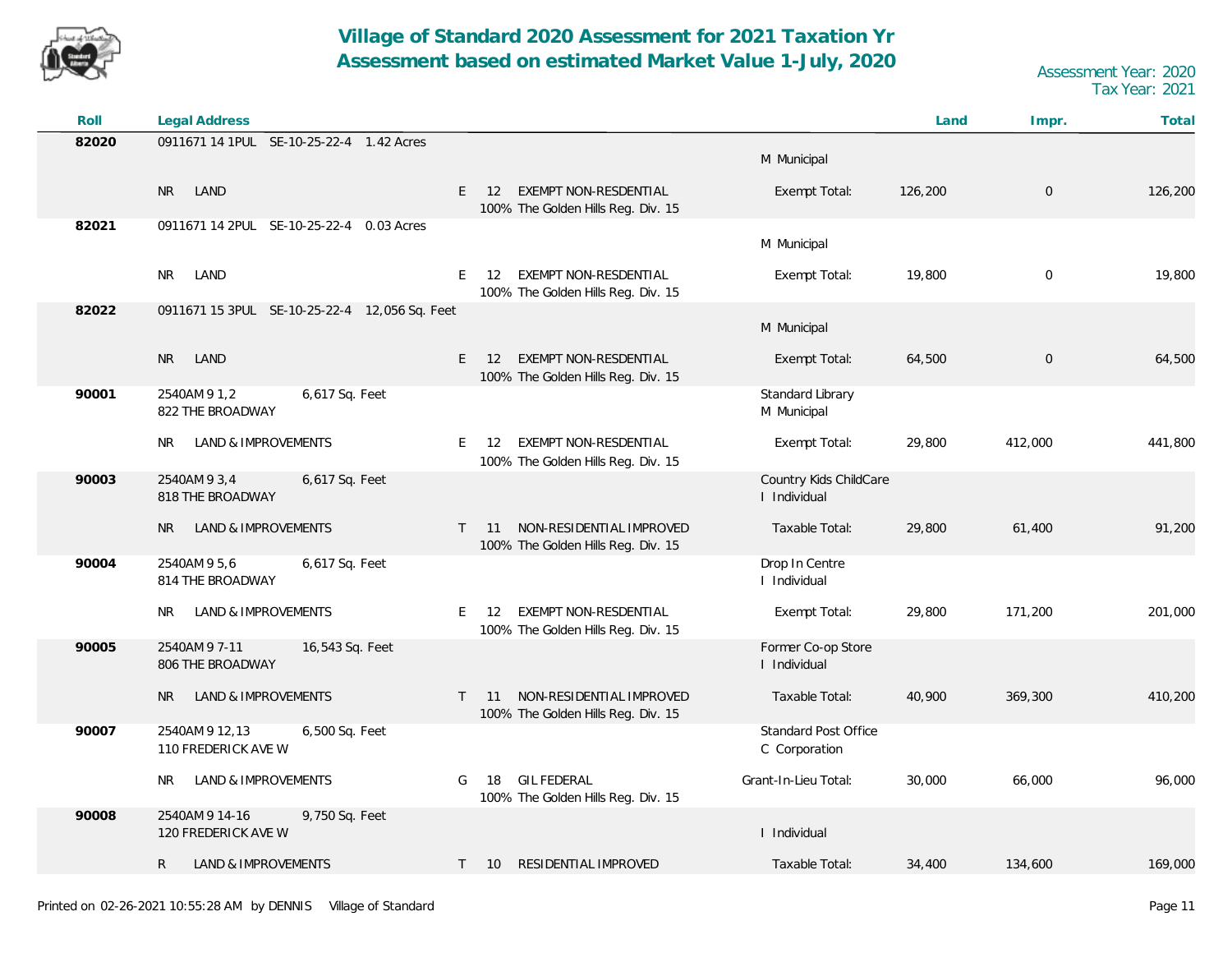

| Roll  | <b>Legal Address</b>                                      |                                                                                         |                                    | Land   | Impr.   | Total   |
|-------|-----------------------------------------------------------|-----------------------------------------------------------------------------------------|------------------------------------|--------|---------|---------|
|       |                                                           | 100% The Golden Hills Reg. Div. 15                                                      |                                    |        |         |         |
| 90009 | 2540AM 9 17,18<br>6,500 Sq. Feet<br>122 FREDERICK AVE W   |                                                                                         | I Individual                       |        |         |         |
|       | LAND & IMPROVEMENTS<br>R                                  | RESIDENTIAL IMPROVED<br>10<br>T.<br>100% The Golden Hills Reg. Div. 15                  | Taxable Total:                     | 29,600 | 133,400 | 163,000 |
| 90010 | 2540AM 9 19<br>3,250 Sq. Feet<br>124 FREDERICK AVE W      |                                                                                         | I Individual                       |        |         |         |
|       | $\mathsf{R}$<br>LAND & IMPROVEMENTS                       | RESIDENTIAL IMPROVED<br>$\mathsf{T}$<br><b>10</b><br>100% The Golden Hills Reg. Div. 15 | Taxable Total:                     | 15,700 | 87,200  | 102,900 |
| 90011 | 2540AM 9 20, 21<br>6,500 Sq. Feet<br>126 FREDERICK AVE W  |                                                                                         | I Individual                       |        |         |         |
|       | R<br>LAND & IMPROVEMENTS                                  | RESIDENTIAL IMPROVED<br>10<br>$\mathsf{T}$<br>100% The Golden Hills Reg. Div. 15        | Taxable Total:                     | 29,600 | 46,600  | 76,200  |
| 90012 | 2540AM 9 22, 23<br>6,500 Sq. Feet<br>130 FREDERICK AVE W  |                                                                                         | I Individual                       |        |         |         |
|       | $\mathsf{R}$<br>LAND & IMPROVEMENTS                       | RESIDENTIAL IMPROVED<br>10<br>$\mathsf{T}$<br>100% The Golden Hills Reg. Div. 15        | Taxable Total:                     | 29,600 | 63,000  | 92,600  |
| 90013 | 2540AM 9 24,25<br>6,500 Sq. Feet<br>809 - 1ST Street West |                                                                                         | I Individual                       |        |         |         |
|       | LAND & IMPROVEMENTS<br>R                                  | RESIDENTIAL IMPROVED<br>10<br>T.<br>100% The Golden Hills Reg. Div. 15                  | Taxable Total:                     | 29,600 | 78,500  | 108,100 |
| 90014 | 2540AM 9 26,27<br>13,000 Sq. Feet<br>133 ELSINORE AVE     |                                                                                         | I Individual                       |        |         |         |
|       | $\mathsf{R}$<br><b>LAND &amp; IMPROVEMENTS</b>            | <b>RESIDENTIAL IMPROVED</b><br>10<br>T.<br>100% The Golden Hills Reg. Div. 15           | Taxable Total:                     | 37,900 | 71,100  | 109,000 |
| 90015 | 2540AM 9 28<br>6,500 Sq. Feet<br>127 ELSINORE AVE         |                                                                                         | I Individual                       |        |         |         |
|       | R<br>LAND & IMPROVEMENTS                                  | RESIDENTIAL IMPROVED<br>10<br>$\top$<br>100% The Golden Hills Reg. Div. 15              | Taxable Total:                     | 29,600 | 129,200 | 158,800 |
| 90016 | 2540AM 9 29<br>6,500 Sq. Feet<br>123 ELSINORE AVE         |                                                                                         | I Individual                       |        |         |         |
|       | $\mathsf{R}$<br>LAND & IMPROVEMENTS                       | RESIDENTIAL IMPROVED<br>T<br>10<br>100% The Golden Hills Reg. Div. 15                   | Taxable Total:                     | 29,600 | 75,100  | 104,700 |
| 90017 | 2540AM 9 30<br>6,500 Sq. Feet<br>117 ELSINORE AVE         |                                                                                         | Bell Lease Com Bldg<br>M Municipal |        |         |         |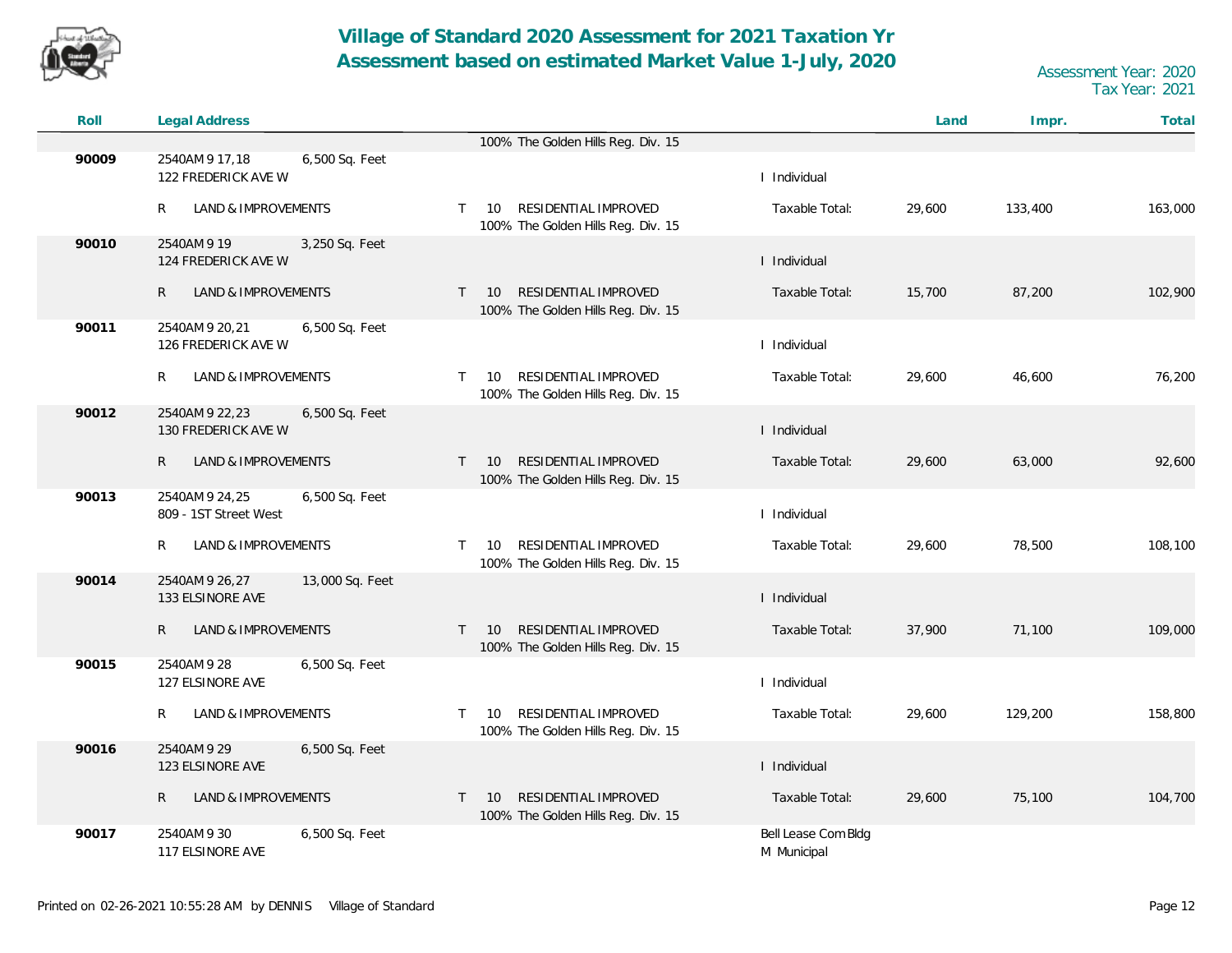

| Roll   | <b>Legal Address</b>                                  |                                                                                                                             |                                            | Land   | Impr.          | Total   |
|--------|-------------------------------------------------------|-----------------------------------------------------------------------------------------------------------------------------|--------------------------------------------|--------|----------------|---------|
|        | <b>NR</b><br>LAND & IMPROVEMENTS                      | NON-RESIDENTIAL IMPROVED<br>$\mathsf{T}$<br>11                                                                              |                                            | 7,400  | 23,700         | 31,100  |
|        | <b>NR</b>                                             | E<br>12<br>EXEMPT NON-RESDENTIAL                                                                                            |                                            | 22,200 | 16,400         | 38,600  |
|        |                                                       | 100% The Golden Hills Reg. Div. 15                                                                                          | Totals:                                    | 29,600 | 40,100         | 69,700  |
| 90018  | 2540AM 9 31<br>6,500 Sq. Feet<br>113 ELSINORE AVE     |                                                                                                                             | I Individual                               |        |                |         |
|        | $\mathsf{R}$<br>LAND & IMPROVEMENTS                   | RESIDENTIAL IMPROVED<br>T<br>10<br>100% The Golden Hills Reg. Div. 15                                                       | Taxable Total:                             | 29,600 | 30,900         | 60,500  |
| 90019  | 2540AM 9 32<br>6,500 Sq. Feet<br>109 ELSINORE AVE     |                                                                                                                             | I Individual                               |        |                |         |
|        | R<br>LAND & IMPROVEMENTS                              | RESIDENTIAL IMPROVED<br>T.<br>10<br>100% The Golden Hills Reg. Div. 15                                                      | Taxable Total:                             | 29,600 | 46,800         | 76,400  |
| 100001 | 2540AM 10 A<br>7,577 Sq. Feet<br>821 THE BROADWAY     |                                                                                                                             | M Municipal                                |        |                |         |
|        | LAND<br><b>NR</b>                                     | E<br>EXEMPT NON-RESDENTIAL<br>12<br>100% The Golden Hills Reg. Div. 15                                                      | Exempt Total:                              | 31,200 | $\overline{0}$ | 31,200  |
| 100002 | 12,174 Sq. Feet<br>2540AM 10 1-3<br>817 THE BROADWAY  |                                                                                                                             | I Individual                               |        |                |         |
|        | LAND & IMPROVEMENTS<br>R                              | RESIDENTIAL IMPROVED<br>10<br>$\top$<br>100% The Golden Hills Reg. Div. 15                                                  | Taxable Total:                             | 37,200 | 58,100         | 95,300  |
| 100003 | 2540AM 10 4,5<br>6,617 Sq. Feet<br>813 THE BROADWAY   |                                                                                                                             | C Corporation                              |        |                |         |
|        | <b>NR</b><br>LAND & IMPROVEMENTS                      | 11 NON-RESIDENTIAL IMPROVED<br>$\top$<br>100% The Golden Hills Reg. Div. 15                                                 | Taxable Total:                             | 29,800 | 23,400         | 53,200  |
| 100004 | 2540AM 10 6-8<br>9,926 Sq. Feet<br>811 THE BROADWAY   |                                                                                                                             | Gates Insurance Agencies<br>C Corporation  |        |                |         |
|        | LAND & IMPROVEMENTS<br>NR.                            | Property Additional Legal: 2540AM 10 7<br>11 NON-RESIDENTIAL IMPROVED<br>$\mathsf{T}$<br>100% The Golden Hills Reg. Div. 15 | 2540AM 108<br>Taxable Total:               | 34,700 | 245,800        | 280,500 |
| 100007 | 2540AM 10 9<br>3,309 Sq. Feet<br>807 THE BROADWAY     |                                                                                                                             | Rented House in Com. Area<br>C Corporation |        |                |         |
|        | LAND & IMPROVEMENTS<br><b>NR</b>                      | 11 NON-RESIDENTIAL IMPROVED<br>$\top$                                                                                       | Taxable Total:                             | 16,000 | 12,900         | 28,900  |
|        |                                                       | 100% The Golden Hills Reg. Div. 15                                                                                          |                                            |        |                |         |
| 100008 | 2540AM 10 10,11<br>6,617 Sq. Feet<br>801 THE BROADWAY |                                                                                                                             | Old Co-op storage Bldg<br>I Individual     |        |                |         |
|        | LAND & IMPROVEMENTS<br>NR.                            | 11 NON-RESIDENTIAL IMPROVED<br>T.                                                                                           | Taxable Total:                             | 29,800 | 32,900         | 62,700  |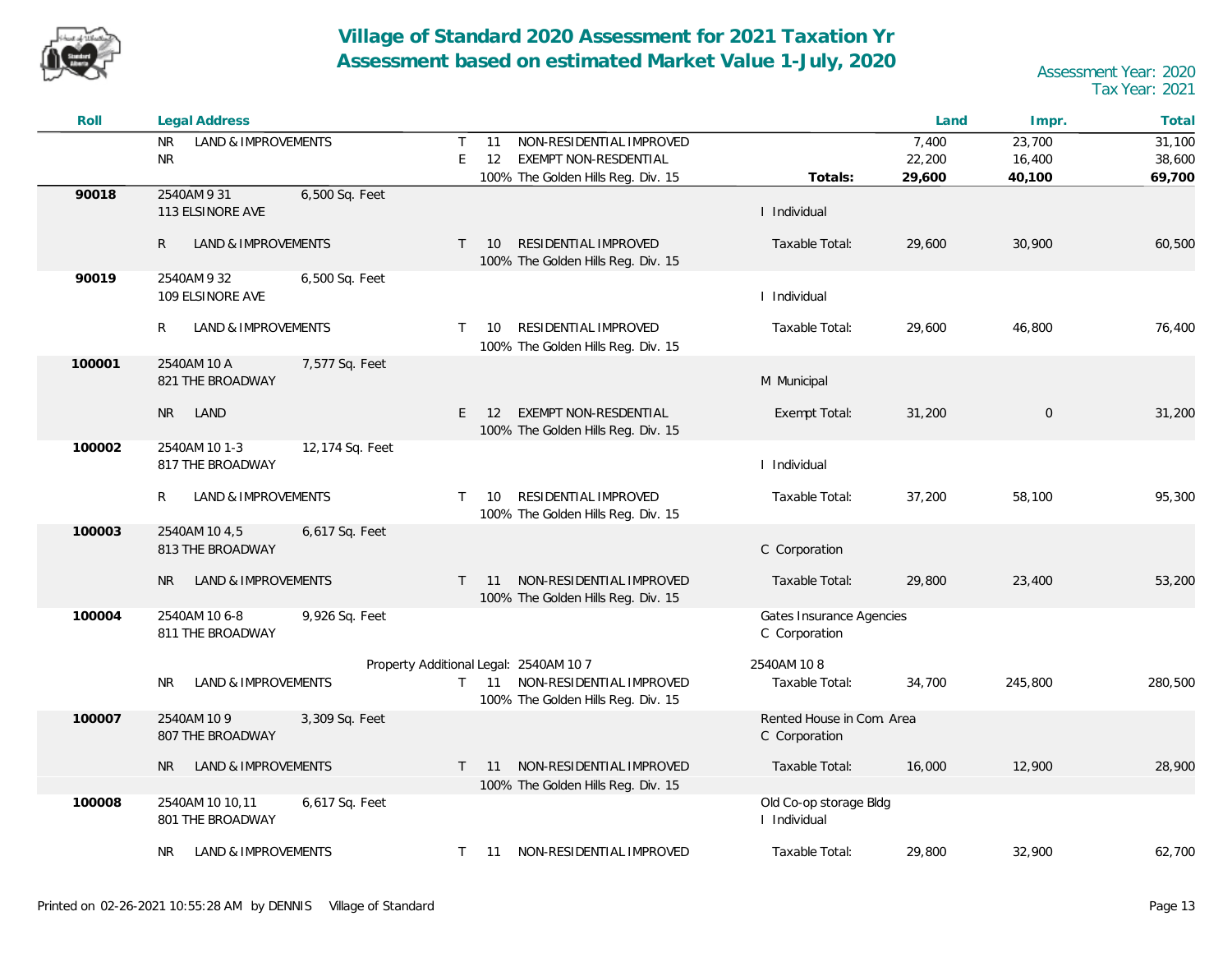

| Roll   | <b>Legal Address</b>                |                 |              |                                                                         |                                           | Land   | Impr.       | Total   |
|--------|-------------------------------------|-----------------|--------------|-------------------------------------------------------------------------|-------------------------------------------|--------|-------------|---------|
|        |                                     |                 |              | 100% The Golden Hills Reg. Div. 15                                      |                                           |        |             |         |
| 100009 | 2540AM 10 B<br>112 FREDERICK AVE E  | 13,537 Sq. Feet |              |                                                                         | C Corporation                             |        |             |         |
|        | $\mathsf{R}$<br>LAND & IMPROVEMENTS |                 | $\mathsf{T}$ | RESIDENTIAL IMPROVED<br>10<br>100% The Golden Hills Reg. Div. 15        | Taxable Total:                            | 38,400 | 96,100      | 134,500 |
| 110001 | 2540AM 111<br>902 1ST ST W          | 10,000 Sq. Feet |              |                                                                         | I Individual                              |        |             |         |
|        | LAND & IMPROVEMENTS<br>R            |                 | $\mathsf{T}$ | RESIDENTIAL IMPROVED<br>10<br>100% The Golden Hills Reg. Div. 15        | Taxable Total:                            | 34,800 | 126,500     | 161,300 |
| 110002 | 2540AM 111<br>920 1ST ST W          | 10,000 Sq. Feet |              |                                                                         | C Corporation                             |        |             |         |
|        | $\mathsf{R}$<br>LAND & IMPROVEMENTS |                 | $T = 10$     | RESIDENTIAL IMPROVED<br>100% The Golden Hills Reg. Div. 15              | Taxable Total:                            | 34,800 | 225,700     | 260,500 |
| 110003 | 2540AM 11 2<br>210 ELSINORE AVE     | 10,000 Sq. Feet |              |                                                                         | I Individual                              |        |             |         |
|        | R<br>LAND                           |                 | $\mathsf{T}$ | VACANT RESIDENTIAL<br>13<br>100% The Golden Hills Reg. Div. 15          | Taxable Total:                            | 34,800 | $\mathbf 0$ | 34,800  |
| 110004 | 2540AM 11 2<br>214 ELSINORE AVE     | 10,000 Sq. Feet |              |                                                                         | I Individual                              |        |             |         |
|        | $\mathsf{R}$<br>LAND & IMPROVEMENTS |                 | $\mathsf{T}$ | RESIDENTIAL IMPROVED<br>10<br>100% The Golden Hills Reg. Div. 15        | Taxable Total:                            | 34,800 | 149,200     | 184,000 |
| 110005 | 2540AM 11 3<br>218 ELSINORE AVE     | 20,000 Sq. Feet |              |                                                                         | I Individual                              |        |             |         |
|        | LAND & IMPROVEMENTS<br>R.           |                 | $\top$       | RESIDENTIAL IMPROVED<br>10<br>100% The Golden Hills Reg. Div. 15        | Taxable Total:                            | 43,900 | 113,800     | 157,700 |
| 110006 | 2540AM 11 4<br>226 ELSINORE AVE     | 20,000 Sq. Feet |              |                                                                         | I Individual                              |        |             |         |
|        | LAND & IMPROVEMENTS<br>R.           |                 | $\mathsf{T}$ | RESIDENTIAL IMPROVED<br><b>10</b><br>100% The Golden Hills Reg. Div. 15 | Taxable Total:                            | 43,900 | 110,700     | 154,600 |
| 110007 | 2540AM 11 5<br>234 ELSINORE AVE     | 20,000 Sq. Feet |              |                                                                         | I Individual                              |        |             |         |
|        | R<br>LAND & IMPROVEMENTS            |                 | $\top$       | RESIDENTIAL IMPROVED<br>10<br>100% The Golden Hills Reg. Div. 15        | Taxable Total:                            | 43,900 | 86,800      | 130,700 |
| 120001 | 2540AM 12 1,2<br>1020 1ST ST W      | 40,000 Sq. Feet |              |                                                                         | Nazareth Lutheran Church<br>C Corporation |        |             |         |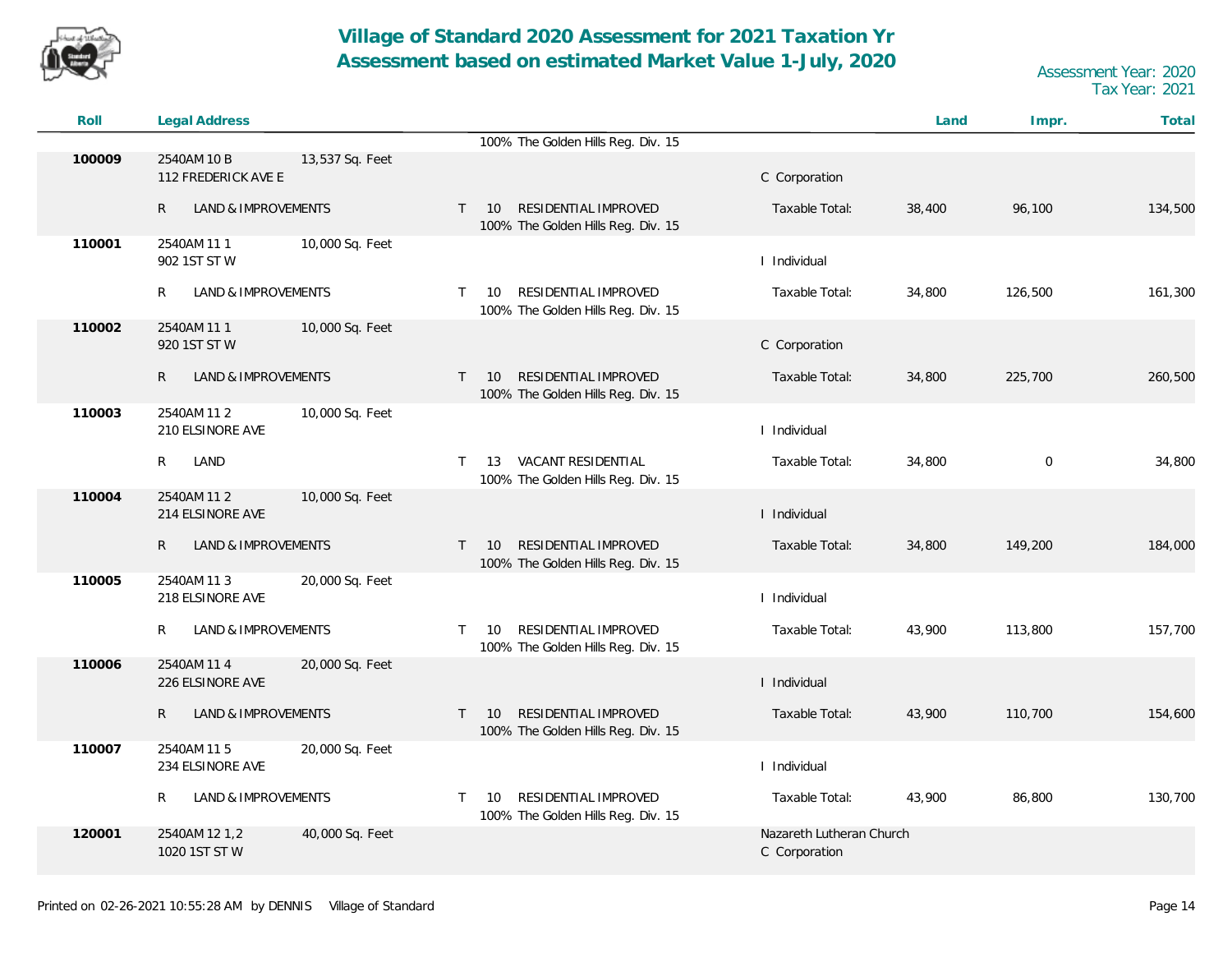

| Roll   | <b>Legal Address</b>                             |                                                                           |                | Land             | Impr.              | Total              |
|--------|--------------------------------------------------|---------------------------------------------------------------------------|----------------|------------------|--------------------|--------------------|
|        | LAND & IMPROVEMENTS<br>$\mathsf{R}$<br><b>NR</b> | RESIDENTIAL IMPROVED<br>$\top$<br>10<br>E.<br>12<br>EXEMPT NON-RESDENTIAL |                | 30,450<br>30,450 | 203,900<br>335,200 | 234,350<br>365,650 |
|        |                                                  | 100% The Golden Hills Reg. Div. 15                                        | Totals:        | 60,900           | 539,100            | 600,000            |
| 120003 | 15,000 Sq. Feet<br>731541 12 3<br>211 YORICK AVE |                                                                           | I Individual   |                  |                    |                    |
|        | R<br>LAND & IMPROVEMENTS                         | RESIDENTIAL IMPROVED<br>T.<br>- 10<br>100% The Golden Hills Reg. Div. 15  | Taxable Total: | 39,600           | 174,900            | 214,500            |
| 120004 | 731541 12 4<br>15,000 Sq. Feet<br>215 YORICK AVE |                                                                           | I Individual   |                  |                    |                    |
|        | $\mathsf{R}$<br>LAND & IMPROVEMENTS              | RESIDENTIAL IMPROVED<br>10<br>T.                                          | Taxable Total: | 39,600           | 196,700            | 236,300            |
|        |                                                  | 100% The Golden Hills Reg. Div. 15                                        |                |                  |                    |                    |
| 120005 | 15,000 Sq. Feet<br>731541 125<br>219 YORICK AVE  |                                                                           | I Individual   |                  |                    |                    |
|        | R.<br>LAND & IMPROVEMENTS                        | RESIDENTIAL IMPROVED<br>10<br>T.<br>100% The Golden Hills Reg. Div. 15    | Taxable Total: | 39,600           | 222,100            | 261,700            |
| 120006 | 731541 126<br>15,000 Sq. Feet<br>223 YORICK AVE  |                                                                           | I Individual   |                  |                    |                    |
|        | $\mathsf{R}$<br>LAND & IMPROVEMENTS              | T 10 RESIDENTIAL IMPROVED<br>100% The Golden Hills Reg. Div. 15           | Taxable Total: | 39,600           | 164,000            | 203,600            |
| 130001 | 731541 A 1<br>16,208 Sq. Feet<br>222 YORICK AVE  |                                                                           | M Municipal    |                  |                    |                    |
|        | LAND & IMPROVEMENTS<br>R                         | RESIDENTIAL IMPROVED<br>10<br>T.<br>100% The Golden Hills Reg. Div. 15    | Taxable Total: | 44,800           | 126,700            | 171,500            |
| 130002 | 731541 A 2<br>10,898 Sq. Feet<br>218 YORICK AVE  |                                                                           | I Individual   |                  |                    |                    |
|        | R.<br>LAND & IMPROVEMENTS                        | RESIDENTIAL IMPROVED<br>- 10<br>T.<br>100% The Golden Hills Reg. Div. 15  | Taxable Total: | 36,100           | 122,900            | 159,000            |
| 130003 | 731541 A 3<br>12,198 Sq. Feet<br>214 YORICK AVE  |                                                                           | I Individual   |                  |                    |                    |
|        | LAND & IMPROVEMENTS<br>R                         | RESIDENTIAL IMPROVED<br>10<br>T.<br>100% The Golden Hills Reg. Div. 15    | Taxable Total: | 37,300           | 154,700            | 192,000            |
| 130004 | 731541 A 4<br>10,732 Sq. Feet<br>210 YORICK AVE  |                                                                           | I Individual   |                  |                    |                    |
|        | R<br>LAND & IMPROVEMENTS                         | RESIDENTIAL IMPROVED<br>10<br>T<br>100% The Golden Hills Reg. Div. 15     | Taxable Total: | 35,800           | 121,100            | 156,900            |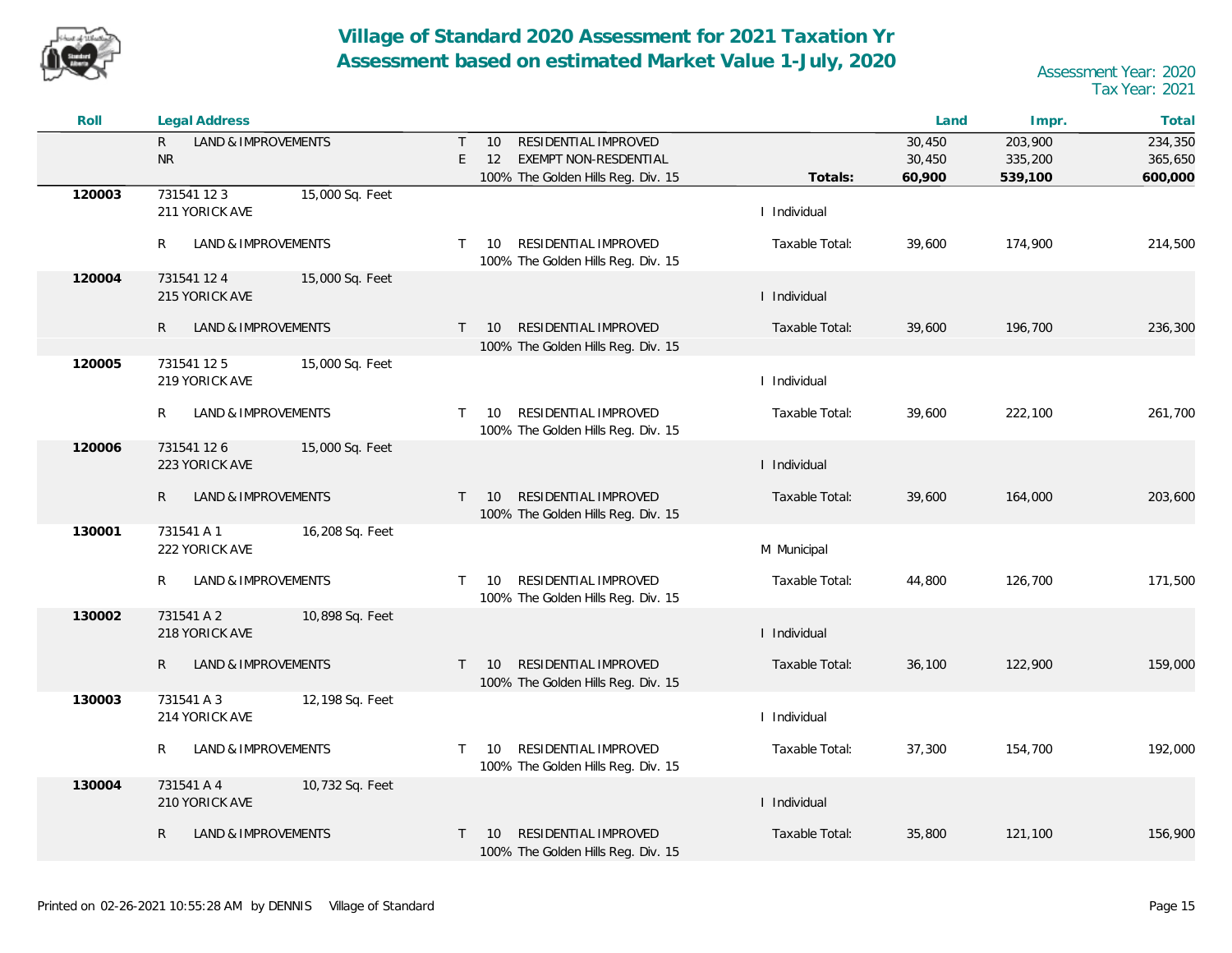

| Roll   | <b>Legal Address</b>                              |                                                                                  |                                           | Land   | Impr.   | Total   |
|--------|---------------------------------------------------|----------------------------------------------------------------------------------|-------------------------------------------|--------|---------|---------|
| 130005 | 8011409 S 5A<br>13,495 Sq. Feet<br>206 YORICK AVE |                                                                                  | I Individual                              |        |         |         |
|        | LAND & IMPROVEMENTS<br>R                          | RESIDENTIAL IMPROVED<br>10<br>$\top$<br>100% The Golden Hills Reg. Div. 15       | Taxable Total:                            | 38,400 | 220,700 | 259,100 |
| 130006 | 8011409 S 6A<br>14,845 Sq. Feet<br>202 YORICK AVE |                                                                                  | I Individual                              |        |         |         |
|        | R<br>LAND & IMPROVEMENTS                          | RESIDENTIAL IMPROVED<br>10<br>T<br>100% The Golden Hills Reg. Div. 15            | Taxable Total:                            | 39,500 | 135,700 | 175,200 |
| 140001 | 170FB 21<br>13,350 Sq. Feet<br>213 8TH AVE E      |                                                                                  | I Individual                              |        |         |         |
|        | LAND & IMPROVEMENTS<br>R                          | RESIDENTIAL IMPROVED<br>10<br>$\top$<br>100% The Golden Hills Reg. Div. 15       | Taxable Total:                            | 38,200 | 75,700  | 113,900 |
| 140002 | 170FB 27<br>10,680 Sq. Feet<br>234 7TH AVE E      |                                                                                  | I Individual                              |        |         |         |
|        | LAND & IMPROVEMENTS<br>R                          | RESIDENTIAL IMPROVED<br>10<br>T                                                  | Taxable Total:                            | 35,800 | 111,200 | 147,000 |
|        |                                                   | 100% The Golden Hills Reg. Div. 15                                               |                                           |        |         |         |
| 140003 | 170FB 28<br>10,680 Sq. Feet<br>226 7TH AVE E      |                                                                                  | C Corporation                             |        |         |         |
|        | LAND & IMPROVEMENTS<br>R                          | RESIDENTIAL IMPROVED<br>10<br>$\mathsf{T}$<br>100% The Golden Hills Reg. Div. 15 | Taxable Total:                            | 35,800 | 87,100  | 122,900 |
| 140004 | 170FB 29<br>10,680 Sq. Feet<br>218 7TH AVE E      |                                                                                  | I Individual                              |        |         |         |
|        | LAND & IMPROVEMENTS<br>R                          | RESIDENTIAL IMPROVED<br>10<br>$\mathsf{T}$<br>100% The Golden Hills Reg. Div. 15 | Taxable Total:                            | 35,800 | 92,300  | 128,100 |
| 140005 | 13,350 Sq. Feet<br>170FB 2 10                     |                                                                                  |                                           |        |         |         |
|        | 210 7TH AVE E                                     |                                                                                  | I Individual                              |        |         |         |
|        | LAND & IMPROVEMENTS<br>R                          | RESIDENTIAL IMPROVED<br>$\mathsf{T}$<br>10<br>100% The Golden Hills Reg. Div. 15 | Taxable Total:                            | 38,200 | 104,800 | 143,000 |
| 140006 | 170FB 31<br>13,520 Sq. Feet<br>241 7TH AVE E      |                                                                                  | I Individual                              |        |         |         |
|        | LAND & IMPROVEMENTS<br>R                          | RESIDENTIAL IMPROVED<br>10<br>$\top$<br>100% The Golden Hills Reg. Div. 15       | Taxable Total:                            | 38,400 | 229,100 | 267,500 |
| 140007 | 2361ID OT NW-2-25-22-4 900 Sq. Feet               |                                                                                  | Atco Regulating Equipment<br>I Individual |        |         |         |
|        | LAND & IMPROVEMENTS<br>NR.                        | NON-RESIDENTIAL IMPROVED<br>$\top$<br>- 11                                       |                                           | 7,900  | 24,700  | 32,600  |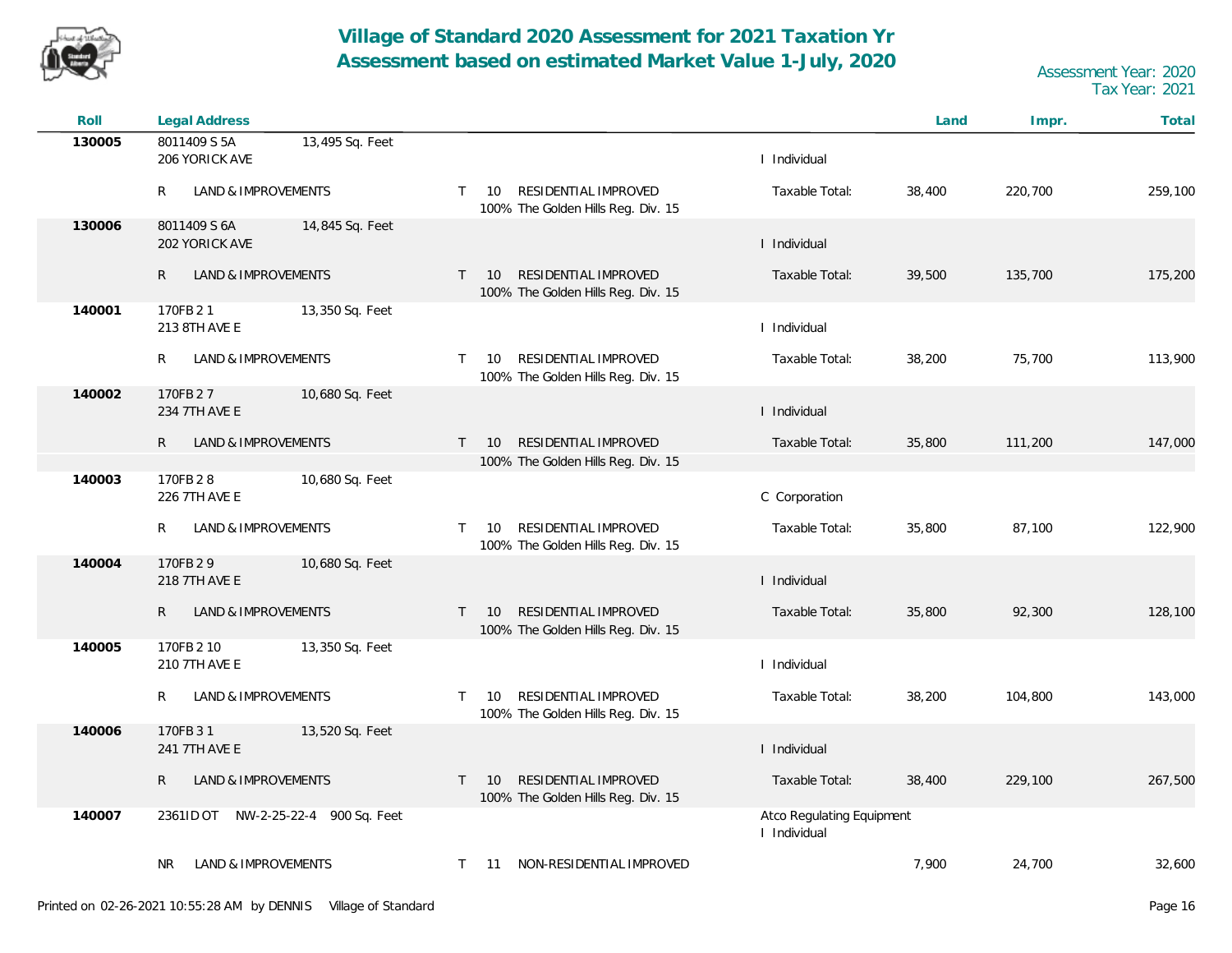

| Roll   | <b>Legal Address</b>                |                 |          |                                                                   |                                     | Land         | Impr.       | Total   |
|--------|-------------------------------------|-----------------|----------|-------------------------------------------------------------------|-------------------------------------|--------------|-------------|---------|
|        | ME                                  | $\mathsf{T}$    |          | 15 MACHINERY & EQUIPMENT                                          |                                     | $\mathbf{0}$ | 58,530      | 58,530  |
|        |                                     |                 |          | 100% The Golden Hills Reg. Div. 15                                | Taxable Total:                      | 7,900        | 83,230      | 91,130  |
| 140008 | 170FB 4<br>5.78 Acres               |                 |          |                                                                   | I Individual                        |              |             |         |
|        | LAND<br>$\mathsf{R}$                | $\top$          | 13       | VACANT RESIDENTIAL<br>100% The Golden Hills Reg. Div. 15          | Taxable Total:                      | 69,200       | $\mathbf 0$ | 69,200  |
| 140009 | 6392HL 4 1<br>213 7TH AVE E         | 13,017 Sq. Feet |          |                                                                   | I Individual                        |              |             |         |
|        | R<br>LAND & IMPROVEMENTS            |                 | $T = 10$ | RESIDENTIAL IMPROVED<br>100% The Golden Hills Reg. Div. 15        | Taxable Total:                      | 37,900       | 166,800     | 204,700 |
| 140010 | 6392HL 4 2<br>223 7TH AVE E         | 13,017 Sq. Feet |          |                                                                   | I Individual                        |              |             |         |
|        | LAND & IMPROVEMENTS<br>R            | $\mathsf{T}$    | 10       | RESIDENTIAL IMPROVED                                              | Taxable Total:                      | 37,900       | 238,200     | 276,100 |
|        |                                     |                 |          | 100% The Golden Hills Reg. Div. 15                                |                                     |              |             |         |
| 140011 | 6392HL 43<br>233 7TH AVE E          | 13,017 Sq. Feet |          |                                                                   | I Individual                        |              |             |         |
|        | R<br>LAND & IMPROVEMENTS            | T.              | 10       | RESIDENTIAL IMPROVED<br>100% The Golden Hills Reg. Div. 15        | Taxable Total:                      | 37,900       | 275,100     | 313,000 |
| 140012 | 6392HL 4 4<br>237 7TH AVE E         | 13,000 Sq. Feet |          |                                                                   | I Individual                        |              |             |         |
|        | $\mathsf{R}$<br>LAND & IMPROVEMENTS |                 | $T = 10$ | RESIDENTIAL IMPROVED<br>100% The Golden Hills Reg. Div. 15        | Taxable Total:                      | 37,900       | 112,800     | 150,700 |
| 140013 | 170FB 5                             | 20,800 Sq. Feet |          |                                                                   | I Individual                        |              |             |         |
|        | LAND<br>NR.                         | T.              | 29       | VACANT NON-RESIDENTIAL LAND<br>100% The Golden Hills Reg. Div. 15 | Taxable Total:                      | 14,460       | $\mathbf 0$ | 14,460  |
| 140014 | 0.74 Acres<br>170FB 0 5             |                 |          |                                                                   | Former Bulk Station<br>I Individual |              |             |         |
|        | LAND & IMPROVEMENTS<br><b>NR</b>    | T.              | -11      | NON-RESIDENTIAL IMPROVED<br>100% The Golden Hills Reg. Div. 15    | Taxable Total:                      | 17,700       | 5,400       | 23,100  |
| 140015 | 1312713 A NW-2-25-22-4 0.25 Acres   |                 |          |                                                                   | I Individual                        |              |             |         |
|        | <b>NR</b><br>LAND                   | T.              | 29       | VACANT NON-RESIDENTIAL LAND<br>100% The Golden Hills Reg. Div. 15 | Taxable Total:                      | 18,140       | $\mathbf 0$ | 18,140  |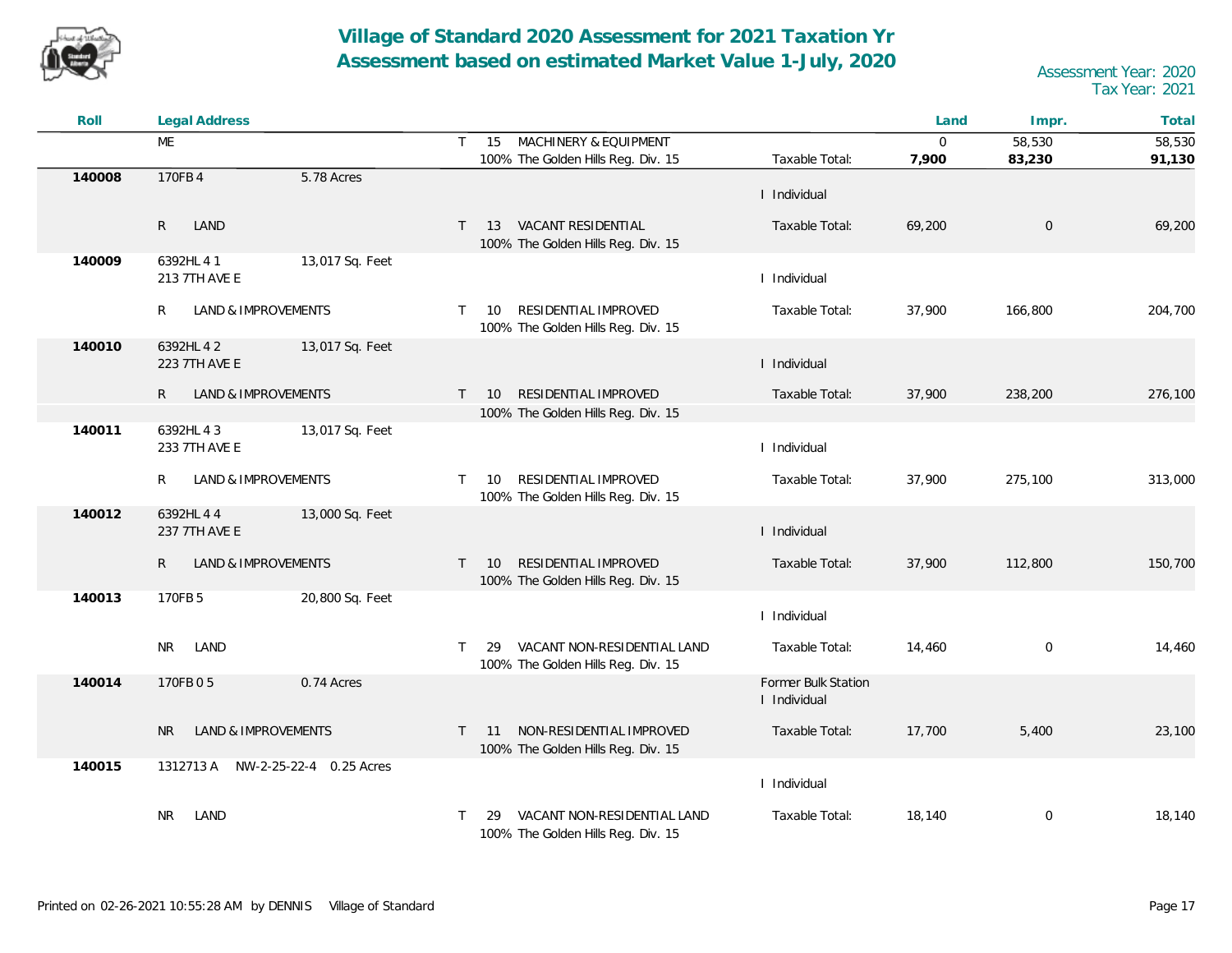

| Roll   | Legal Address                                                     |                                                                                                                           |                                                         | Land                              | Impr.                         | Total                           |
|--------|-------------------------------------------------------------------|---------------------------------------------------------------------------------------------------------------------------|---------------------------------------------------------|-----------------------------------|-------------------------------|---------------------------------|
| 150001 | RY372 RLY OT NE-3-25-22-4 10.71 Acres<br><b>O CHRISTIAN AVE W</b> |                                                                                                                           | Former CPR Station Grounds<br>M Municipal               |                                   |                               |                                 |
|        | LAND<br><b>NR</b>                                                 | EXEMPT NON-RESDENTIAL<br>E<br>12<br>100% The Golden Hills Reg. Div. 15                                                    | Exempt Total:                                           | 83,800                            | $\mathbf 0$                   | 83,800                          |
| 150002 | RY372 RLY OT NE-3-25-22-4 3.45 Acres                              |                                                                                                                           | M Municipal                                             |                                   |                               |                                 |
|        | <b>NR</b><br>LAND                                                 | EXEMPT NON-RESDENTIAL<br>E.<br>12<br>100% The Golden Hills Reg. Div. 15                                                   | Exempt Total:                                           | 62,000                            | 0                             | 62,000                          |
| 150003 | 1711314 6 2 NE-3-25-22-4 2.53 Acres<br>101 CHRISTIAN AVE W        |                                                                                                                           | Leased to Pioneer - Fertilizer Storage<br>C Corporation |                                   |                               |                                 |
|        | LAND & IMPROVEMENTS<br><b>NR</b>                                  | NON-RESIDENTIAL IMPROVED<br>$\mathsf{T}$<br>- 11<br>100% The Golden Hills Reg. Div. 15                                    | Taxable Total:                                          | 53,900                            | 18,800                        | 72,700                          |
| 150004 | 0213565 51<br>2.29 Acres                                          |                                                                                                                           | Former Imperial Oil Bulk Station<br>I Individual        |                                   |                               |                                 |
|        | LAND & IMPROVEMENTS<br>NR.                                        | NON-RESIDENTIAL IMPROVED<br>$\mathsf{T}$<br>11<br>100% The Golden Hills Reg. Div. 15                                      | Taxable Total:                                          | 50,500                            | 13,100                        | 63,600                          |
| 150005 | RW5 RLY 25 NW-2-25-22-4 2.97 Acres                                |                                                                                                                           | M Municipal                                             |                                   |                               |                                 |
|        | <b>NR</b><br>LAND                                                 | EXEMPT NON-RESDENTIAL<br>E.<br><b>12</b><br>100% The Golden Hills Reg. Div. 15                                            | Exempt Total:                                           | 30,100                            | $\mathbf 0$                   | 30,100                          |
| 150012 | 2540AM E<br>1.33 Acres                                            |                                                                                                                           | Village Public Park<br>M Municipal                      |                                   |                               |                                 |
|        | LAND<br><b>NR</b>                                                 | 12 EXEMPT NON-RESDENTIAL<br>E.<br>100% The Golden Hills Reg. Div. 15                                                      | Exempt Total:                                           | 36,700                            | 0                             | 36,700                          |
| 150013 | 2540AM F<br>5.64 Acres                                            |                                                                                                                           | Village Public Park<br>M Municipal                      |                                   |                               |                                 |
|        | LAND<br><b>NR</b>                                                 | E<br>EXEMPT NON-RESDENTIAL<br>12<br>100% The Golden Hills Reg. Div. 15                                                    | Exempt Total:                                           | 68,800                            | $\mathbf 0$                   | 68,800                          |
| 150015 | 1711314 6 1 NE-3-25-22-4 6.19 Acres<br>504 EAST ROAD              |                                                                                                                           | Pioneer Fertilizer Storage<br>C Corporation             |                                   |                               |                                 |
|        | LAND & IMPROVEMENTS<br><b>NR</b><br>ME                            | NON-RESIDENTIAL IMPROVED<br>11<br>T.<br>$\mathsf{T}$<br>MACHINERY & EQUIPMENT<br>15<br>100% The Golden Hills Reg. Div. 15 | Taxable Total:                                          | 141,000<br>$\mathbf 0$<br>141,000 | 796,800<br>125,870<br>922,670 | 937,800<br>125,870<br>1,063,670 |
| 160002 | 8011409 S 7<br>1.34 Acres<br><b>120 TORICK AVE</b>                |                                                                                                                           | Standard Community Hall<br>I Individual                 |                                   |                               |                                 |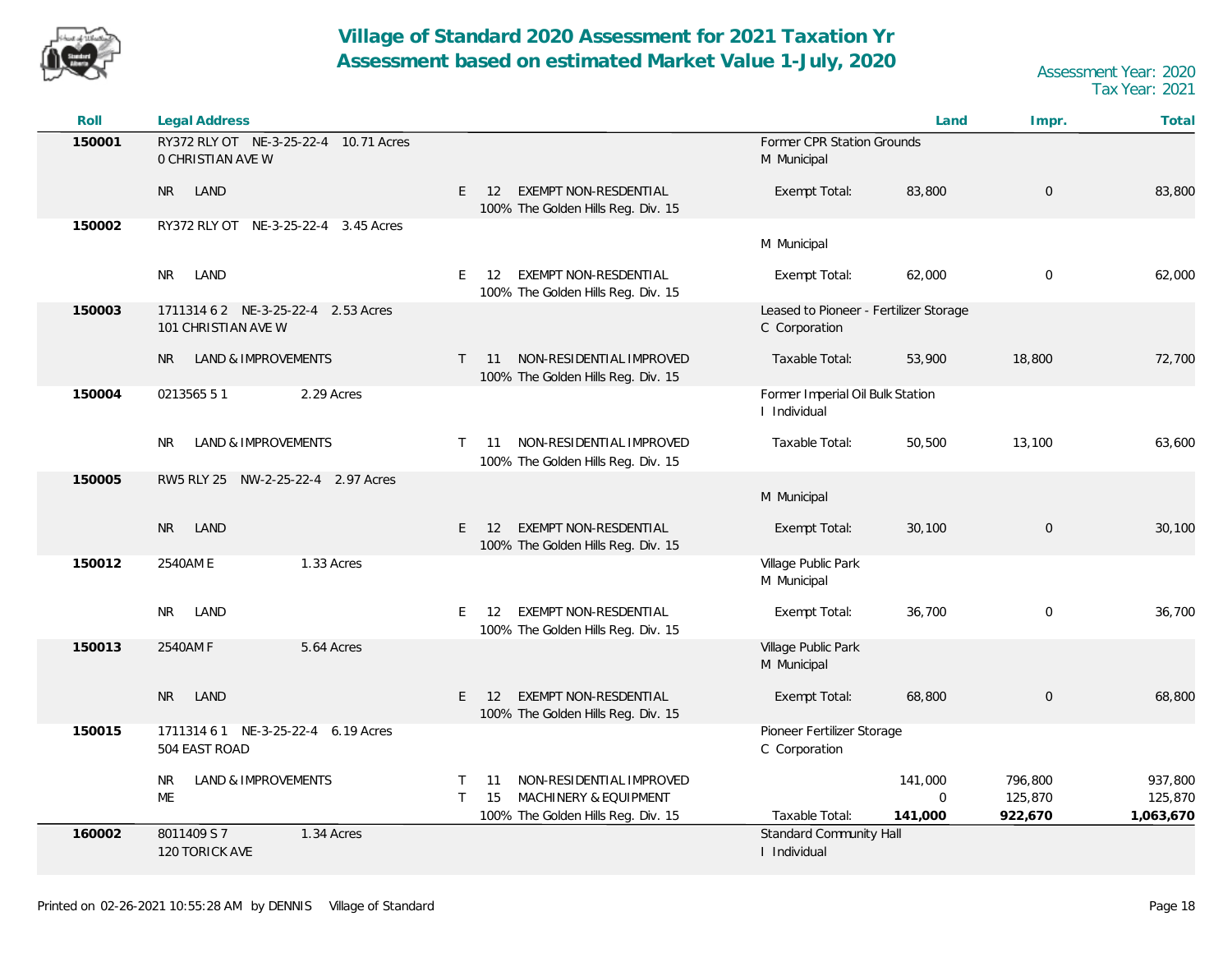

| Roll   | <b>Legal Address</b>                               |                                                                                  |                                                           | Land    | Impr.       | Total     |
|--------|----------------------------------------------------|----------------------------------------------------------------------------------|-----------------------------------------------------------|---------|-------------|-----------|
|        | <b>LAND &amp; IMPROVEMENTS</b><br>NR I             | EXEMPT NON-RESDENTIAL<br>E.<br>12<br>100% The Golden Hills Reg. Div. 15          | Exempt Total:                                             | 87,900  | 2,478,400   | 2,566,300 |
| 160003 | 1080JK J<br>0.51 Acres<br>304 ELSINORE AVE         |                                                                                  | C Corporation                                             |         |             |           |
|        | LAND & IMPROVEMENTS<br>R                           | RESIDENTIAL IMPROVED<br>10<br>$\mathsf{T}$<br>100% The Golden Hills Reg. Div. 15 | Taxable Total:                                            | 45,700  | 207,400     | 253,100   |
| 160004 | 0012483 14 2 SE-10-25-22-4 2.55 Acres              |                                                                                  | Farmland<br>I Individual                                  |         |             |           |
|        | F.<br>LAND                                         | FARMLAND<br>$\top$<br>14<br>100% The Golden Hills Reg. Div. 15                   | Taxable Total:                                            | 420     | $\mathbf 0$ | 420       |
| 160005 | 9211809 H 2<br>18,762 Sq. Feet<br>303 ELSINORE AVE |                                                                                  | C Corporation                                             |         |             |           |
|        | LAND & IMPROVEMENTS<br>R                           | RESIDENTIAL IMPROVED<br>$\mathsf{T}$<br>10<br>100% The Golden Hills Reg. Div. 15 | Taxable Total:                                            | 42,800  | 206,300     | 249,100   |
| 160006 | 1711999 16 1<br>16.01 Acres                        |                                                                                  | Wheatland Regional Water Treatment<br>M Municipal         |         |             |           |
|        | LAND & IMPROVEMENTS<br><b>NR</b>                   | EXEMPT NON-RESDENTIAL<br>E.<br>12<br>100% The Golden Hills Reg. Div. 15          | Exempt Total:                                             | 87,100  | 320,000     | 407,100   |
| 160007 | SE-10-25-22-4<br>2.00 Acres<br>1320 EAST ROAD      |                                                                                  | I Individual                                              |         |             |           |
|        | LAND & IMPROVEMENTS<br>R                           | RESIDENTIAL IMPROVED<br>T.<br>10<br>100% The Golden Hills Reg. Div. 15           | Taxable Total:                                            | 60,200  | 8,400       | 68,600    |
| 160008 | SE-10-25-22-4<br>2.00 Acres<br>1320 EAST ROAD      |                                                                                  | I Individual                                              |         |             |           |
|        | $\mathsf{R}$<br>LAND & IMPROVEMENTS                | RESIDENTIAL IMPROVED<br>T.<br>10<br>100% The Golden Hills Reg. Div. 15           | Taxable Total:                                            | 60,200  | 106,800     | 167,000   |
| 160009 | 2540AM G<br>4.00 Acres<br>120 ELSINORE AVE         |                                                                                  | Village office, Standard Arena, Main. Shop<br>M Municipal |         |             |           |
|        | LAND & IMPROVEMENTS<br>NR.                         | EXEMPT NON-RESDENTIAL<br>E.<br>-12<br>100% The Golden Hills Reg. Div. 15         | Exempt Total:                                             | 126,700 | 2,173,400   | 2,300,100 |
| 160010 | SE-10-25-22-4<br>10.66 Acres                       |                                                                                  | Sportsground & Campground<br>M Municipal                  |         |             |           |
|        | LAND & IMPROVEMENTS<br><b>NR</b>                   | EXEMPT NON-RESDENTIAL<br>E.<br>12<br>100% The Golden Hills Reg. Div. 15          | Exempt Total:                                             | 83,800  | 70,500      | 154,300   |
|        |                                                    |                                                                                  |                                                           |         |             |           |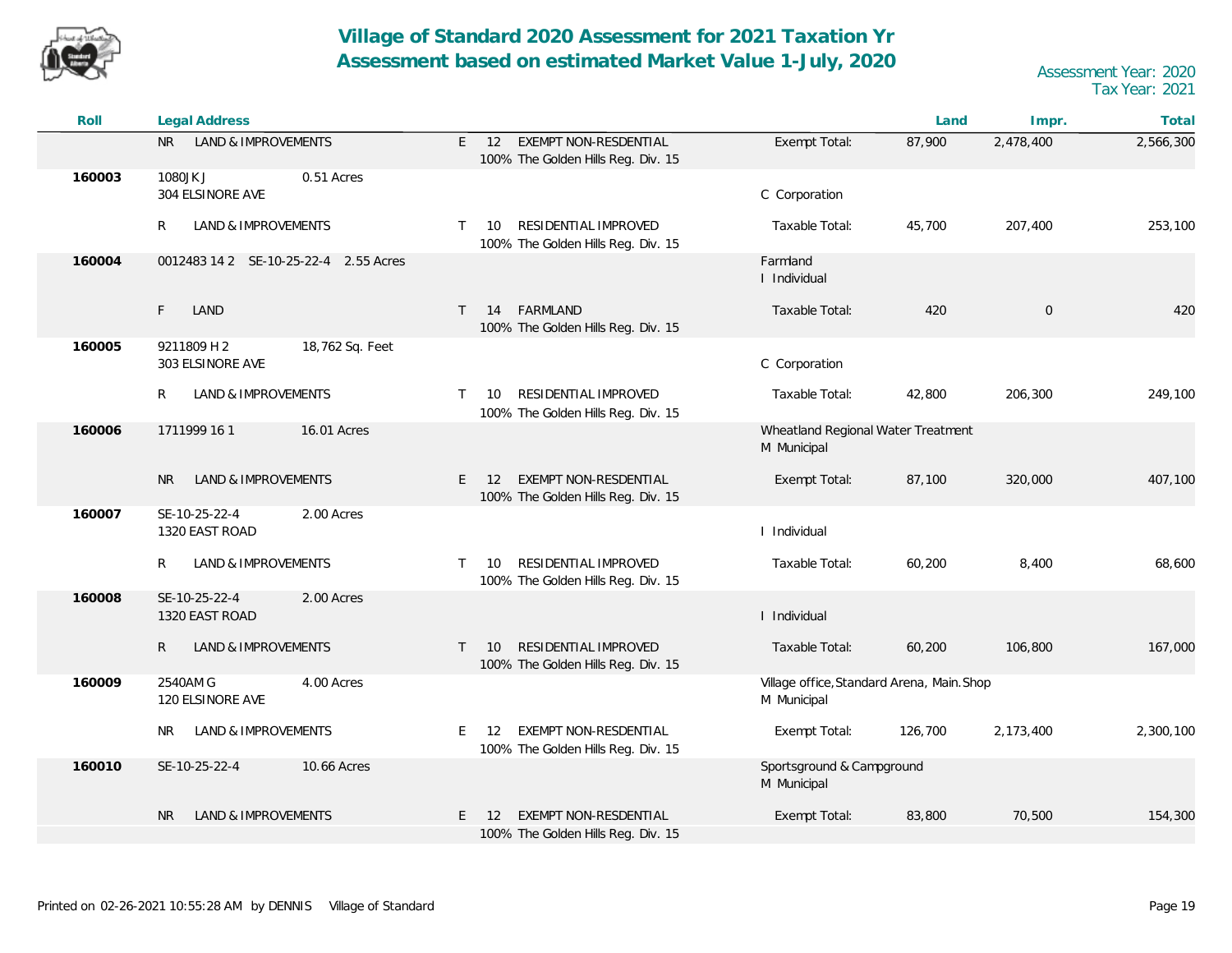

| Roll   | Legal Address                                     |                                                                                  |                         | Land   | Impr.   | Total   |
|--------|---------------------------------------------------|----------------------------------------------------------------------------------|-------------------------|--------|---------|---------|
| 160011 | 2722JK OT SE-10-25-22-4 2.34 Acres                |                                                                                  | Campsite<br>M Municipal |        |         |         |
|        | LAND & IMPROVEMENTS<br>NR.                        | E 12 EXEMPT NON-RESDENTIAL<br>100% The Golden Hills Reg. Div. 15                 | Exempt Total:           | 51,200 | 9,000   | 60,200  |
| 160012 | 5653HQ 1<br>13,000 Sq. Feet<br>1021 EAST ROAD     |                                                                                  | I Individual            |        |         |         |
|        | R<br>LAND & IMPROVEMENTS                          | RESIDENTIAL IMPROVED<br>$T = 10$<br>100% The Golden Hills Reg. Div. 15           | Taxable Total:          | 37,900 | 253,900 | 291,800 |
| 160013 | 5653HQ 2<br>13,000 Sq. Feet<br>1017 EAST ROAD     |                                                                                  | I Individual            |        |         |         |
|        | R<br>LAND & IMPROVEMENTS                          | RESIDENTIAL IMPROVED<br>10<br>T.<br>100% The Golden Hills Reg. Div. 15           | Taxable Total:          | 37,900 | 106,200 | 144,100 |
| 160014 | 7190FS A<br>9,750 Sq. Feet<br>100 9TH AVE E       |                                                                                  | I Individual            |        |         |         |
|        | R<br>LAND & IMPROVEMENTS                          | RESIDENTIAL IMPROVED<br>$\mathsf{T}$<br>10<br>100% The Golden Hills Reg. Div. 15 | Taxable Total:          | 34,400 | 30,500  | 64,900  |
| 160015 | 11,700 Sq. Feet<br>7190FS A<br>104 9TH AVE E      |                                                                                  | I Individual            |        |         |         |
|        | LAND & IMPROVEMENTS<br>R                          | RESIDENTIAL IMPROVED<br>10<br>$\mathsf{T}$<br>100% The Golden Hills Reg. Div. 15 | Taxable Total:          | 36,800 | 102,400 | 139,200 |
| 160016 | 7190FS B<br>11,050 Sq. Feet<br>108 9TH AVE E      |                                                                                  | I Individual            |        |         |         |
|        | LAND & IMPROVEMENTS<br>R.                         | RESIDENTIAL IMPROVED<br>10<br>$\mathsf{T}$<br>100% The Golden Hills Reg. Div. 15 | Taxable Total:          | 36,300 | 77,100  | 113,400 |
| 160017 | SW-11-25-22-4<br>13,000 Sq. Feet<br>114 9TH AVE E |                                                                                  | C Corporation           |        |         |         |
|        | LAND & IMPROVEMENTS<br>R                          | RESIDENTIAL IMPROVED<br>10<br>$\mathsf{T}$<br>100% The Golden Hills Reg. Div. 15 | Taxable Total:          | 37,900 | 111,900 | 149,800 |
| 160018 | SW-11-25-22-4<br>13,000 Sq. Feet<br>116 9TH AVE E |                                                                                  | C Corporation           |        |         |         |
|        | LAND & IMPROVEMENTS<br>R                          | RESIDENTIAL IMPROVED<br>10<br>$\mathsf{T}$<br>100% The Golden Hills Reg. Div. 15 | Taxable Total:          | 37,900 | 62,400  | 100,300 |
| 160019 | SW-11-25-22-4<br>6,500 Sq. Feet<br>120 9TH AVE E  |                                                                                  | I Individual            |        |         |         |
|        | LAND & IMPROVEMENTS<br>R                          | RESIDENTIAL IMPROVED<br>10<br>$\mathsf{T}$                                       | Taxable Total:          | 29,600 | 66,800  | 96,400  |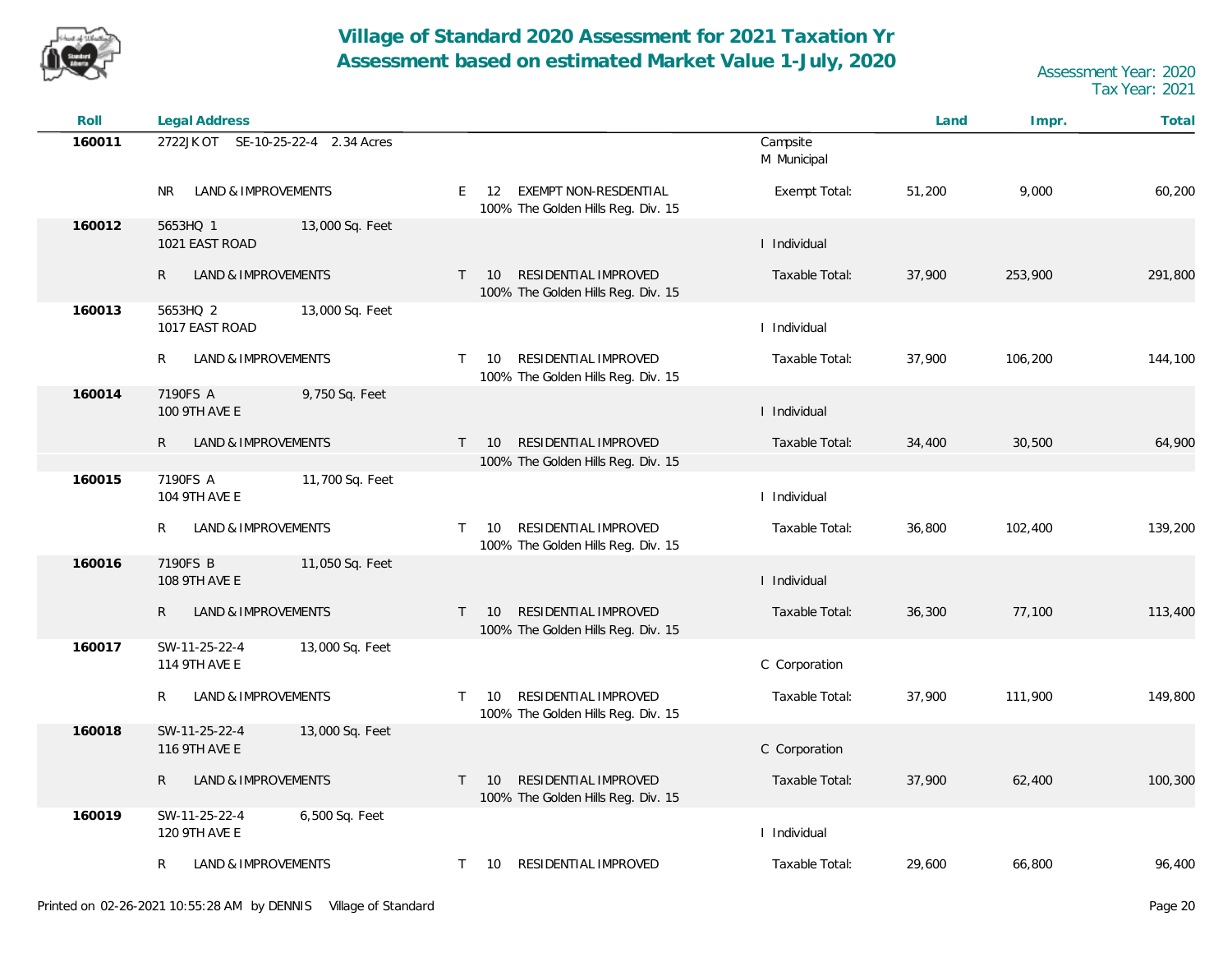

| Roll   | Legal Address                                           |                                                                                  |                                       | Land         | Impr.               | Total   |
|--------|---------------------------------------------------------|----------------------------------------------------------------------------------|---------------------------------------|--------------|---------------------|---------|
|        |                                                         | 100% The Golden Hills Reg. Div. 15                                               |                                       |              |                     |         |
| 160020 | SW-11-25-22-4<br>13,000 Sq. Feet<br>124 9TH AVE E       |                                                                                  | I Individual                          |              |                     |         |
|        | $\mathsf{R}$<br>LAND & IMPROVEMENTS                     | RESIDENTIAL IMPROVED<br>$\mathsf{T}$<br>10<br>100% The Golden Hills Reg. Div. 15 | Taxable Total:                        | 37,900       | 164,800             | 202,700 |
| 160021 | SW-11-25-22-4<br>6,500 Sq. Feet<br>128 9TH AVE E        |                                                                                  | I Individual                          |              |                     |         |
|        | R.<br>LAND & IMPROVEMENTS                               | RESIDENTIAL IMPROVED<br>10<br>$\mathsf{T}$<br>100% The Golden Hills Reg. Div. 15 | Taxable Total:                        | 29,600       | 57,900              | 87,500  |
| 160022 | SW-11-25-22-4<br>11,700 Sq. Feet<br>132 9TH AVE E       |                                                                                  | I Individual                          |              |                     |         |
|        | LAND & IMPROVEMENTS<br>$\mathsf{R}$                     | RESIDENTIAL IMPROVED<br>10<br>$\top$<br>100% The Golden Hills Reg. Div. 15       | Taxable Total:                        | 36,800       | 176,600             | 213,400 |
| 160023 | SW-11-25-22-4<br>59.03 Acres<br>1109 EAST ROAD          |                                                                                  | Farm Site<br>I Individual             |              |                     |         |
|        | R<br>LAND & IMPROVEMENTS                                | RESIDENTIAL IMPROVED<br>10<br>$\top$                                             |                                       | 69,700       | 260,200             | 329,900 |
|        | F                                                       | $\top$<br>14<br>FARMLAND                                                         |                                       | 10,960       | 0                   | 10,960  |
|        | <b>NR</b>                                               | $\mathsf{T}$<br>TAXABLE FARM BUILDING<br>24                                      |                                       | $\mathbf{0}$ | 8,100               | 8,100   |
|        |                                                         |                                                                                  | Taxable Total:                        | 80,660       | 268,300             | 348,960 |
|        | $\mathsf{R}$                                            | E 240<br><b>EXEMPT FARM BUILDING</b>                                             |                                       | $\mathbf 0$  | 72,920              | 72,920  |
| 160024 | SW-11-25-22-4<br>4.00 Acres                             | 100% The Golden Hills Reg. Div. 15                                               | Totals:<br>Reclaimed Solid Waste Site | 80,660       | 341,220             | 421,880 |
|        | <b>EAST ROAD</b>                                        |                                                                                  | M Municipal                           |              |                     |         |
|        | LAND<br>NR.                                             | EXEMPT NON-RESDENTIAL<br>$E$ 12<br>100% The Golden Hills Reg. Div. 15            | Exempt Total:                         | 63,700       | $\mathsf{O}\xspace$ | 63,700  |
| 170001 | 7997DH OT NW-2-25-22-4 0.48 Acres                       |                                                                                  |                                       |              |                     |         |
|        | 923 EAST ROAD                                           |                                                                                  | I Individual                          |              |                     |         |
|        | LAND & IMPROVEMENTS<br>R                                | RESIDENTIAL IMPROVED<br>10<br>$\mathsf{T}$<br>100% The Golden Hills Reg. Div. 15 | Taxable Total:                        | 44,600       | 6,200               | 50,800  |
| 170003 | NW-2-25-22-4 14,690 Sq. Feet<br>6271EM<br>917 EAST ROAD |                                                                                  | C Corporation                         |              |                     |         |
|        | LAND & IMPROVEMENTS<br>NR.                              | 11 NON-RESIDENTIAL IMPROVED<br>$\top$                                            | Taxable Total:                        | 23,600       | 5,300               | 28,900  |
|        |                                                         | 100% The Golden Hills Reg. Div. 15                                               |                                       |              |                     |         |
| 170004 | 2750DL NW-2-25-22-4 7,827 Sq. Feet                      |                                                                                  |                                       |              |                     |         |
|        | 113 9TH AVE E                                           |                                                                                  | I Individual                          |              |                     |         |
|        | LAND & IMPROVEMENTS<br>R                                | T 10 RESIDENTIAL IMPROVED                                                        | Taxable Total:                        | 31,600       | 130,500             | 162,100 |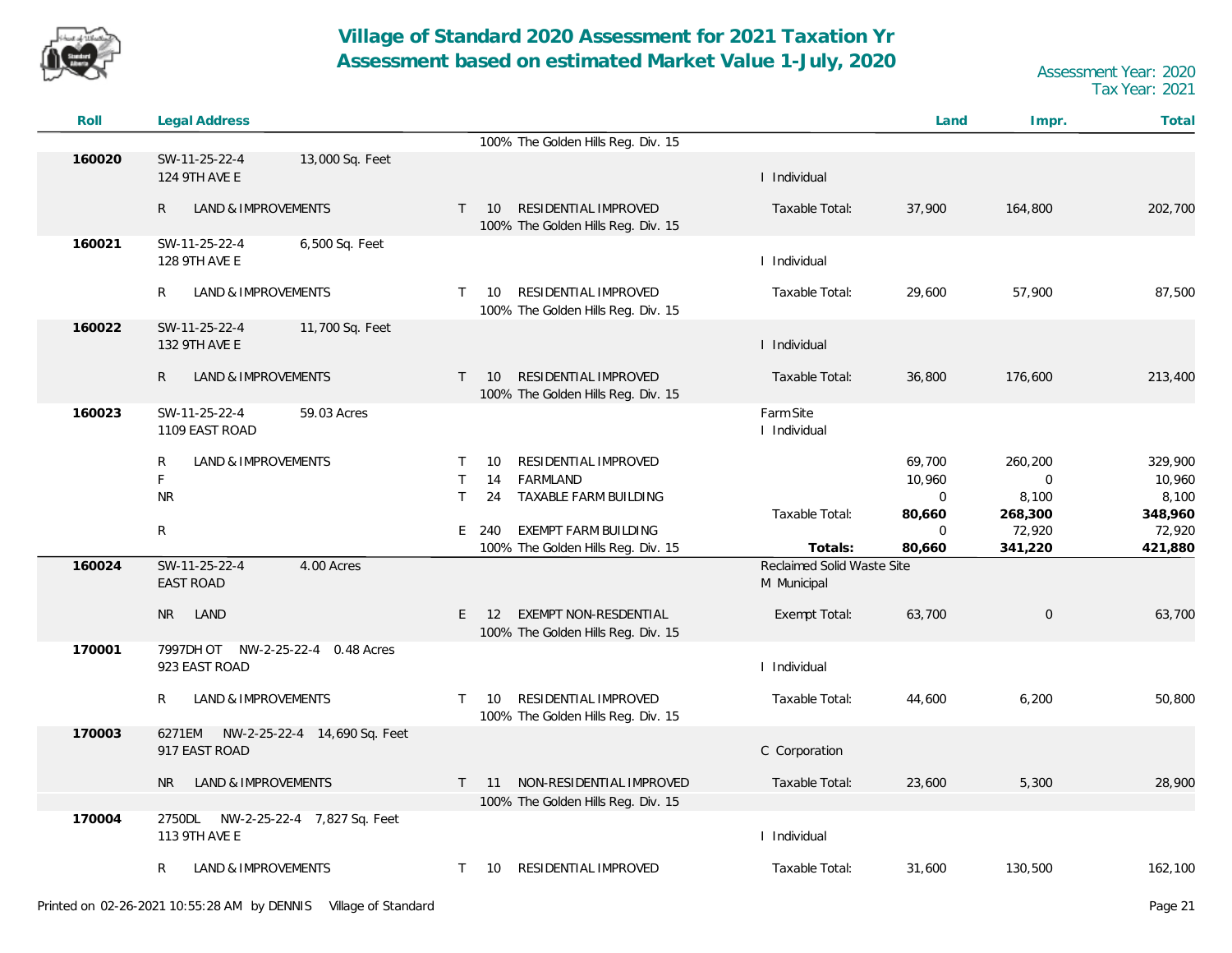

| Roll   | Legal Address                                           |                                                                                  |                                                    | Land    | Impr.        | Total   |
|--------|---------------------------------------------------------|----------------------------------------------------------------------------------|----------------------------------------------------|---------|--------------|---------|
|        |                                                         | 100% The Golden Hills Reg. Div. 15                                               |                                                    |         |              |         |
| 170005 | 210 8TH AVE E                                           |                                                                                  | Former Standard School Parking Lot<br>I Individual |         |              |         |
|        | LAND<br><b>NR</b>                                       | EXEMPT NON-RESDENTIAL<br>E.<br>12<br>100% The Golden Hills Reg. Div. 15          | Exempt Total:                                      | 31,600  | $\mathbf 0$  | 31,600  |
| 170006 | 771074912<br>6,900 Sq. Feet<br>119 9TH AVE E            |                                                                                  | I Individual                                       |         |              |         |
|        | R<br>LAND                                               | 13 VACANT RESIDENTIAL<br>T.<br>100% The Golden Hills Reg. Div. 15                | Taxable Total:                                     | 30,200  | $\mathbf 0$  | 30,200  |
| 170007 | 6,900 Sq. Feet<br>771074911<br>117 9TH AVE E            |                                                                                  | I Individual                                       |         |              |         |
|        | $\mathsf{R}$<br><b>LAND &amp; IMPROVEMENTS</b>          | RESIDENTIAL IMPROVED<br>10<br>T<br>100% The Golden Hills Reg. Div. 15            | Taxable Total:                                     | 30,200  | 112,100      | 142,300 |
| 170008 | 10.16 Acres<br>991331614<br>121 9TH AVE E               |                                                                                  | Former Standard School<br>C Corporation            |         |              |         |
|        | LAND<br><b>NR</b>                                       | EXEMPT NON-RESDENTIAL<br>E.<br>12<br>100% The Golden Hills Reg. Div. 15          | Exempt Total:                                      | 164,100 | $\mathbf{0}$ | 164,100 |
| 170009 | 2301EB OT NW-2-25-22-4 13,000 Sq. Feet<br>801 EAST ROAD |                                                                                  | I Individual                                       |         |              |         |
|        | $\mathsf{R}$<br>LAND & IMPROVEMENTS                     | RESIDENTIAL IMPROVED<br>10<br>$\mathsf{T}$<br>100% The Golden Hills Reg. Div. 15 | Taxable Total:                                     | 37,900  | 156,200      | 194,100 |
| 170010 | 13,000 Sq. Feet<br>NW-2-25-22-4<br>809 EAST ROAD        |                                                                                  | I Individual                                       |         |              |         |
|        | R<br>LAND & IMPROVEMENTS                                | RESIDENTIAL IMPROVED<br>10<br>T.<br>100% The Golden Hills Reg. Div. 15           | Taxable Total:                                     | 37,900  | 247,800      | 285,700 |
| 170011 | NW-2-25-22-4<br>4,290 Sq. Feet<br>817 EAST ROAD         |                                                                                  | C Corporation                                      |         |              |         |
|        | LAND & IMPROVEMENTS<br>R.                               | RESIDENTIAL IMPROVED<br>$T = 10$<br>100% The Golden Hills Reg. Div. 15           | Taxable Total:                                     | 20,200  | 58,900       | 79,100  |
| 170012 | NW-2-25-22-4<br>7,020 Sq. Feet<br>821 EAST ROAD         |                                                                                  | I Individual                                       |         |              |         |
|        | <b>LAND &amp; IMPROVEMENTS</b><br>R                     | RESIDENTIAL IMPROVED<br>10<br>T.<br>100% The Golden Hills Reg. Div. 15           | Taxable Total:                                     | 30,400  | 131,300      | 161,700 |
| 170013 | NW-2-25-22-4<br>0.30 Acres<br>717 EAST ROAD             |                                                                                  | I Individual                                       |         |              |         |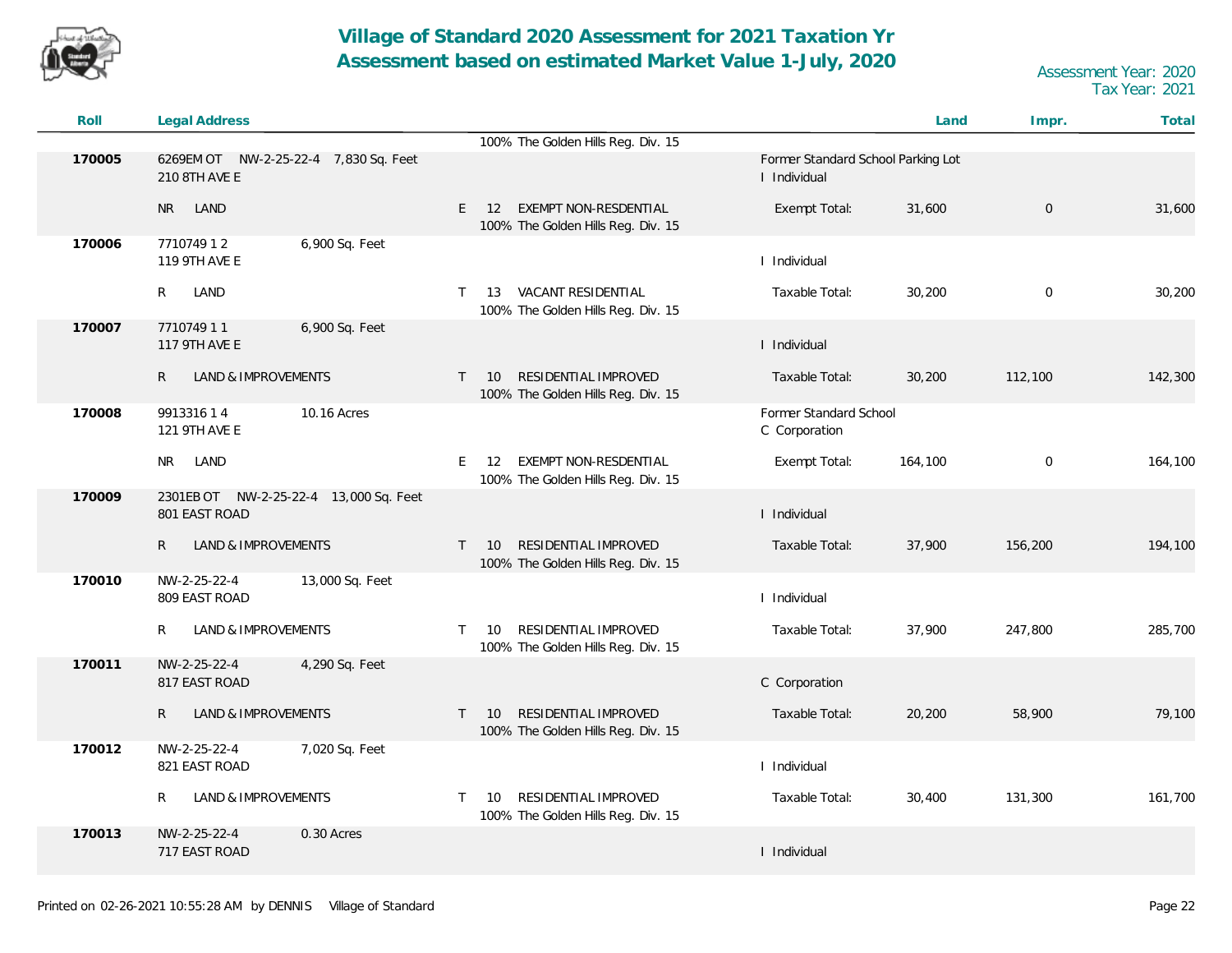

| Roll   | Legal Address                                        |                                                                                  |                                      | Land                  | Impr.                     | Total              |
|--------|------------------------------------------------------|----------------------------------------------------------------------------------|--------------------------------------|-----------------------|---------------------------|--------------------|
|        | R.<br>LAND & IMPROVEMENTS                            | T 10 RESIDENTIAL IMPROVED<br>100% The Golden Hills Reg. Div. 15                  | Taxable Total:                       | 37,900                | 212,600                   | 250,500            |
| 170014 | 3053DE A NW-2-25-22-4 0.15 Acres<br>717 EAST ROAD    |                                                                                  | C Corporation                        |                       |                           |                    |
|        | R.<br>LAND                                           | T 13 VACANT RESIDENTIAL<br>100% The Golden Hills Reg. Div. 15                    | Taxable Total:                       | 7,400                 | $\mathbf 0$               | 7,400              |
| 170015 | 0210536 3 2 NW-2-25-22-4 7.58 Acres<br>245 7TH AVE E |                                                                                  | Sundgaard Farm Site<br>C Corporation |                       |                           |                    |
|        | LAND & IMPROVEMENTS<br>R<br>F                        | RESIDENTIAL IMPROVED<br>10<br>$\top$<br>FARMLAND<br>$\top$<br>14                 |                                      | 69,700<br>880         | 107,200<br>$\overline{0}$ | 176,900<br>880     |
|        | ${\sf NR}$                                           | TAXABLE FARM BUILDING<br>$\top$<br>24                                            | Taxable Total:                       | $\mathbf 0$<br>70,580 | 46,470<br>153,670         | 46,470<br>224,250  |
|        | R                                                    | EXEMPT FARM BUILDING<br>E 240<br>100% The Golden Hills Reg. Div. 15              | Totals:                              | $\mathbf 0$<br>70,580 | 418,200<br>571,870        | 418,200<br>642,450 |
| 170016 | NW-2-25-22-4<br>6.49 Acres                           |                                                                                  | Farmland<br>I Individual             |                       |                           |                    |
|        | F.<br>LAND                                           | FARMLAND<br>14<br>$\top$<br>100% The Golden Hills Reg. Div. 15                   | Taxable Total:                       | 1,250                 | $\mathbf 0$               | 1,250              |
| 170018 | 4.27 Acres<br>991331615                              |                                                                                  | Leased Farmland<br>M Municipal       |                       |                           |                    |
|        | F.<br>LAND                                           | 14 FARMLAND<br>$\top$<br>100% The Golden Hills Reg. Div. 15                      | Taxable Total:                       | 1,230                 | $\mathsf{O}\xspace$       | 1,230              |
| 180001 | 9,840 Sq. Feet<br>751087731<br>224 9TH AVE E         |                                                                                  | I Individual                         |                       |                           |                    |
|        | R<br>LAND & IMPROVEMENTS                             | RESIDENTIAL IMPROVED<br>$\mathsf{T}$<br>10<br>100% The Golden Hills Reg. Div. 15 | Taxable Total:                       | 34,500                | 163,500                   | 198,000            |
| 180002 | 9,490 Sq. Feet<br>751087732<br>220 9TH AVE E         |                                                                                  | I Individual                         |                       |                           |                    |
|        | R<br>LAND & IMPROVEMENTS                             | RESIDENTIAL IMPROVED<br>10<br>$\top$<br>100% The Golden Hills Reg. Div. 15       | Taxable Total:                       | 34,000                | 117,900                   | 151,900            |
| 180003 | 751087733<br>9,490 Sq. Feet<br>216 9TH AVE E         |                                                                                  | I Individual                         |                       |                           |                    |
|        | R<br>LAND & IMPROVEMENTS                             | RESIDENTIAL IMPROVED<br>10<br>$\top$<br>100% The Golden Hills Reg. Div. 15       | Taxable Total:                       | 34,000                | 236,100                   | 270,100            |
| 180004 | 751087734<br>9,490 Sq. Feet<br>212 9TH AVE E         |                                                                                  | I Individual                         |                       |                           |                    |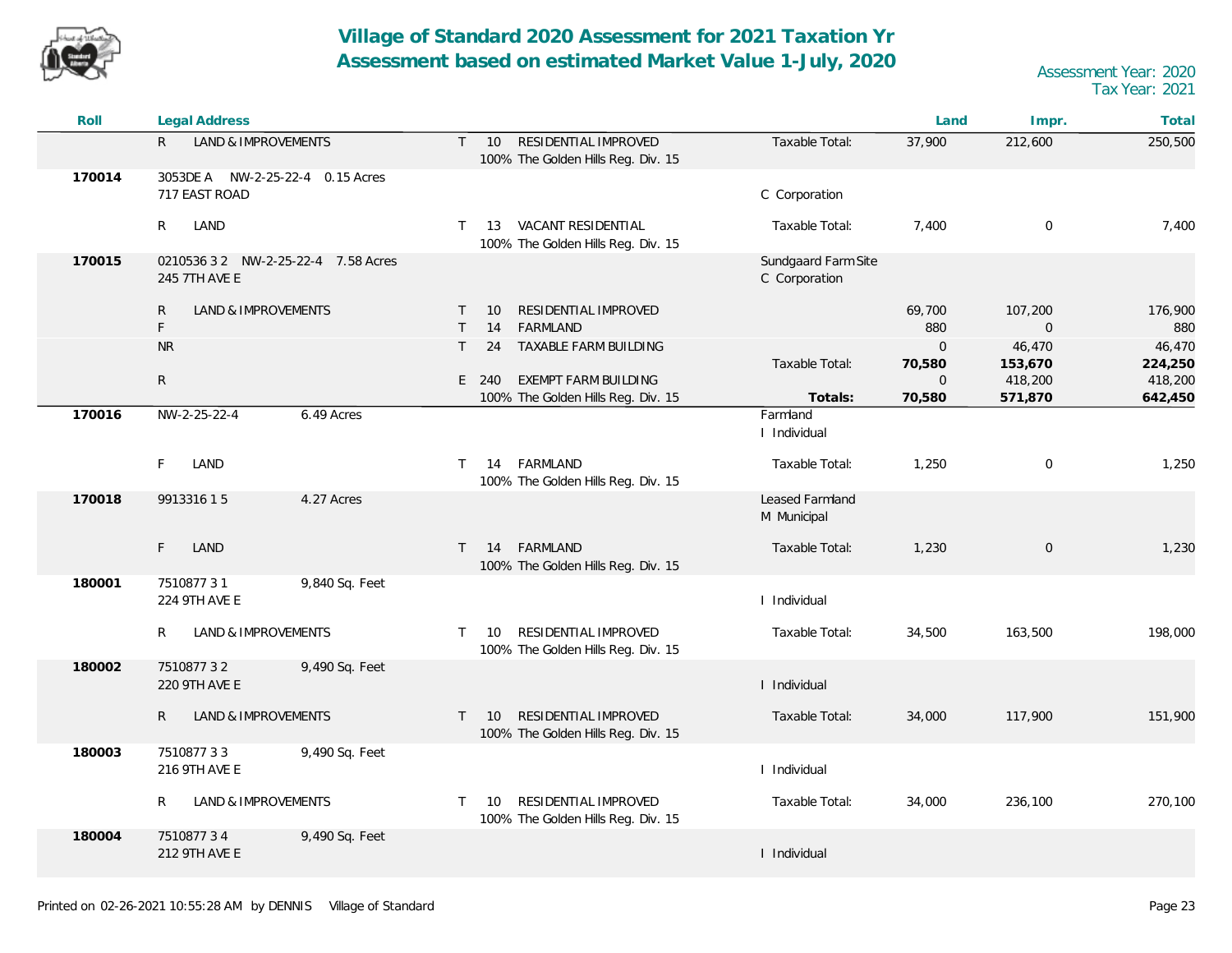

| Roll   | <b>Legal Address</b>                                      |                                                                              |                | Land   | Impr.   | Total   |
|--------|-----------------------------------------------------------|------------------------------------------------------------------------------|----------------|--------|---------|---------|
|        | R.<br>LAND & IMPROVEMENTS                                 | RESIDENTIAL IMPROVED<br>T<br>10<br>100% The Golden Hills Reg. Div. 15        | Taxable Total: | 34,000 | 148,000 | 182,000 |
| 180005 | 751087735<br>9,490 Sq. Feet<br>208 9TH AVE E              |                                                                              | I Individual   |        |         |         |
|        | R<br>LAND & IMPROVEMENTS                                  | RESIDENTIAL IMPROVED<br>$\top$<br>10<br>100% The Golden Hills Reg. Div. 15   | Taxable Total: | 34,000 | 204,700 | 238,700 |
| 180006 | 751087736<br>9,490 Sq. Feet<br>204 9TH AVE E              |                                                                              | I Individual   |        |         |         |
|        | R<br>LAND & IMPROVEMENTS                                  | RESIDENTIAL IMPROVED<br>$\top$<br>- 10<br>100% The Golden Hills Reg. Div. 15 | Taxable Total: | 34,000 | 201,500 | 235,500 |
| 180007 | 751087737<br>9,640 Sq. Feet<br>200 9TH AVE E              |                                                                              | I Individual   |        |         |         |
|        | R<br>LAND & IMPROVEMENTS                                  | RESIDENTIAL IMPROVED<br>$\top$<br>10<br>100% The Golden Hills Reg. Div. 15   | Taxable Total: | 34,200 | 226,600 | 260,800 |
| 180008 | 751087738&9<br>17,385 Sq. Feet<br>1 RASMUSSEN PLACE       |                                                                              | I Individual   |        |         |         |
|        | $\mathsf{R}$<br>LAND & IMPROVEMENTS                       | RESIDENTIAL IMPROVED<br>$\top$<br>10<br>100% The Golden Hills Reg. Div. 15   | Taxable Total: | 41,700 | 285,100 | 326,800 |
| 180009 | 7510877 3 10<br>8,750 Sq. Feet<br>3 RASMUSSEN PLACE       |                                                                              | I Individual   |        |         |         |
|        | R<br>LAND & IMPROVEMENTS                                  | RESIDENTIAL IMPROVED<br>$\top$<br>10<br>100% The Golden Hills Reg. Div. 15   | Taxable Total: | 32,900 | 168,500 | 201,400 |
| 180010 | 7510877 3 11<br>8,668 Sq. Feet<br>4 RASMUSSEN PLACE       |                                                                              | I Individual   |        |         |         |
|        | R.<br>LAND & IMPROVEMENTS                                 | RESIDENTIAL IMPROVED<br>$\top$<br>10<br>100% The Golden Hills Reg. Div. 15   | Taxable Total: | 32,800 | 139,000 | 171,800 |
| 180011 | 7510877 3 12<br>7,055 Sq. Feet<br>5 RASMUSSEN PLACE       |                                                                              | I Individual   |        |         |         |
|        | LAND & IMPROVEMENTS<br>R                                  | RESIDENTIAL IMPROVED<br>$\top$<br>10<br>100% The Golden Hills Reg. Div. 15   | Taxable Total: | 30,500 | 199,200 | 229,700 |
| 180012 | 7510877313<br>10,750 Sq. Feet<br><b>6 RASMUSSEN PLACE</b> |                                                                              | I Individual   |        |         |         |
|        | $\mathsf{R}$<br>LAND & IMPROVEMENTS                       | RESIDENTIAL IMPROVED<br>10<br>$\top$<br>100% The Golden Hills Reg. Div. 15   | Taxable Total: | 35,900 | 181,800 | 217,700 |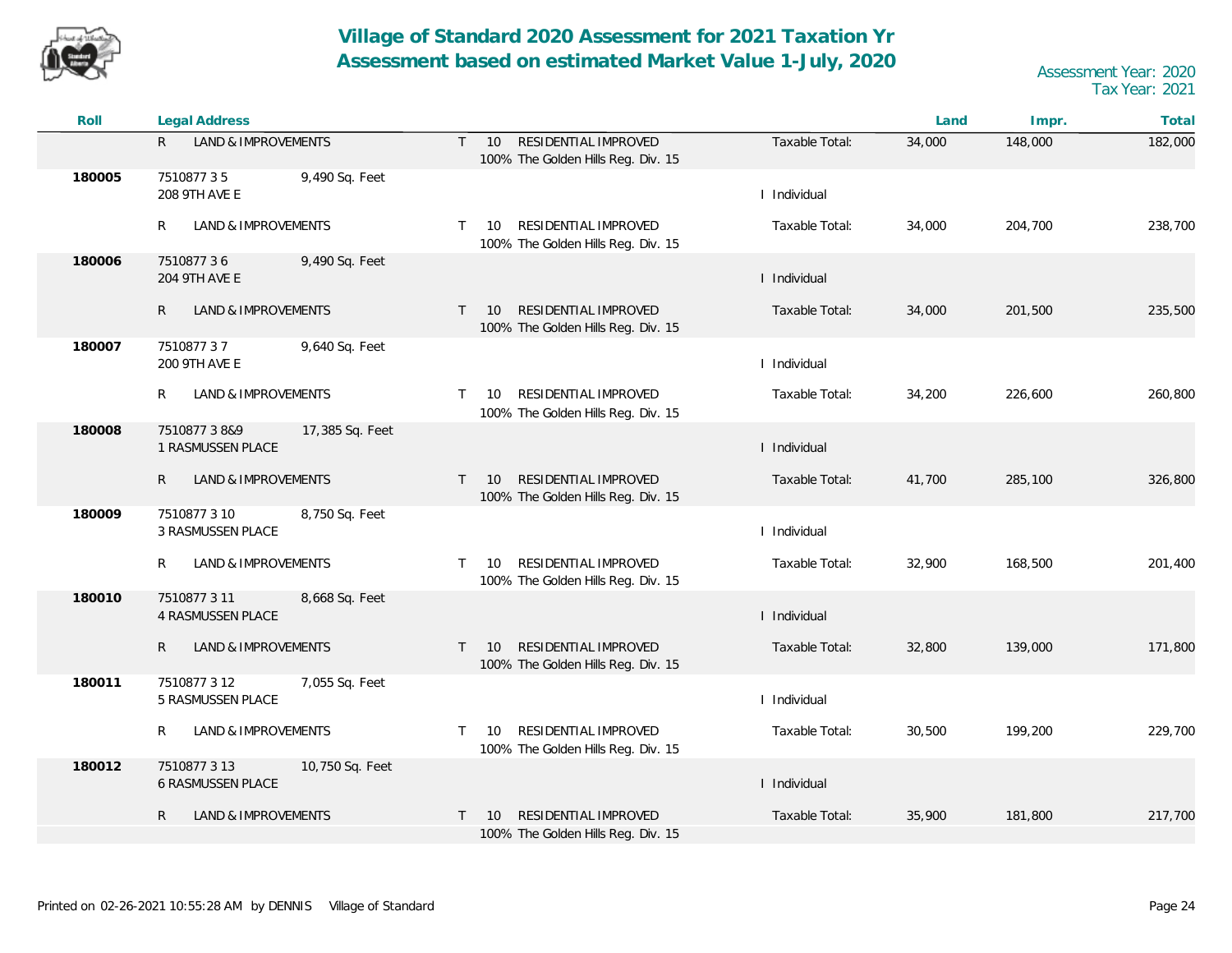

| Roll   | Legal Address                                        |                                                                                  |                | Land   | Impr.   | Total   |
|--------|------------------------------------------------------|----------------------------------------------------------------------------------|----------------|--------|---------|---------|
| 180013 | 7510877 3 14<br>10,327 Sq. Feet<br>7 RASMUSSEN PLACE |                                                                                  | I Individual   |        |         |         |
|        | R<br>LAND & IMPROVEMENTS                             | RESIDENTIAL IMPROVED<br>10<br>$\mathsf{T}$<br>100% The Golden Hills Reg. Div. 15 | Taxable Total: | 35,200 | 194,300 | 229,500 |
| 180014 | 7510877 3 15<br>10,338 Sq. Feet<br>8 RASMUSSEN PLACE |                                                                                  | I Individual   |        |         |         |
|        | $\mathsf{R}$<br>LAND & IMPROVEMENTS                  | RESIDENTIAL IMPROVED<br>$T = 10$<br>100% The Golden Hills Reg. Div. 15           | Taxable Total: | 35,300 | 207,000 | 242,300 |
| 180015 | 7510877 3 16<br>10,757 Sq. Feet<br>9 RASMUSSEN PLACE |                                                                                  | I Individual   |        |         |         |
|        | R<br>LAND & IMPROVEMENTS                             | RESIDENTIAL IMPROVED<br>$\mathsf{T}$<br>10<br>100% The Golden Hills Reg. Div. 15 | Taxable Total: | 35,900 | 143,000 | 178,900 |
| 180016 | 7510877317<br>6,994 Sq. Feet<br>10 RASMUSSEN PLACE   |                                                                                  | I Individual   |        |         |         |
|        | $\mathsf{R}$<br>LAND & IMPROVEMENTS                  | RESIDENTIAL IMPROVED<br>10<br>$\mathsf{T}$                                       | Taxable Total: | 30,400 | 168,500 | 198,900 |
| 180017 | 8,661 Sq. Feet<br>7510877 3 18                       | 100% The Golden Hills Reg. Div. 15                                               |                |        |         |         |
|        | 11 RASMUSSEN PLACE                                   |                                                                                  | I Individual   |        |         |         |
|        | LAND & IMPROVEMENTS<br>R                             | RESIDENTIAL IMPROVED<br>10<br>$\mathsf{T}$<br>100% The Golden Hills Reg. Div. 15 | Taxable Total: | 32,800 | 191,600 | 224,400 |
| 180018 | 7510877319<br>8,750 Sq. Feet<br>12 RASMUSSEN PLACE   |                                                                                  | I Individual   |        |         |         |
|        | $\mathsf{R}$<br>LAND & IMPROVEMENTS                  | RESIDENTIAL IMPROVED<br><b>10</b><br>T.<br>100% The Golden Hills Reg. Div. 15    | Taxable Total: | 32,900 | 141,000 | 173,900 |
| 180019 | 7510877 3 20<br>8,750 Sq. Feet<br>13 RASMUSSEN PLACE |                                                                                  | I Individual   |        |         |         |
|        |                                                      |                                                                                  |                |        |         |         |
|        | LAND & IMPROVEMENTS<br>R                             | RESIDENTIAL IMPROVED<br>10<br>$\mathsf{T}$<br>100% The Golden Hills Reg. Div. 15 | Taxable Total: | 32,900 | 157,200 | 190,100 |
| 180020 | 7510877321<br>8,640 Sq. Feet<br>14 RASMUSSEN PLACE   |                                                                                  | C Corporation  |        |         |         |
|        | R<br>LAND & IMPROVEMENTS                             | RESIDENTIAL IMPROVED<br>10<br>$\mathsf{T}$<br>100% The Golden Hills Reg. Div. 15 | Taxable Total: | 36,100 | 191,800 | 227,900 |
| 180022 | 7510877 3 22-23<br>18,392 Sq. Feet<br>201 11TH AVE E |                                                                                  | C Corporation  |        |         |         |
|        | LAND & IMPROVEMENTS<br>R                             | RESIDENTIAL IMPROVED<br>10<br>$\mathsf{T}$                                       | Taxable Total: | 42,500 | 280,600 | 323,100 |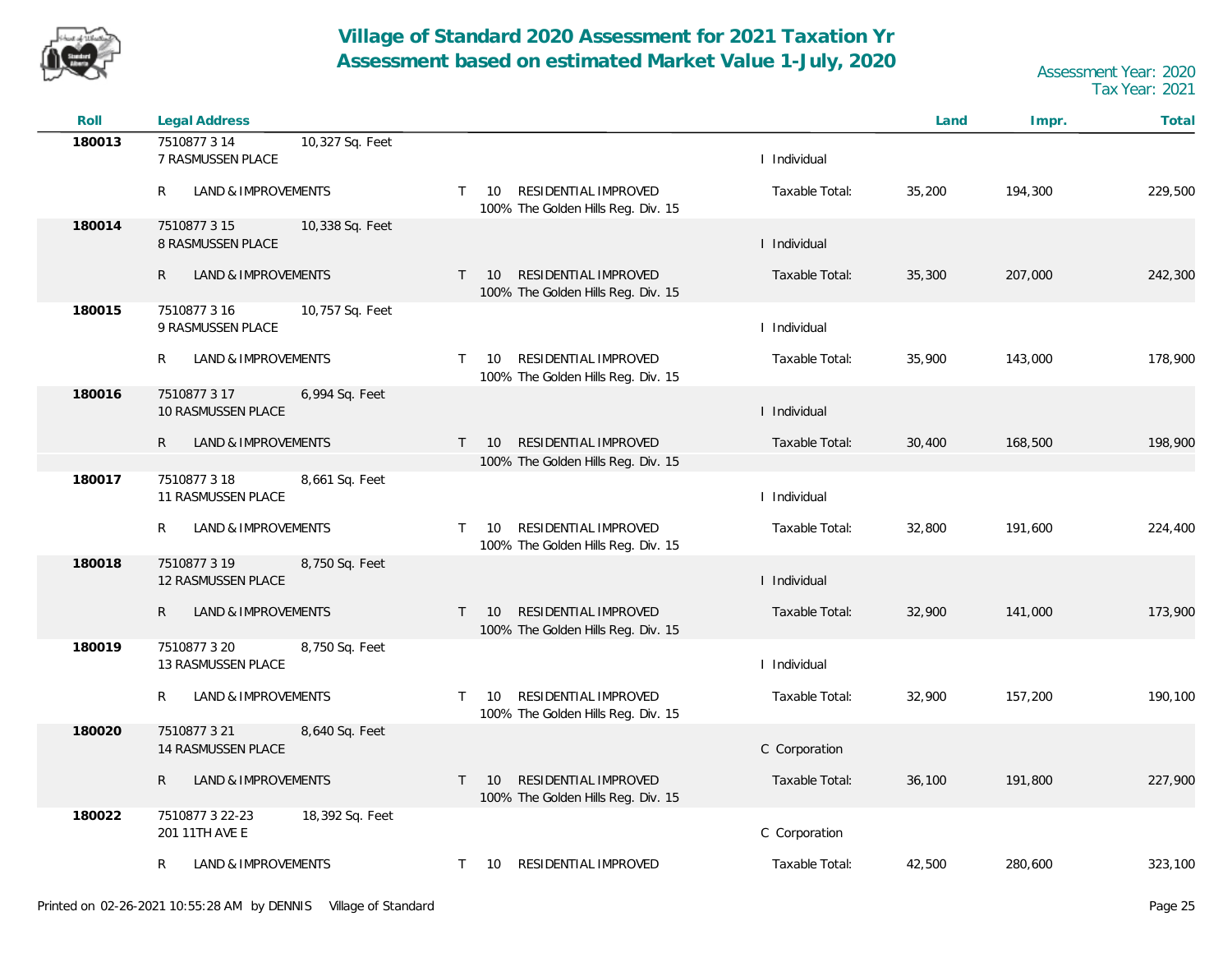

| Roll   | <b>Legal Address</b>                |                |              |                                                                               |                | Land   | Impr.   | Total   |
|--------|-------------------------------------|----------------|--------------|-------------------------------------------------------------------------------|----------------|--------|---------|---------|
|        |                                     |                |              | 100% The Golden Hills Reg. Div. 15                                            |                |        |         |         |
| 180023 | 7510877 3 24<br>209 11 TH AVE E     | 9,100 Sq. Feet |              |                                                                               | I Individual   |        |         |         |
|        | LAND & IMPROVEMENTS<br>R            |                | $\mathsf{T}$ | RESIDENTIAL IMPROVED<br>10 <sup>°</sup><br>100% The Golden Hills Reg. Div. 15 | Taxable Total: | 33,400 | 197,000 | 230,400 |
| 180024 | 7510877325<br>213 11TH AVE E        | 9,100 Sq. Feet |              |                                                                               | I Individual   |        |         |         |
|        | LAND & IMPROVEMENTS<br>R            |                | T.           | RESIDENTIAL IMPROVED<br>10<br>100% The Golden Hills Reg. Div. 15              | Taxable Total: | 33,400 | 270,100 | 303,500 |
| 180025 | 7510877 3 26<br>217 11TH AVE E      | 9,100 Sq. Feet |              |                                                                               | I Individual   |        |         |         |
|        | $\mathsf{R}$<br>LAND & IMPROVEMENTS |                |              | RESIDENTIAL IMPROVED<br>$T = 10$<br>100% The Golden Hills Reg. Div. 15        | Taxable Total: | 33,400 | 193,700 | 227,100 |
| 180026 | 7510877 3 27<br>221 11TH AVE E      | 9,100 Sq. Feet |              |                                                                               | I Individual   |        |         |         |
|        | R<br><b>LAND &amp; IMPROVEMENTS</b> |                | T.           | RESIDENTIAL IMPROVED<br>10<br>100% The Golden Hills Reg. Div. 15              | Taxable Total: | 33,400 | 239,300 | 272,700 |
| 180027 | 7510877328<br>225 11TH AVE E        | 9,465 Sq. Feet |              |                                                                               | I Individual   |        |         |         |
|        | LAND & IMPROVEMENTS<br>R.           |                | $\mathsf{T}$ | RESIDENTIAL IMPROVED<br>10<br>100% The Golden Hills Reg. Div. 15              | Taxable Total: | 34,000 | 249,500 | 283,500 |
| 190001 | 821022131<br>226 11TH AVE E         | 9,333 Sq. Feet |              |                                                                               | I Individual   |        |         |         |
|        | LAND & IMPROVEMENTS<br>R            |                | T.           | RESIDENTIAL IMPROVED<br>10<br>100% The Golden Hills Reg. Div. 15              | Taxable Total: | 33,800 | 228,200 | 262,000 |
| 190002 | 821022132<br>222 11TH AVE E         | 9,100 Sq. Feet |              |                                                                               | I Individual   |        |         |         |
|        | LAND & IMPROVEMENTS<br>R.           |                |              | RESIDENTIAL IMPROVED<br>$T = 10$<br>100% The Golden Hills Reg. Div. 15        | Taxable Total: | 33,400 | 213,000 | 246,400 |
| 190003 | 821022133<br>218 11TH AVE E         | 9,100 Sq. Feet |              |                                                                               | I Individual   |        |         |         |
|        | LAND & IMPROVEMENTS<br>R            |                | T.           | RESIDENTIAL IMPROVED<br>10<br>100% The Golden Hills Reg. Div. 15              | Taxable Total: | 33,400 | 262,600 | 296,000 |
| 190004 | 821022134<br>214 11TH AVE E         | 9,100 Sq. Feet |              |                                                                               | I Individual   |        |         |         |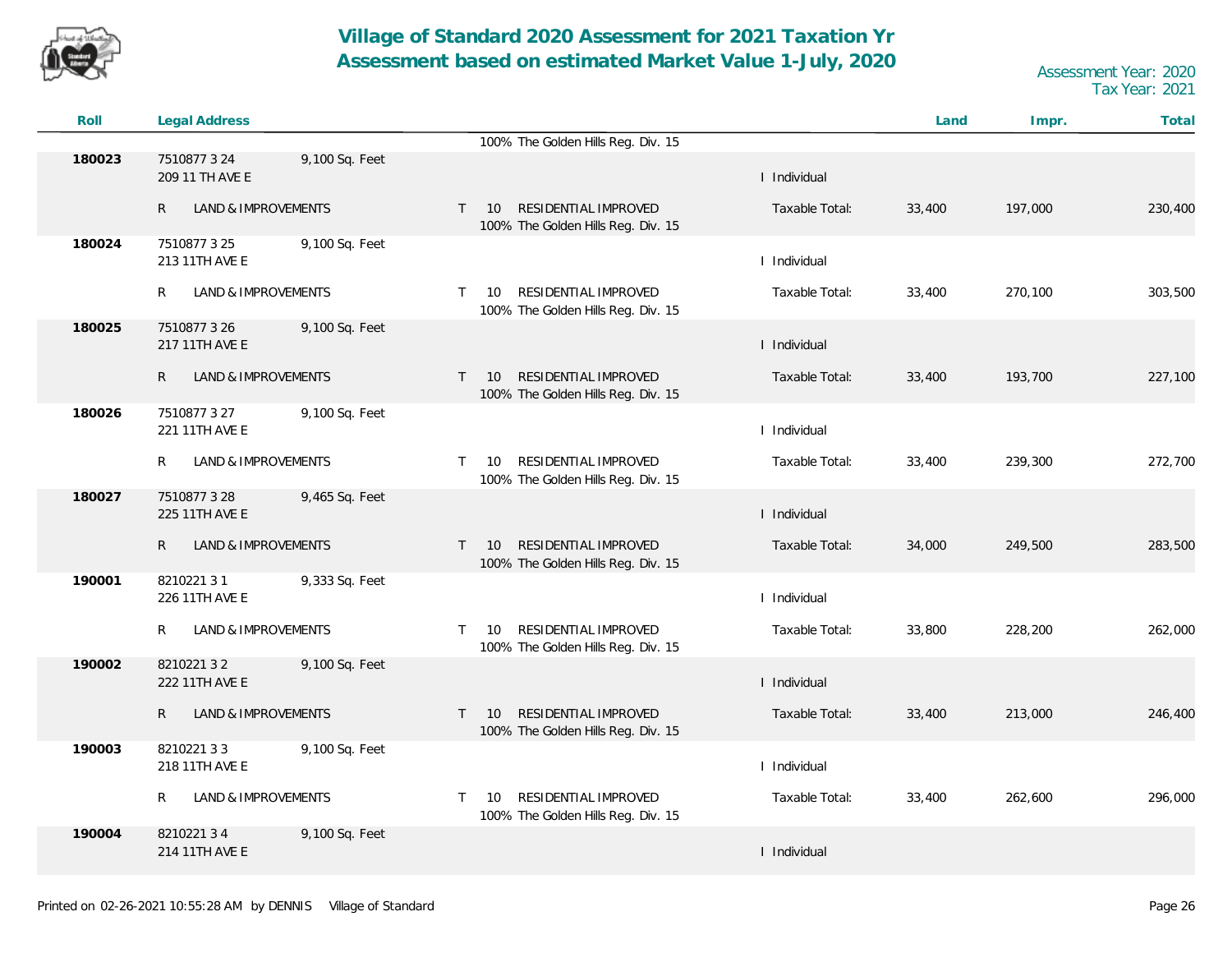

| Roll   | Legal Address                                  |                                                                                  |                | Land   | Impr.   | Total   |
|--------|------------------------------------------------|----------------------------------------------------------------------------------|----------------|--------|---------|---------|
|        | R.<br>LAND & IMPROVEMENTS                      | RESIDENTIAL IMPROVED<br>$\top$<br>10<br>100% The Golden Hills Reg. Div. 15       | Taxable Total: | 33,400 | 174,900 | 208,300 |
| 190005 | 821022135<br>9,100 Sq. Feet<br>210 11TH AVE E  |                                                                                  | I Individual   |        |         |         |
|        | R<br>LAND & IMPROVEMENTS                       | RESIDENTIAL IMPROVED<br>$\mathsf{T}$<br>10<br>100% The Golden Hills Reg. Div. 15 | Taxable Total: | 33,400 | 185,200 | 218,600 |
| 190006 | 821022136<br>9,100 Sq. Feet<br>206 11TH AVE E  |                                                                                  | I Individual   |        |         |         |
|        | $\mathsf{R}$<br>LAND & IMPROVEMENTS            | RESIDENTIAL IMPROVED<br>10<br>$\top$<br>100% The Golden Hills Reg. Div. 15       | Taxable Total: | 33,400 | 167,400 | 200,800 |
| 190007 | 821022137<br>9,333 Sq. Feet<br>202 11TH AVE E  |                                                                                  | I Individual   |        |         |         |
|        | R<br>LAND & IMPROVEMENTS                       | RESIDENTIAL IMPROVED<br>$\top$<br>10<br>100% The Golden Hills Reg. Div. 15       | Taxable Total: | 33,800 | 254,800 | 288,600 |
| 190008 | 8210221 2 1<br>9,905 Sq. Feet<br>1122 1ST ST E |                                                                                  | C Corporation  |        |         |         |
|        | $\mathsf{R}$<br>LAND & IMPROVEMENTS            | RESIDENTIAL IMPROVED<br>$\top$<br>10<br>100% The Golden Hills Reg. Div. 15       | Taxable Total: | 34,600 | 203,200 | 237,800 |
| 190009 | 821022122<br>9,750 Sq. Feet<br>1118 1ST ST E   |                                                                                  | I Individual   |        |         |         |
|        | LAND & IMPROVEMENTS<br>R                       | RESIDENTIAL IMPROVED<br>10<br>$\top$<br>100% The Golden Hills Reg. Div. 15       | Taxable Total: | 34,400 | 258,200 | 292,600 |
| 190010 | 821022123<br>9,750 Sq. Feet<br>1114 1ST ST E   |                                                                                  | C Corporation  |        |         |         |
|        | R.<br>LAND & IMPROVEMENTS                      | RESIDENTIAL IMPROVED<br>$\top$<br>10<br>100% The Golden Hills Reg. Div. 15       | Taxable Total: | 34,400 | 196,400 | 230,800 |
| 190011 | 8210221 2 4<br>9,750 Sq. Feet<br>1110 1ST ST E |                                                                                  | M Municipal    |        |         |         |
|        | LAND & IMPROVEMENTS<br>R                       | RESIDENTIAL IMPROVED<br>$\top$<br>10<br>100% The Golden Hills Reg. Div. 15       | Taxable Total: | 34,400 | 198,000 | 232,400 |
| 190012 | 821022125<br>9,750 Sq. Feet<br>1106 1ST ST E   |                                                                                  | I Individual   |        |         |         |
|        | $\mathsf{R}$<br>LAND & IMPROVEMENTS            | RESIDENTIAL IMPROVED<br>10<br>$\top$<br>100% The Golden Hills Reg. Div. 15       | Taxable Total: | 34,400 | 196,900 | 231,300 |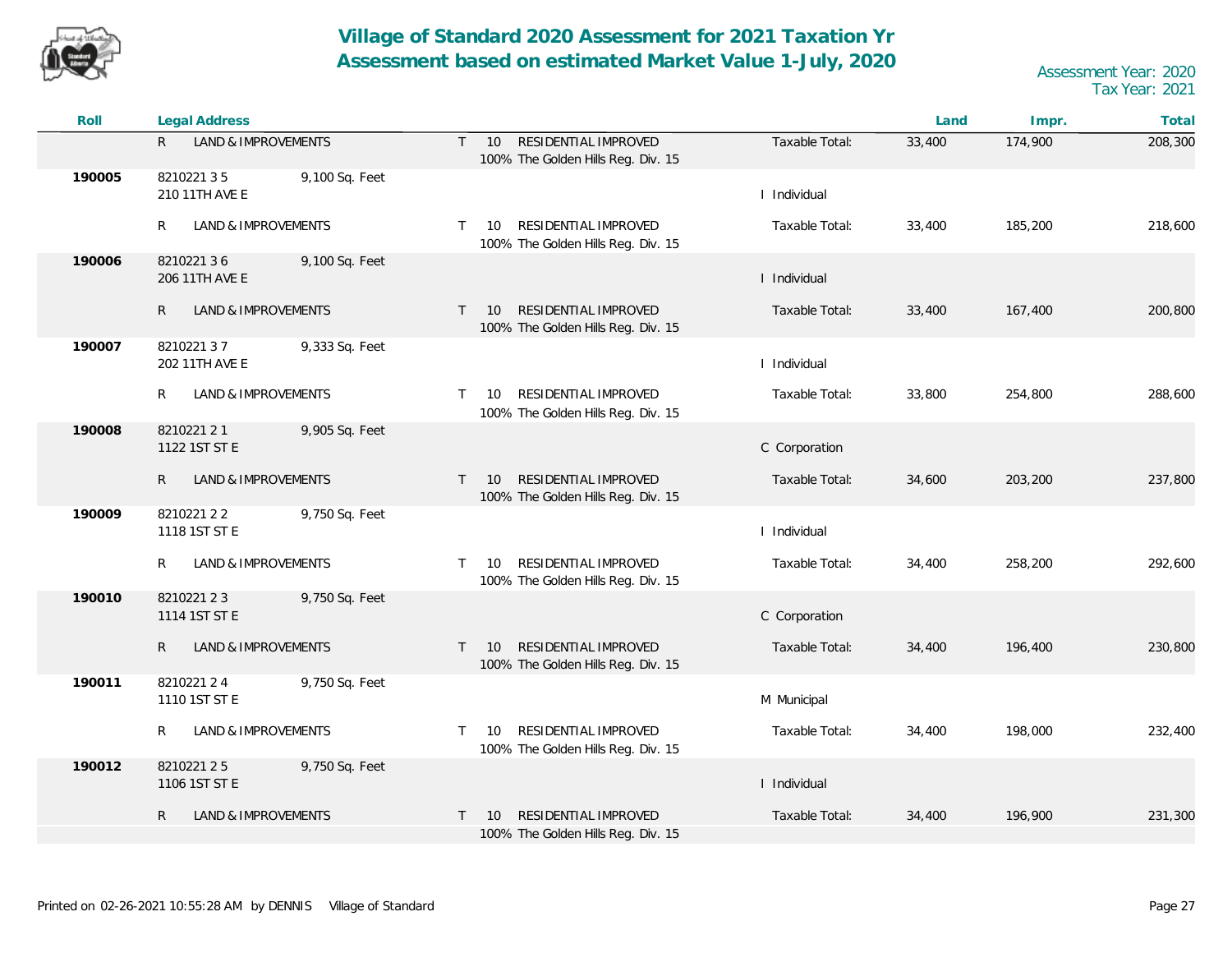

| Roll   | Legal Address                                 |                                                                                   |                                           | Land                   | Impr.                  | Total                  |
|--------|-----------------------------------------------|-----------------------------------------------------------------------------------|-------------------------------------------|------------------------|------------------------|------------------------|
| 190013 | 821022126<br>10,075 Sq. Feet<br>1102 1ST ST E |                                                                                   | I Individual                              |                        |                        |                        |
|        | LAND & IMPROVEMENTS<br>R                      | 10 RESIDENTIAL IMPROVED<br>$\top$<br>100% The Golden Hills Reg. Div. 15           | Taxable Total:                            | 34,900                 | 213,400                | 248,300                |
| 190014 | 821022112<br>9,375 Sq. Feet<br>131 10TH AVE E |                                                                                   | M Municipal                               |                        |                        |                        |
|        | LAND & IMPROVEMENTS<br>R                      | RESIDENTIAL IMPROVED<br>10<br>$\mathsf{T}$<br>100% The Golden Hills Reg. Div. 15  | Taxable Total:                            | 33,800                 | 131,200                | 165,000                |
| 190015 | 821022111<br>9,263 Sq. Feet<br>135 10TH AVE E |                                                                                   | C Corporation                             |                        |                        |                        |
|        | R<br>LAND & IMPROVEMENTS                      | RESIDENTIAL IMPROVED<br>10<br>$\top$<br>100% The Golden Hills Reg. Div. 15        | Taxable Total:                            | 33,700                 | 187,500                | 221,200                |
| 200001 | 0010855 15<br>21.16 Acres<br>400EAST ROAD     |                                                                                   | Nutrien- formerly Agrium<br>C Corporation |                        |                        |                        |
|        | LAND & IMPROVEMENTS<br><b>NR</b>              | NON-RESIDENTIAL IMPROVED<br>11<br>T.                                              |                                           | 87,100                 | 5, 144, 700            | 5,231,800              |
|        | F                                             | FARMLAND<br>14<br>$\top$                                                          |                                           | 990                    | $\mathbf 0$            | 990                    |
|        | <b>ME</b>                                     | $\mathsf{T}$<br>15<br>MACHINERY & EQUIPMENT<br>100% The Golden Hills Reg. Div. 15 | Taxable Total:                            | $\mathbf{0}$<br>88,090 | 1,115,210<br>6,259,910 | 1,115,210<br>6,348,000 |
| 200003 | 18.17 Acres<br>0010855 16                     |                                                                                   | M Municipal                               |                        |                        |                        |
|        | LAND<br>NR.                                   | 12 EXEMPT NON-RESDENTIAL<br>E<br>100% The Golden Hills Reg. Div. 15               | Exempt Total:                             | 88,500                 | $\mathbf 0$            | 88,500                 |
| 200004 | NE-3-25-22-4<br>39.96 Acres                   |                                                                                   | C Corporation                             |                        |                        |                        |
|        | F.<br>LAND                                    | 14 FARMLAND<br>$\mathsf{T}$<br>100% The Golden Hills Reg. Div. 15                 | Taxable Total:                            | 6,850                  | $\overline{0}$         | 6,850                  |
| 200005 | 1212287 1 1 SE-10-25-22-4 0.48 Acres          |                                                                                   | I Individual                              |                        |                        |                        |
|        | R<br>LAND                                     | 13 VACANT RESIDENTIAL<br>100% The Golden Hills Reg. Div. 15                       | Taxable Total:                            | 5,600                  | $\overline{0}$         | 5,600                  |
| 200006 | 6431GT OT NE-3-25-22-4 4.98 Acres             |                                                                                   | Reclaimed Sewage Lagoon<br>M Municipal    |                        |                        |                        |
|        | <b>NR</b><br>LAND                             | EXEMPT NON-RESDENTIAL<br>E.<br>12<br>100% The Golden Hills Reg. Div. 15           | Exempt Total:                             | 66,700                 | $\overline{0}$         | 66,700                 |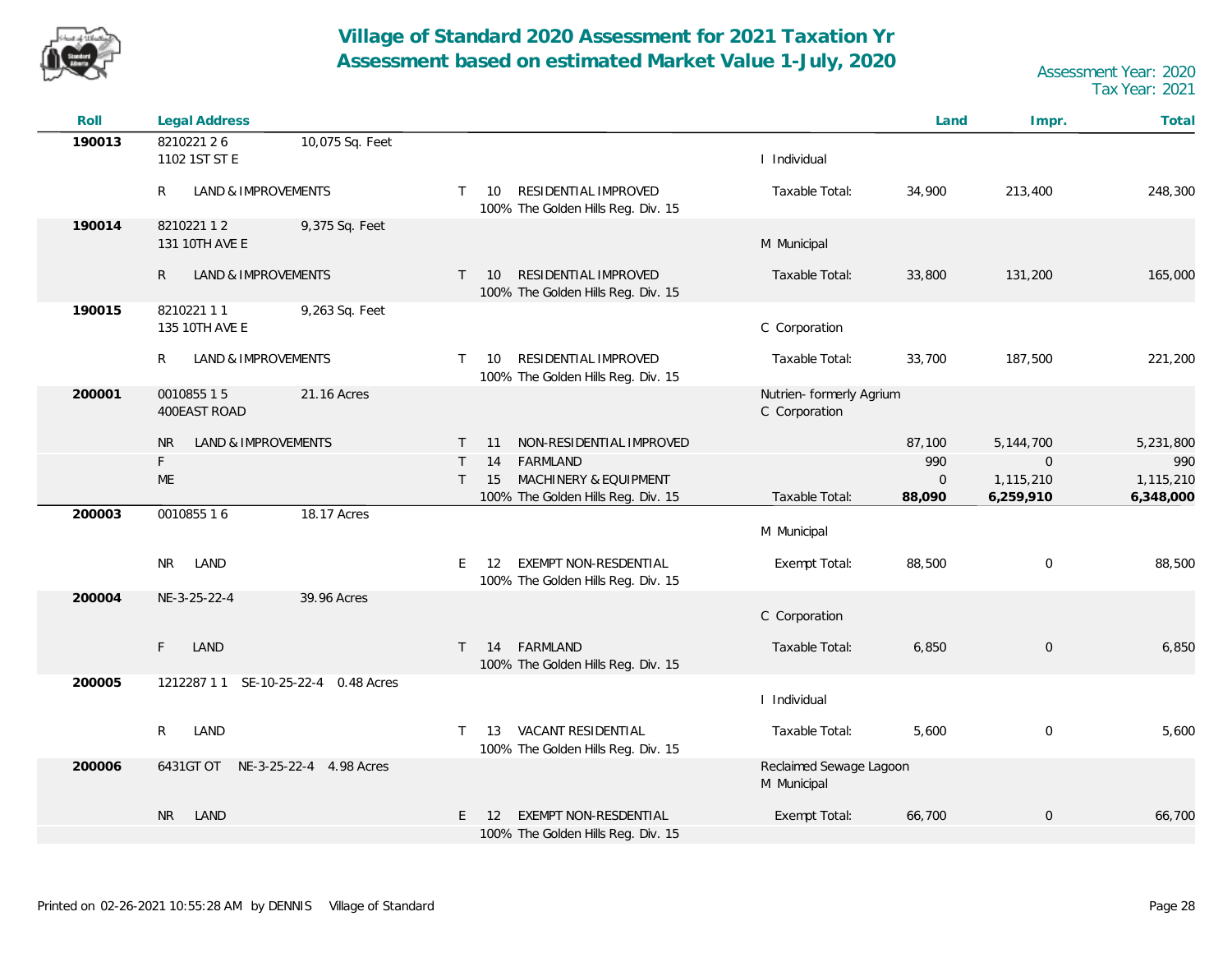

| Roll   | Legal Address                                |                                                                                   |                                           | Land   | Impr.          | Total     |
|--------|----------------------------------------------|-----------------------------------------------------------------------------------|-------------------------------------------|--------|----------------|-----------|
| 200007 | 8210851 OT NE-3-25-22-4 0.15 Acres           |                                                                                   | RECLAIMED SEWAGE LAGOON<br>M Municipal    |        |                |           |
|        | LAND<br>NR.                                  | 12 EXEMPT NON-RESDENTIAL<br>E<br>100% The Golden Hills Reg. Div. 15               | Exempt Total:                             | 14,900 | $\overline{0}$ | 14,900    |
| 200008 | 971176146<br>5.56 Acres                      |                                                                                   | Tervita formerly Normcan<br>C Corporation |        |                |           |
|        | <b>LAND &amp; IMPROVEMENTS</b><br>NR.        | NON-RESIDENTIAL IMPROVED<br>11<br>$\top$<br>100% The Golden Hills Reg. Div. 15    | Taxable Total:                            | 68,500 | 1,611,100      | 1,679,600 |
| 200009 | 001251118<br>4.17 Acres                      |                                                                                   | Knibb Development Ltd<br>C Corporation    |        |                |           |
|        | LAND & IMPROVEMENTS<br>NR.                   | NON-RESIDENTIAL IMPROVED<br>$\top$<br>11<br>100% The Golden Hills Reg. Div. 15    | Taxable Total:                            | 64,200 | 681,700        | 745,900   |
| 200010 | 021240719<br>2.29 Acres                      |                                                                                   | Tervita Storage Yard<br>C Corporation     |        |                |           |
|        | <b>LAND &amp; IMPROVEMENTS</b><br><b>NR</b>  | NON-RESIDENTIAL IMPROVED<br>$\mathsf{T}$<br>11                                    | Taxable Total:                            | 50,500 | 23,500         | 74,000    |
| 210003 | 0.51 Acres<br>821016823                      | 100% The Golden Hills Reg. Div. 15                                                |                                           |        |                |           |
|        | 114 1ST AVE S                                |                                                                                   | I Individual                              |        |                |           |
|        | LAND<br>NR.                                  | VACANT NON-RESIDENTIAL LAND<br>T<br>29<br>100% The Golden Hills Reg. Div. 15      | Taxable Total:                            | 22,950 | $\mathbf 0$    | 22,950    |
| 210004 | 821016824<br>0.38 Acres<br>110 1ST AVE S     |                                                                                   | Krystal Paint supply<br>C Corporation     |        |                |           |
|        | LAND & IMPROVEMENTS<br>NR.                   | NON-RESIDENTIAL IMPROVED<br>11<br>$\top$<br>100% The Golden Hills Reg. Div. 15    | Taxable Total:                            | 20,500 | 133,300        | 153,800   |
| 210005 | 0.32 Acres<br>821016825<br>106 1ST AVE S     |                                                                                   | I Individual                              |        |                |           |
|        | NR<br>LAND                                   | VACANT NON-RESIDENTIAL LAND<br>$\top$<br>29<br>100% The Golden Hills Reg. Div. 15 | Taxable Total:                            | 19,430 | $\mathbf 0$    | 19,430    |
| 210006 | 821016826<br>0.38 Acres<br>102 1ST AVE S     |                                                                                   | I Individual                              |        |                |           |
|        | <b>LAND &amp; IMPROVEMENTS</b><br>NR.        | NON-RESIDENTIAL IMPROVED<br>$\top$<br>11<br>100% The Golden Hills Reg. Div. 15    | Taxable Total:                            | 20,500 | 138,700        | 159,200   |
| 210007 | 0.40 Acres<br>8210168 3 1,2<br>121 1ST AVE S |                                                                                   | I Individual                              |        |                |           |
|        | LAND & IMPROVEMENTS<br>NR                    | 11 NON-RESIDENTIAL IMPROVED<br>$\mathsf{T}$                                       | Taxable Total:                            | 20,900 | 134,400        | 155,300   |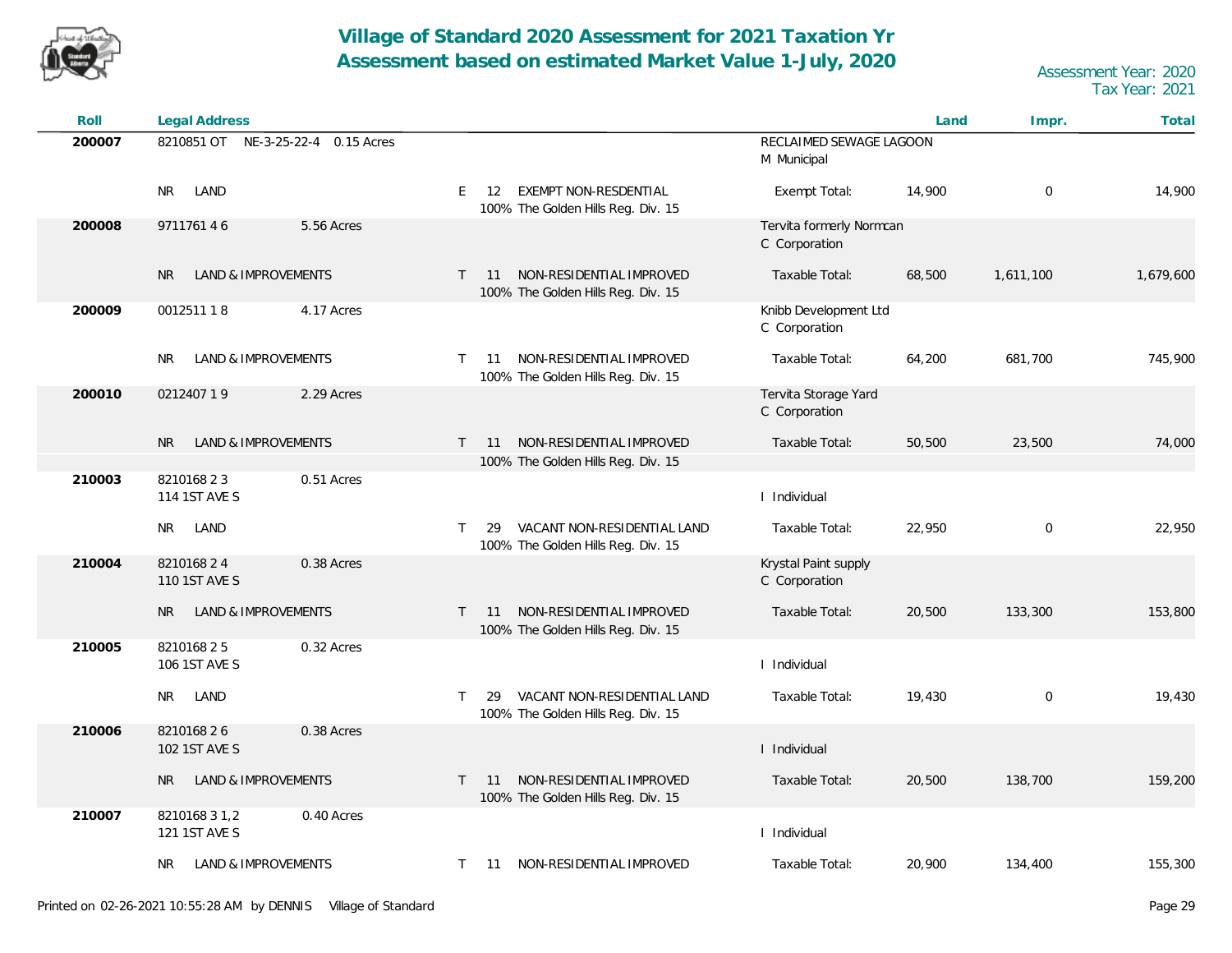

| Roll   | Legal Address                                 |                                                                                                           | Land   | Impr.       | Total     |
|--------|-----------------------------------------------|-----------------------------------------------------------------------------------------------------------|--------|-------------|-----------|
|        |                                               | 100% The Golden Hills Reg. Div. 15                                                                        |        |             |           |
| 210009 | 8210168 3 2, 3<br>0.39 Acres<br>113 1ST AVE S | I Individual                                                                                              |        |             |           |
|        | LAND & IMPROVEMENTS<br>NR                     | NON-RESIDENTIAL IMPROVED<br>11<br>Taxable Total:<br>$\mathsf{T}$<br>100% The Golden Hills Reg. Div. 15    | 20,700 | 281,800     | 302,500   |
| 210010 | 0.26 Acres<br>821016834<br>109 1ST AVE S      | I Individual                                                                                              |        |             |           |
|        | NR.<br>LAND                                   | VACANT NON-RESIDENTIAL LAND<br>Taxable Total:<br>$\mathsf{T}$<br>29<br>100% The Golden Hills Reg. Div. 15 | 18,320 | $\mathbf 0$ | 18,320    |
| 210011 | 821016835<br>0.26 Acres<br>105 1ST AVE S      | I Individual                                                                                              |        |             |           |
|        | <b>LAND &amp; IMPROVEMENTS</b><br><b>NR</b>   | NON-RESIDENTIAL IMPROVED<br>Taxable Total:<br>$T = 11$<br>100% The Golden Hills Reg. Div. 15              | 18,300 | 61,300      | 79,600    |
| 210012 | 821016836<br>0.26 Acres<br>101 1ST AVE S      | I Individual                                                                                              |        |             |           |
|        | LAND & IMPROVEMENTS<br>NR.                    | NON-RESIDENTIAL IMPROVED<br>Taxable Total:<br>$\mathsf{T}$<br>11<br>100% The Golden Hills Reg. Div. 15    | 18,300 | 53,500      | 71,800    |
| 210013 | 821016837<br>0.53 Acres<br>218 2ND AVE S      | I Individual                                                                                              |        |             |           |
|        | LAND & IMPROVEMENTS<br>NR.                    | NON-RESIDENTIAL IMPROVED<br>Taxable Total:<br>11<br>$\top$<br>100% The Golden Hills Reg. Div. 15          | 23,300 | 215,700     | 239,000   |
| 210015 | 821016838<br>0.53 Acres<br>210 2ND AVE S      | C Corporation                                                                                             |        |             |           |
|        | LAND & IMPROVEMENTS<br>NR.                    | NON-RESIDENTIAL IMPROVED<br>Taxable Total:<br>$\mathsf{T}$<br>11<br>100% The Golden Hills Reg. Div. 15    | 23,300 | 11,000      | 34,300    |
| 210016 | 821016839<br>0.53 Acres<br>202 2ND AVE S      | Cals Construction<br>C Corporation                                                                        |        |             |           |
|        | <b>LAND &amp; IMPROVEMENTS</b><br><b>NR</b>   | NON-RESIDENTIAL IMPROVED<br>Taxable Total:<br>$\mathsf{T}$<br>11<br>100% The Golden Hills Reg. Div. 15    | 23,300 | 222,300     | 245,600   |
| 210017 | 9310492 45<br>2.97 Acres<br>225 2ND AVE S     | Wheatland County Shop&Standard Fire Shop<br>M Municipal                                                   |        |             |           |
|        | LAND & IMPROVEMENTS<br>NR.                    | EXEMPT NON-RESDENTIAL<br>E.<br>Exempt Total:<br>12<br>100% The Golden Hills Reg. Div. 15                  | 60,200 | 1,033,900   | 1,094,100 |
| 210018 | 821016842<br>1.34 Acres<br>217 2ND AVE S      | C Corporation                                                                                             |        |             |           |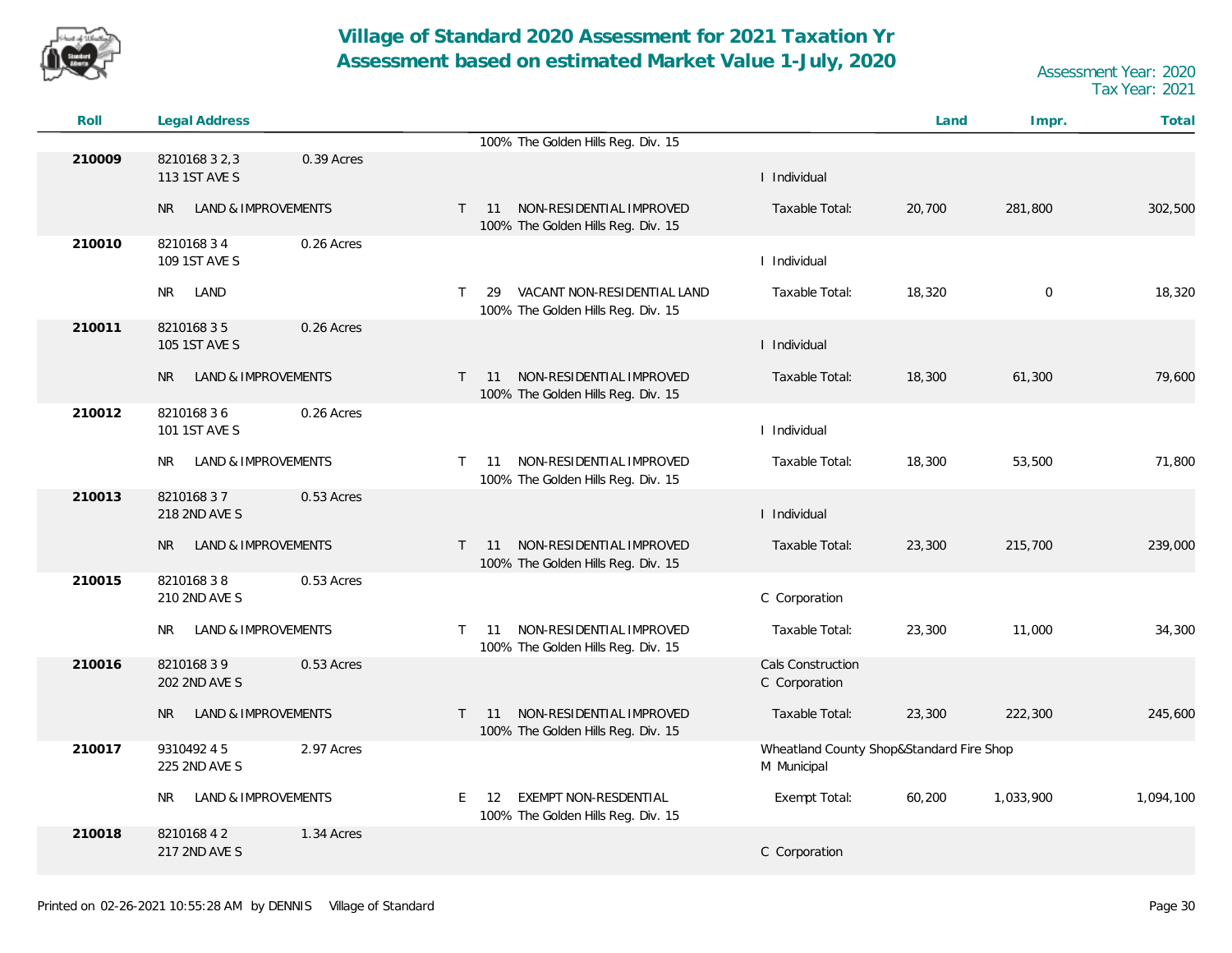

| Roll   | <b>Legal Address</b>                               |                                                                                         |                                                         | Land   | Impr.               | Total   |
|--------|----------------------------------------------------|-----------------------------------------------------------------------------------------|---------------------------------------------------------|--------|---------------------|---------|
|        | LAND<br><b>NR</b>                                  | VACANT NON-RESIDENTIAL LAND<br>$\mathsf{T}$<br>29<br>100% The Golden Hills Reg. Div. 15 | Taxable Total:                                          | 36,830 | $\overline{0}$      | 36,830  |
| 210019 | 821016843,4<br>2.72 Acres<br>209 2ND AVE S         |                                                                                         | Gene's Oilfield Services & Gas Station<br>C Corporation |        |                     |         |
|        | LAND & IMPROVEMENTS<br>NR                          | NON-RESIDENTIAL IMPROVED<br>$\mathsf{T}$<br>11<br>100% The Golden Hills Reg. Div. 15    | Taxable Total:                                          | 56,600 | 844,700             | 901,300 |
| 210021 | 8210168 4 5MR<br>0.26 Acres<br>VILLAGE OF STANDARD |                                                                                         | M Municipal                                             |        |                     |         |
|        | LAND<br>NR                                         | EXEMPT NON-RESDENTIAL<br>E.<br><sup>12</sup><br>100% The Golden Hills Reg. Div. 15      | Exempt Total:                                           | 18,300 | $\overline{0}$      | 18,300  |
| 210022 | 0.38 Acres<br>821016846MR<br>VILLAGE OF STANDARD   |                                                                                         | M Municipal                                             |        |                     |         |
|        | LAND<br>NR.                                        | EXEMPT NON-RESDENTIAL<br>E.<br>12<br>100% The Golden Hills Reg. Div. 15                 | Exempt Total:                                           | 20,500 | $\mathbf 0$         | 20,500  |
| 210024 | 9510521 1 4 NE-3-25-22-4 2.00 Acres                |                                                                                         | C Corporation                                           |        |                     |         |
|        | <b>LAND &amp; IMPROVEMENTS</b><br>NR.              | NON-RESIDENTIAL IMPROVED<br>11<br>T.<br>100% The Golden Hills Reg. Div. 15              | Taxable Total:                                          | 46,300 | 180,900             | 227,200 |
| 220001 | 811138711<br>0.37 Acres<br>2ND STW                 |                                                                                         | I Individual                                            |        |                     |         |
|        | LAND & IMPROVEMENTS<br>R                           | RESIDENTIAL IMPROVED<br>10<br>$\mathsf{T}$<br>100% The Golden Hills Reg. Div. 15        | Taxable Total:                                          | 40,500 | 217,800             | 258,300 |
| 220002 | 811138712<br>0.37 Acres<br>2ND STREET W            |                                                                                         | I Individual                                            |        |                     |         |
|        | $\mathsf{R}$<br>LAND & IMPROVEMENTS                | RESIDENTIAL IMPROVED<br>$\top$<br>10<br>100% The Golden Hills Reg. Div. 15              | Taxable Total:                                          | 40,500 | 246,800             | 287,300 |
| 220003 | 3.49 Acres<br>8111387112<br>2ND STW                |                                                                                         | I Individual                                            |        |                     |         |
|        | F<br>LAND                                          | FARMLAND<br>14<br>T.<br>100% The Golden Hills Reg. Div. 15                              | Taxable Total:                                          | 600    | $\boldsymbol{0}$    | 600     |
| 220004 | 811138721<br>0.38 Acres<br>2ND STW                 |                                                                                         | I Individual                                            |        |                     |         |
|        | $\mathsf{R}$<br>LAND                               | VACANT RESIDENTIAL<br>13<br>100% The Golden Hills Reg. Div. 15                          | Taxable Total:                                          | 40,900 | $\mathsf{O}\xspace$ | 40,900  |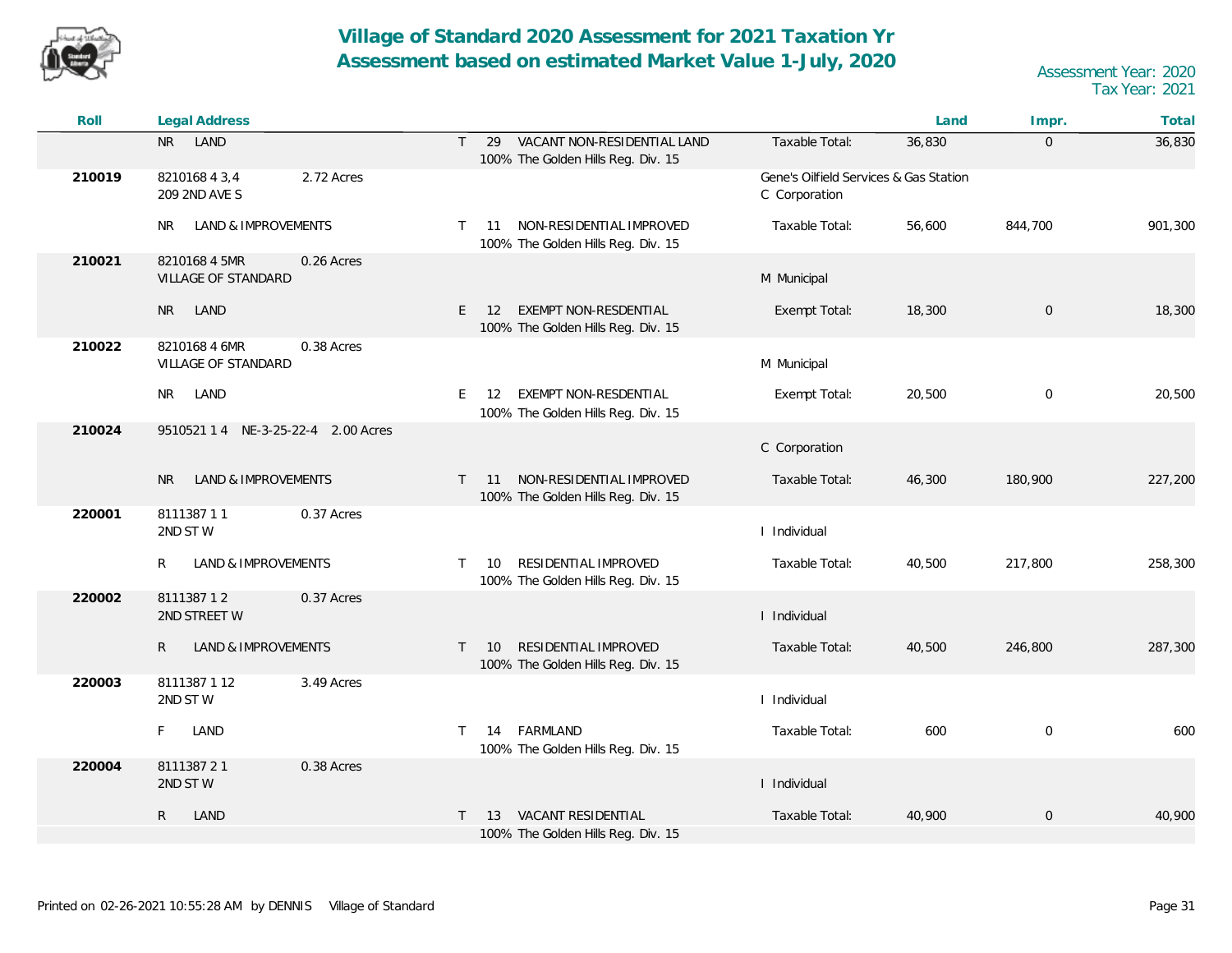

| Roll   | Legal Address         |            |                                                                 |                | Land   | Impr. | Total  |
|--------|-----------------------|------------|-----------------------------------------------------------------|----------------|--------|-------|--------|
| 220005 | 811138742<br>2ND ST W | 0.38 Acres |                                                                 | Individual     |        |       |        |
|        | LAND                  |            | VACANT RESIDENTIAL<br>13.<br>100% The Golden Hills Reg. Div. 15 | Taxable Total: | 40,900 |       | 40,900 |